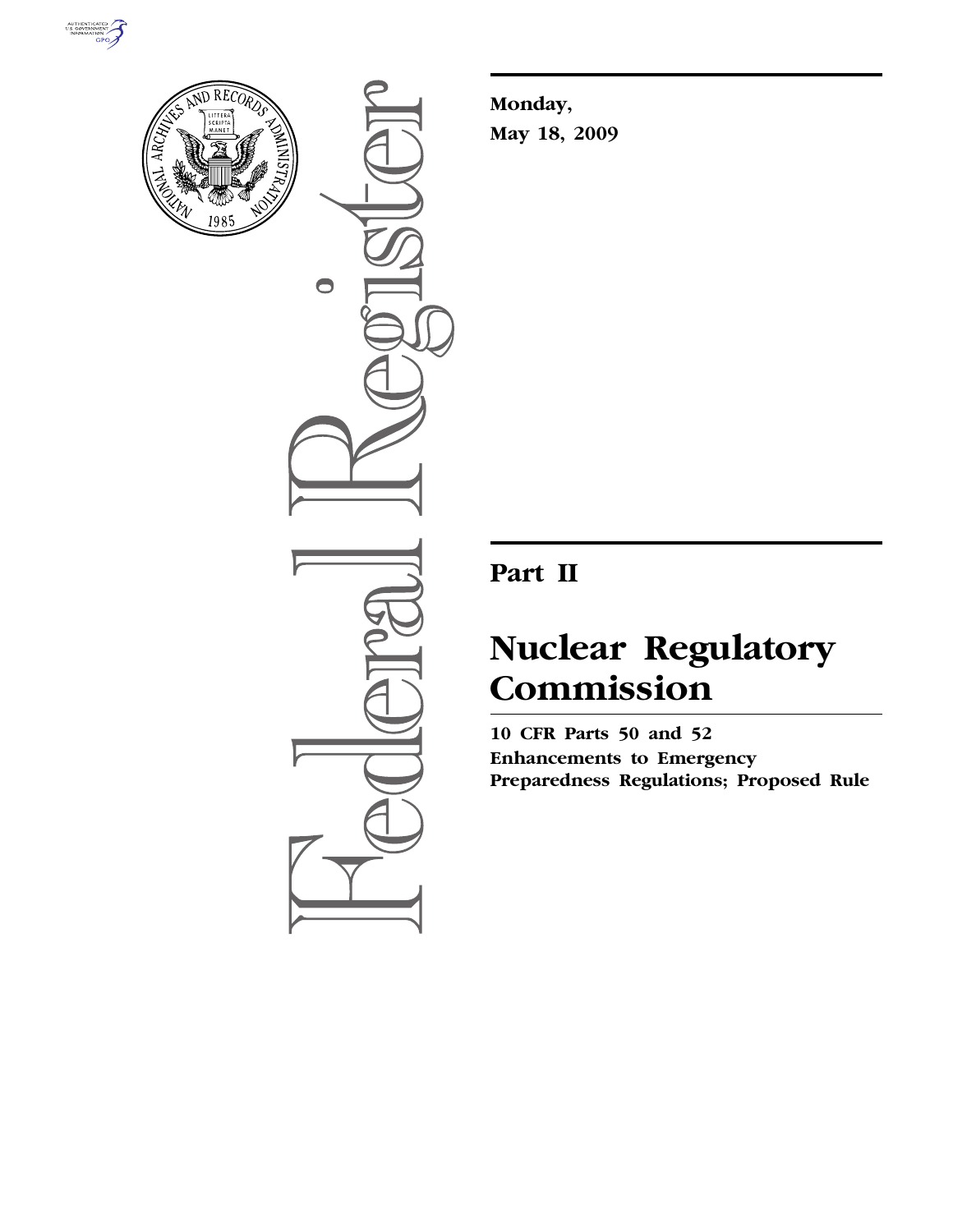# **NUCLEAR REGULATORY COMMISSION**

# **10 CFR Parts 50 and 52**

**RIN 3150–AI10** 

**[NRC–2008–0122]** 

# **Enhancements to Emergency Preparedness Regulations**

**AGENCY:** Nuclear Regulatory Commission.

**ACTION:** Proposed rule.

**SUMMARY:** The Nuclear Regulatory Commission (NRC or Commission) is proposing to amend certain emergency preparedness (EP) requirements in its regulations that govern domestic licensing of production and utilization facilities. A conforming provision would also be added in the regulations that govern licenses, certifications, and approvals for new nuclear power plants. The proposed amendments would codify certain voluntary protective measures contained in NRC Bulletin 2005–02, ''Emergency Preparedness and Response Actions for Security-Based Events,'' and other generically applicable requirements similar to those previously imposed by Commission orders. They would also amend other licensee emergency plan requirements based on a comprehensive review of the NRC's EP regulations and guidance. The proposed requirements would enhance the ability of licensees in preparing to take and taking certain emergency preparedness and protective measures in the event of a radiological emergency; address, in part, security issues identified after the terrorist events of September 11, 2001; clarify regulations to effect consistent emergency plan implementation among licensees; and modify certain EP requirements to be more effective and efficient.

**DATES:** Submit comments on the proposed rule by August 3, 2009. Submit comments on the information collection aspects of this proposed rule by June 17, 2009. Comments received after the above dates will be considered if it is practical to do so, but assurance of consideration cannot be given to comments received after these dates. **ADDRESSES:** You may submit comments by any one of the following methods. Comments submitted in writing or in electronic form will be made available for public inspection. Because your comments will not be edited to remove any identifying or contact information, the NRC cautions you against including any information in your submission that you do not want to be publicly disclosed.

*Federal e-Rulemaking Portal:* Go to *http://www.regulations.gov* and search for documents filed under Docket ID [NRC–2008–0122]. Address questions about NRC dockets to Carol Gallagher, telephone (301) 492–3668; e-mail *Carol.Gallagher@nrc.gov.* 

*Mail comments to:* Secretary, U.S. Nuclear Regulatory Commission, Washington, DC 20555–0001, ATTN: Rulemakings and Adjudications Staff.

*E-mail comments to: Rulemaking.Comments@nrc.gov.* If you do not receive a reply e-mail confirming that we have received your comments, contact us directly at (301) 415–1677.

*Fax comments to:* Secretary, U.S. Nuclear Regulatory Commission at (301) 492–3446.

You can access publicly available documents related to this document using the following methods:

*NRC's Public Document Room (PDR):*  The public may examine and have copied for a fee publicly available documents at the NRC's PDR, Public File Area O–1F21, One White Flint North, 11555 Rockville Pike, Rockville, Maryland.

*NRC's Agencywide Documents Access and Management System (ADAMS):*  Publicly available documents created or received at the NRC are available electronically at the NRC's Electronic Reading Room at *http://www.nrc.gov/ reading-rm/adams.html.* From this page, the public can gain entry into ADAMS, which provides text and image files of NRC's public documents. If you do not have access to ADAMS or if there are problems in accessing the documents located in ADAMS, contact the NRC's PDR reference staff at 1–800–397–4209, or (301) 415–4737, or by e-mail to *PDR.Resource@nrc.gov.* 

**FOR FURTHER INFORMATION CONTACT:**  Lauren Quiñones, Office of Nuclear Reactor Regulation, U.S. Nuclear Regulatory Commission, Washington, DC 20555–0001, telephone (301) 415– 2007, e-mail *Lauren.Quinones@nrc.gov;*  or Don Tailleart, Office of Nuclear Security and Incident Response, U.S. Nuclear Regulatory Commission, Washington, DC 20555–0001, telephone (301) 415–2966, e-mail *Don.Tailleart@nrc.gov.* 

#### **SUPPLEMENTARY INFORMATION:**

#### I. Background

#### II. Discussion

- III. Public and Stakeholder Input to the Proposed Rule
- IV. Specific Request for Comments
- V. Section-by-Section Analysis
- VI. Guidance
- VII. Criminal Penalties
- VIII. Agreement State Compatibility
- IX. Availability of Documents
- X. Plain Language
- XI. Voluntary Consensus Standards
- XII. Finding of No Significant Environmental Impact: Availability
- XIII. Paperwork Reduction Act Statement
- XIV. Regulatory Analysis: Availability
- XV. Regulatory Flexibility Certification
- XVI. Backfit Analysis

# **I. Background**

After the terrorist events of September 11, 2001, the NRC determined that it was necessary to require certain modifications of EP programs for operating power reactor licensees to ensure continued adequate protection of public health and safety. These modifications were issued to licensees by NRC Order EA–02–026, ''Order for Interim Safeguards and Security Compensatory Measures,'' (Order EA– 02–026), dated February 25, 2002. Order EA–02–026 was issued to the license holders of the 104 commercial nuclear power reactors in the United States. This order required licensees to implement interim compensatory measures (ICMs) for the post-September 11, 2001, threat environment and take actions such as:

(1) Review security and emergency plans to maximize compatibility between the plans;

(2) Assess the adequacy of staffing plans at emergency response facilities, and for licensees with an onsite emergency operations facility (EOF), identify alternative facilities capable of supporting emergency response;

(3) Develop plans, procedures and training regarding notification (including non-emergency response organization (ERO) employees), activation, and coordination between the site and offsite response organizations (OROs);

(4) Conduct a review of staffing to ensure that collateral duties are not assigned to responders that would prevent effective emergency response; and

(5) Implement site-specific emergency action levels (EALs) to provide an anticipatory response to a credible threat.

Following the issuance of Order EA–02– 026, the NRC conducted inspections of licensee EP programs and held meetings with nuclear power industry representatives to discuss the inspection results and the modifications licensees had made to their EP programs.

Also following the terrorist events of September 11, 2001, the NRC evaluated the EP planning basis for nuclear power reactors given the changed threat environment. In SECY–03–0165, ''Evaluation of Nuclear Power Reactor Emergency Preparedness Planning Basis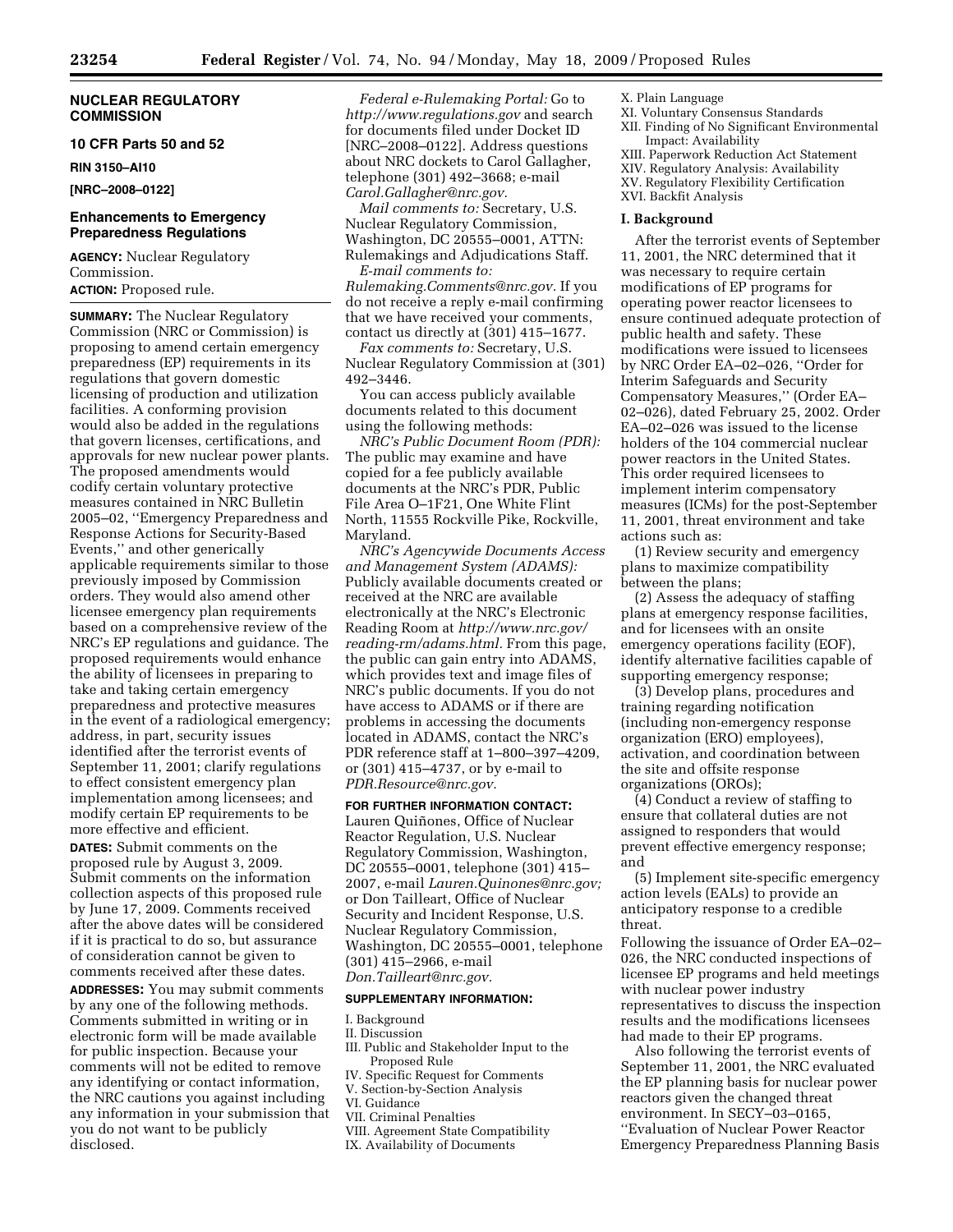Adequacy in the Post-9/11 Threat Environment,'' issued on September 22, 2003 (not publicly available), the NRC staff reported to the Commission that the EP planning basis remained valid, including scope and timing issues. However, the NRC staff also recognized that security events differ from accident events due to the planned action to maximize damage and loss of life and that the EP response to such events also differed. The NRC staff noted several EP issues that required further action to better respond to the post-September 11, 2001, threat environment.

On December 14, 2004, the NRC staff briefed the Commission on EP program initiatives. During the briefing, the NRC staff informed the Commission of its intent to conduct a comprehensive review of EP regulations and guidance. On February 25, 2005, in response to the Commission's staff requirements memorandum (SRM), SRM–M041214B, ''Briefing on Emergency Preparedness Program Initiatives, 1 p.m., Tuesday, December 14, 2004, Commissioners' Conference Room, One White Flint North, Rockville, Maryland (Open to Public Attendance),'' dated December 20, 2004, the NRC staff provided the Commission with a schedule of activities for the completion of the comprehensive review. The NRC staff, through SECY–05–0010,

''Recommended Enhancements of Emergency Preparedness and Response at Nuclear Power Plants in Post-9/11 Environment,'' issued on January 10, 2005 (not publicly available), requested Commission approval of the NRC staff's recommendations for enhancing, through new guidance documents, EP in the post-September 11, 2001, threat environment. In its SRM to SECY–05– 0010, dated May 4, 2005 (not publicly available), the Commission directed the staff to provide the results of a comprehensive review of EP regulations and guidance. The SRM to SECY–05– 0010 also approved the staff's recommendation to proceed with enhancements to EP issues as described in SECY–05–0010. As a result, the NRC staff issued Bulletin 2005–02 (BL–05– 02), ''Emergency Preparedness and Response Actions for Security-Based Events,'' dated July 18, 2005, which recommended enhancements that licensees could integrate into EP programs at power reactors. BL–05–02 also sought to obtain information from licensees on their actions taken to implement Order EA–02–026 and to modify their EP programs to adjust to the current threat environment. Based on the results of the post BL–05–02 inspections, meetings with members of

the nuclear power industry, and licensees' responses to BL–05–02, the NRC determined that licensees were implementing strategies to satisfy Order EA–02–026 and enhance their programs to address the changed threat environment.

As directed by the Commission SRMs discussed above, the NRC staff conducted a comprehensive review of the EP regulatory structure, including reviews of regulations and guidance documents. As part of this review, the NRC staff met with internal and external stakeholders through several public meetings in 2005 and 2006 to discuss the elements of the EP review and plans to update EP regulations and guidance. Section III of this document provides a list of the public and other stakeholder meetings.

On September 20, 2006, the NRC staff provided the results of its review to the Commission in SECY–06–0200, ''Results of the Review of Emergency Preparedness Regulations and Guidance''. In that paper, the NRC staff discussed the activities it had conducted to complete the review and provided its recommendation to pursue rulemaking for enhancements to the EP program. The NRC staff explained that the comprehensive review of the EP program identified several areas where the implementation of EP regulations and guidance, recent technological advances, and lessons learned from actual events, drills, and exercises had revealed to the NRC areas for potential improvement and increased clarity for the EP program. The staff divided the potential enhancements into two categories: hostile action-based EP issues and other EP issues. The NRC staff evaluated each issue and assigned it a priority of high, medium, or low based on an analysis of the issue's relationship to reactor safety, physical security, EP, NRC strategic goals of openness and effectiveness, and stakeholder impact.

The NRC staff's outreach efforts, data gathering, research, and analysis led to the identification of 12 issues with a high priority, including six security EP issues and six non-security EP issues. In SECY–06–0200, the staff presented a framework for the potential enhancements to the EP regulations and guidance to address these issues, including steps for implementation, prioritization, and resource estimates. Based on its review, the NRC staff recommended that the Commission approve rulemaking as the most effective and efficient means to ensure that the high priority EP issues were resolved with an opportunity for

participation by all interested stakeholders.

In its SRM to SECY–06–0200, dated January 8, 2007, the Commission approved the NRC staff's recommendation to pursue rulemaking and guidance changes for enhancements to the EP program. On April 17, 2007, the staff provided its rulemaking plan to the Commission via a memorandum. During the development of the plan, the NRC staff assessed the issues identified in SECY–06–0200 and discussed the feasibility of conducting rulemaking and updating guidance on all issues. The staff determined that the best course of action was to conduct rulemaking on the 12 issues identified in SECY–06– 0200 as having a high priority, and to reassess the remaining issues at a later date. The decision to conduct rulemaking on the highest priority issues would allow a more timely rulemaking effort to occur and would enable the staff to more completely assess the remaining lower priority issues. Due to the similarities between two issues known in the rulemaking plan as ''collateral duties'' and ''shift staffing and augmentation,'' these issues have been partially combined in this proposed rule. The NRC is considering non-rulemaking options for some of the elements of shift staffing and is also requesting stakeholder comments in Section V of this document. Additionally, the Commission directed the NRC staff in SRM–M060502, ''Staff Requirements—Briefing on Status of Emergency Planning Activities, (Two sessions) 9:30 a.m. and 1 p.m., Tuesday, May 2, 2006, Commissioners' Conference Room, One White Flint North, Rockville, Maryland (Open to public attendance)," dated June 29, 2006, to coordinate with the Department of Homeland Security (DHS) to develop emergency planning exercise scenarios that would ensure that EP drills and exercises were challenging and did not precondition participant responses. This direction was incorporated into the rulemaking issue regarding the conduct of hostile action drills and exercises because it was so closely related.

In an effort to conduct a rulemaking that is transparent and open to stakeholder participation, the NRC engaged stakeholders through various means during the development of this proposed rule. The NRC discussed the proposed improvements to the EP regulations and guidance at several conferences with key stakeholders present including the 2007 Regulatory Information Conference and the 2008 National Radiological Emergency Preparedness Conference. These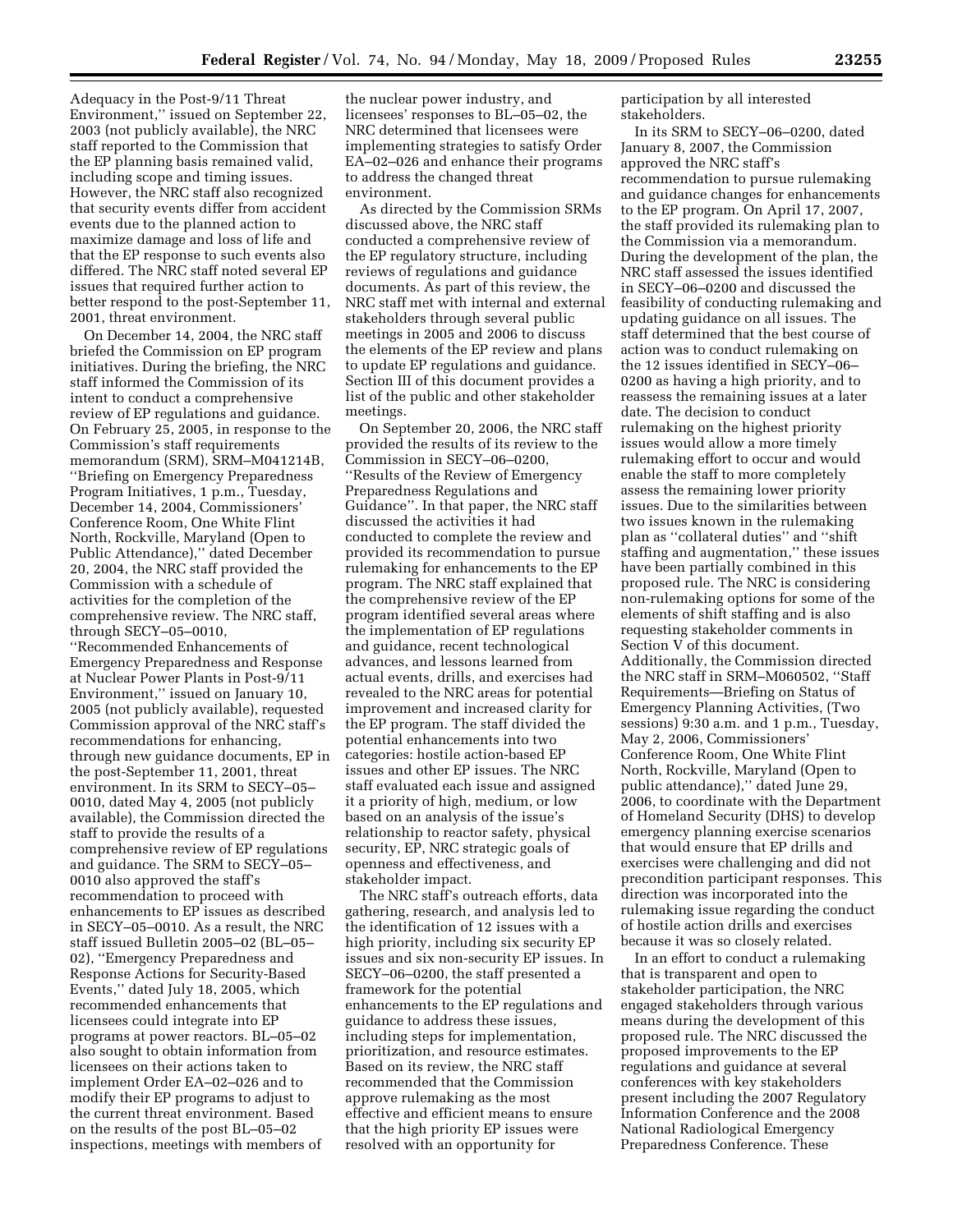meetings are discussed more fully in Section III of this document.

The NRC posted draft rule language on the e-rulemaking Web site, *http:// www.regulations.gov,* on February 29, 2008, and solicited stakeholder comments. The NRC considered the comments received on the draft rule language in the process of developing the proposed rule. This is discussed further in Section IV of this document. The NRC continued the use of public meetings as a method to foster open communication with stakeholders when it held public meetings on March 5, 2008, and on July 8, 2008. At the March 5, 2008 meeting, the NRC staff discussed the draft preliminary rule language for the rulemaking on enhancements to emergency preparedness regulations and guidance and answered stakeholders' questions on the rule language. At the July 8, 2008 meeting, the NRC staff discussed the public comments on the draft preliminary rule language and answered stakeholders' questions on how these comments may be addressed in the proposed rule.

# **II. Discussion**

The proposed amendments would require 10 CFR Part 50 licensees that are currently subject to the EP requirements, and applicants for operating licenses under Part 50 or combined licenses under Part 52 that would be subject to the proposed EP requirements to ensure that their EP programs meet the amended EP requirements. The proposed amendments would similarly apply to applicants for construction permits under Part 50 with respect to their discussion of preliminary plans for coping with emergencies  $(\S 50.34(a)(10))$ , and to applicants for early site permits under Part 52 that choose to propose either major features of an, or a complete and integrated, emergency plan  $(\S 52.17(b)(2))$ .

The 16 planning standards in § 50.47(b) apply to both onsite and offsite plans because, in making its licensing decision, the NRC looks at the application (or the licensee's activities in the case of existing facilities), the current State and local government emergency plans, and the Federal Emergency Management Agency's (FEMA) recommendation, which is based on the content of the State and local plans. FEMA's regulations in 44 CFR Part 350 also contain these 16 planning standards, which are used to make its recommendation on the adequacy of the plans and capability of the State and local governments to implement them; however, FEMA's regulations address only offsite (State

and local government) plans. The changes that are proposed by the NRC in this rulemaking are designed to affect the onsite plans, not the offsite plans. The proposed changes have been written in a way that is expected to limit the chance of unintended impacts on FEMA regulations.

An effective EP program decreases the likelihood of an initiating event at a nuclear power reactor proceeding to a severe accident. EP cannot affect the probability of the initiating event, but a high level of EP increases the probability of accident mitigation if the initiating event proceeds beyond the need for initial operator actions. As a defense-in-depth measure, emergency response is not normally quantified in probabilistic risk assessments. However, the level of EP does affect the outcome of an accident in that the accident may be mitigated by the actions of the ERO or in the worst case, consequences to the public are reduced through the effective use of protective actions. Enhancements to the level of EP in this manner enhance protection of public health and safety through improvements in the response to unlikely initiating events that could lead to severe accidents without mitigative response.

The discussion of the proposed amendments is divided into two sections: Section II.A for securityrelated EP issues and Section II.B for non-security-related EP issues. The security-related issues are topics that address subjects similar to certain requirements in Order EA–02–026 and the guidance in BL–05–02. The nonsecurity related issues are high priority items that resulted from the comprehensive review of EP regulations and guidance.

#### *A. Security-Related Issues*

The NRC is proposing amendments to enhance its EP regulations by clearly addressing EP actions for a hostile action event. Some of these proposed changes are based on requirements in Order EA–02–026 that was issued to ensure adequate protection of the public health and safety and common defense and security. After the issuance of Order EA–02–026, however, the Commission took several additional steps to ensure adequate protection of the public health and safety and common defense and security, including the issuance of Order EA–02–261, ''Access Authorization Order,'' issued January 7, 2003 (January 13, 2003; 68 FR 1643); Order EA–03–039, ''Security Personnel Training and Qualification Requirements (Training) Order,'' issued April 29, 2003 (May 7, 2003; 68 FR 24514); Order EA–03–086, ''Revised

Design Basis Threat Order,'' issued April 29, 2003 (May 7, 2003; 68 FR 24517); the Design Basis Threat (DBT) final rule (March 19, 2007; 72 FR 12705); and the Power Reactor Security Requirements final rule (March 27, 2009; 74 FR 13926). As a result of these adequate protection requirements, the Commission has determined that the proposed EP changes that are based on the requirements of Order EA–02–026 would no longer be necessary to ensure adequate protection during a hostile action event. Therefore, because the existing regulatory structure ensures adequate protection of the public health and safety and common defense and security, the NRC has determined that, in the current threat environment, the following proposed amendments would not be necessary to ensure adequate protection during a hostile action event. These amendments are considered enhancements to the current EP regulations. However, these enhancements would result in a substantial increase in emergency preparedness and the protection of public health and safety.

#### 1. On-Shift Multiple Responsibilities

The NRC is concerned that on-shift ERO personnel who are assigned to emergency plan implementation functions may have multiple responsibilities that would prevent timely performance of their assigned emergency plan tasks. The requirements for on-shift responsibilities are addressed in § 50.47(b)(2) and Part 50, Appendix E, Section IV.A. Currently, these regulations do not specifically require that on-shift personnel assigned to emergency plan implementation must be able to implement the plan effectively without having competing responsibilities that could prevent them from performing their primary emergency plan tasks. NRC regulations and guidance concerning licensee EROs are general in nature to allow some flexibility in the number of on-shift staff required for response to emergency events. This sometimes has resulted in the inadequate completion of emergency functions required during an emergency event. The NRC issued Information Notice (IN) 91–77, ''Shift Staffing at Nuclear Power Plants,'' dated November 26, 1991, to alert licensees to problems that could arise from insufficient onshift staff for emergency response. The IN highlighted the following two events:

• A fire at one plant in April 1991 resulted in the licensee's failure to notify some key emergency response personnel (communication function). The need to staff the fire brigade and perform numerous response actions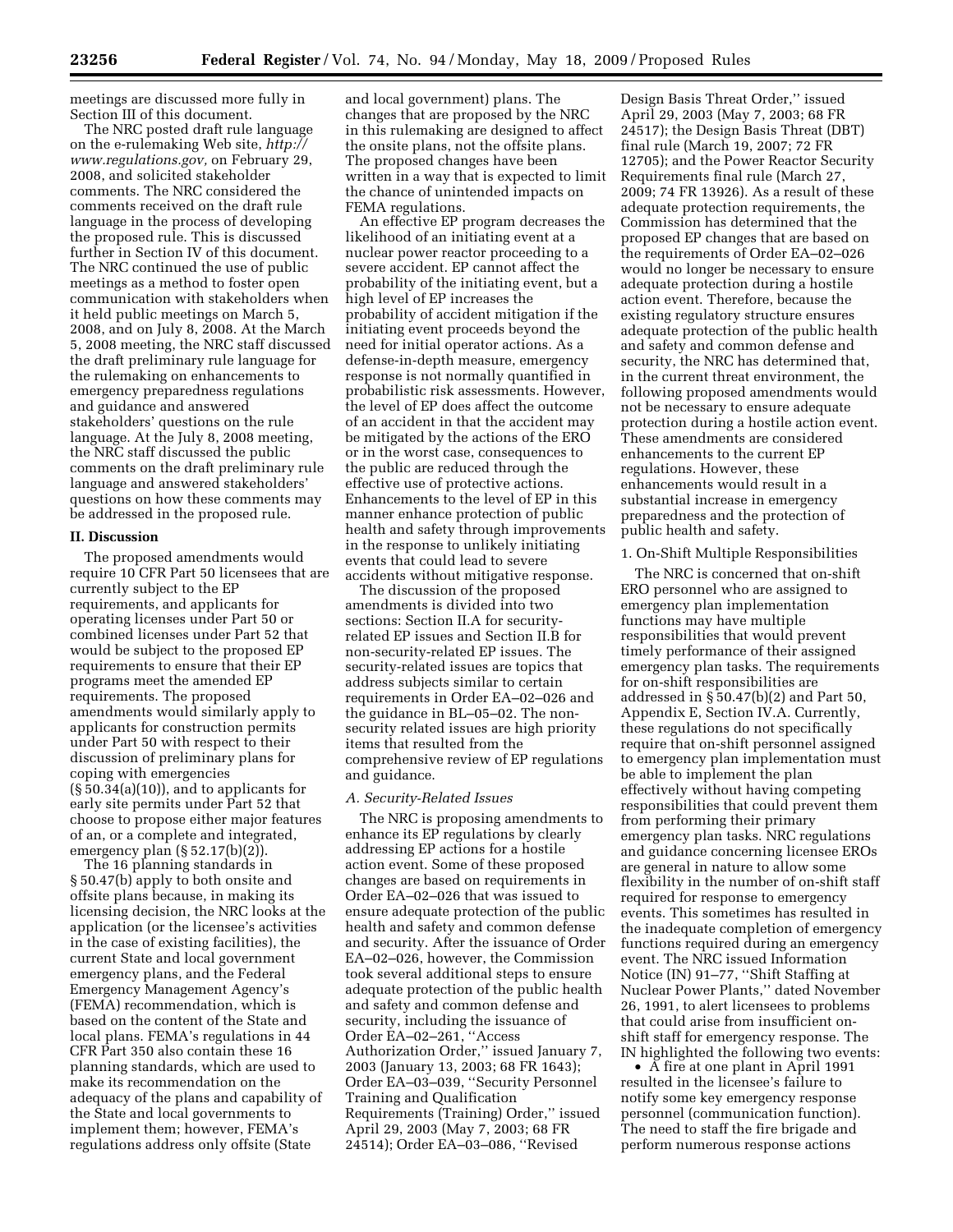required by the event resulted in a heavy workload for the shift staff.

• A fire, loss of offsite power, and reactor trip at another plant in June 1991 resulted in difficulties in classifying the event, notifying required personnel, implementing emergency operating procedures, and staffing the fire brigade. Insufficient staff contributed to the licensee's failure to make a timely Notification of Unusual Event.

The NRC issued IN 93–81, ''Implementation of Engineering Expertise On-Shift,'' dated October 12, 1993, to alert licensees of ineffective implementation of the requirement to provide adequate engineering expertise on shift. Each nuclear power plant is required to have a shift technical advisor (STA) on shift to provide engineering and accident assessment expertise. However, some licensees had assigned additional response duties to STAs, such as communicator or fire brigade member, which could result in overburdening the control room staff during an emergency event. One licensee had assigned the STA as fire brigade leader which could hinder the STA from performing the primary duty of providing accident assessment and engineering expertise.

After issuance of IN 91–77, event follow-up inspections indicated that challenges involving shift staffing and task allocation continued. The NRC initiated a study in 1995 to assess the adequacy of shift staffing for emergency response. The NRC published IN 95–48, ''Results of Shift Staffing Study,'' dated October 10, 1995, which cited several observations of inadequate staffing and also concluded that there could be a large workload for radiological support personnel during emergencies. Data was collected on the adequacy of nuclear power plant staffing practices for performing response activities during two accident scenarios, which were (1) a fire leading to reactor trip with complications, and (2) either a control room fire leading to evacuation and remote shutdown or a station blackout. Items of interest included the following:

• Licensees surveyed did not use a systematic process for establishing sitespecific shift staffing levels.

• Licensees surveyed frequently assigned additional plant-specific tasks that were not specified by regulation to be performed by licensed and nonlicensed operators during an event.

• Five of the seven licensees surveyed used licensed personnel to staff the fire brigade.

• Procedures varied significantly concerning licensed and non-licensed personnel staffing levels, and the

number of non-licensed operators used on the night-shift varied greatly.

• Radiation protection and chemistry technicians of all the licensees surveyed had a high workload during the scenarios.

Multiple NRC inspection findings also indicate the need for regulatory clarity in the assignment of multiple responsibilities to on-shift ERO personnel. For example, in February 2003, one licensee revised its emergency plan to delete one of three communicators and assigned the communicator function to the STA as an additional duty. As previously stated, the primary emergency plan duty of the STA is to provide engineering and accident assessment expertise. The NRC determined that this emergency plan change was an inappropriate reduction in on-shift staff and assessed the change as a decrease in effectiveness of the emergency plan in violation of § 50.54(q). In April 2005, another licensee revised its emergency plan to allow the assignment of the on-shift health physics technician (HP Tech) as the interim operations support center coordinator, a 30-minute augmented ERO responder. The HP Tech had assigned emergency plan tasks including in-plant surveys, in-plant protective actions, and rescue/first aid. The NRC determined that this emergency plan change was an inappropriate assignment of augmentation staff duties to an on-shift responder and assessed the change as a decrease in effectiveness of the emergency plan in violation of  $\S 50.54(q)$ .

These findings demonstrated the need for amended regulations to explicitly limit on-shift ERO response duties to ensure that these emergency responders do not become overburdened during an emergency event. Assigning additional duties, such as fire brigade member could result in on-shift responders being overburdened, resulting in inadequate or untimely response.

The ICMs in Order EA–02–026 addressed on-shift staff responsibilities by requiring licensees to ensure that a sufficient number of on-shift personnel are available for integrated security plan and emergency plan implementation. Prior to issuance of the order, some licensees were utilizing security personnel to implement the emergency plan when many of these responders would likely not be available due to a hostile action.

The NRC considered several options to resolve this issue. One option was to take no action, but this alternative would not subject new nuclear power reactor licensees to Order EA–02–026's

requirement of an assessment to ensure adequate staff for integrated security plan and emergency plan implementation. Additionally, the shift staffing study referenced in IN 95–48 found that the licensees surveyed did not use a systematic process for establishing shift staffing levels and additional tasks, not required by regulation, were assigned to the licensed and non-licensed operators. This practice could result in operators being overburdened during an emergency. A second option was to allow licensees to use a voluntary program to ensure adequate shift staffing. However, many licensees have requested NRC permission to reduce on-shift staffing levels and the NRC expects this practice to continue. This could increase the risk of over-burdening on-shift responders and result in inadequate or untimely response. Therefore, both of these options were considered unacceptable. Instead, the NRC is proposing to revise Part 50, Appendix E, Section IV.A. to address this issue, as discussed in Section V of this document.

2. Emergency Action Levels for Hostile Action Events

Section 50.47(b)(4) currently stipulates that emergency plans must include a standard emergency classification and action level scheme. Part 50, Appendix E, Section IV.B., currently specifies that emergency plans shall include EALs that are to be used as criteria for determining the need for notification of State and local agencies, and participation of those agencies in emergency response. However, NRC regulations do not require EALs for hostile action events and do not address the issue of anticipatory response to hostile action events. Although Order EA–02–026 and BL–05–02 addressed these issues, those improvements to the EAL requirements to address hostile action events are only in orders and guidance. Thus, the NRC cannot ensure consistent and effective implementation of these enhancements among existing and future licensees.

Order EA–02–026 required the declaration of at least an Unusual Event in response to a credible hostile action threat. In 2005, the NRC issued BL–05– 02, which provided EAL enhancement examples for hostile action events up to the General Emergency level. BL–05–02 provided examples of EALs for all three EAL methodologies that could be implemented immediately without prior NRC approval (i.e., NUREG–0654/ FEMA–REP–1, "Criteria for Preparation and Evaluation of Radiological Emergency Response Plans and Preparedness in Support of Nuclear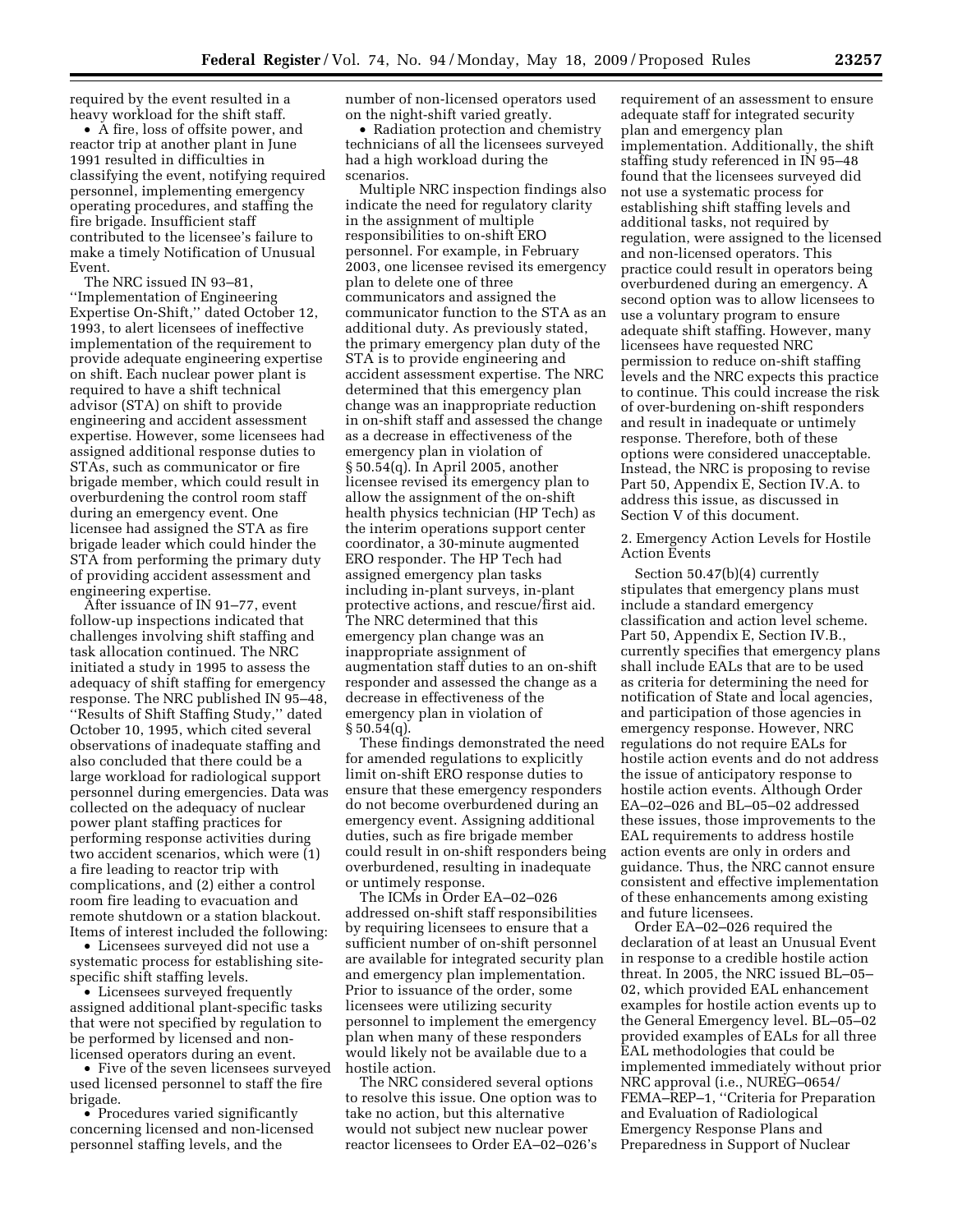Power Plants,'' NUMARC/NESP–007, ''Methodology for Development of Emergency Action Levels,'' and Nuclear Energy Institute (NEI) 99–01, ''Methodology for Development of Emergency Action Levels''). It also pointed out that because of improvements in Federal agencies' information-sharing and assessment capabilities, hostile action emergency declarations can be accomplished in a more anticipatory manner, based on a credible threat, than the current method of making declarations for accidental events. This would enable earlier implementation of emergency response actions.

Although all licensees have implemented both the credible threat EAL required by Order EA–02–026 and the EAL enhancements specified in BL– 05–02, there is no requirement to maintain the enhancements identified in the bulletin. This could result in inconsistent EAL implementation among licensees for response to hostile action events. Also, future licensees would not be required to include these enhancements in their emergency plans. This rulemaking would serve to establish consistent EALs across the nuclear power industry for hostile action events. The ICMs and BL–05–02 provided enhancements to EAL schemes which would allow event declarations to be accomplished in a more anticipatory manner. This is of the utmost importance because EALs are used as criteria for determining the need for notification and participation of State and local agencies. The NRC believes that these enhancements to the EAL requirements addressing hostile action events should be codified by revising Part 50, Appendix E, Section IV.B., as discussed in Section V of this document.

The NRC considered other options to attempt to resolve these issues, such as taking no action or allowing voluntary action by licensees. These options were rejected since there would continue to be no regulatory requirement for current or future licensees to incorporate EALs for hostile action events in their emergency plans, nor would there be a consistent minimum level of implementation that the NRC had determined to be adequate.

3. Emergency Response Organization (ERO) Augmentation and Alternative Facilities

Currently, § 50.47(b)(8) and Part 50, Appendix E, Section IV.E. require licensees to have the capability to augment the on-shift staff within a short period of time after the declaration of an emergency to assist in mitigation

activities. To accomplish this, ERO members typically staff an onsite Technical Support Center (TSC) which relieves the Control Room (CR) of emergency response duties and allows CR staff to focus on reactor safety. ERO members also staff an onsite Operational Support Center (OSC) to provide an assembly area for damage repair teams. Lastly, ERO members staff an EOF, usually located in close proximity to the plant, to function as the center for evaluation and coordination activities related to the emergency and the focal point of information provided to Federal, State, and local authorities involved in the response.

However, the regulations at § 50.47(b)(8) and Part 50, Appendix E, Section IV.E. do not require licensees to identify alternative facilities to support ERO augmentation during hostile action events. During a hostile action event, ERO members would likely not have access to the onsite emergency response facilities, or the EOF if it is located within the licensee's owner-controlled area. Nevertheless these events still warrant timely ERO augmentation so responders can travel quickly to the site.

Order EA–02–026 required that licensees assess the adequacy of staffing plans at emergency response facilities during a hostile action event, assuming the unavailability of the onsite TSC, and identify alternative facilities capable of supporting event response. These facilities would function as staging areas for augmentation staff until the site was secured, which would minimize delays in overall site response by permitting ERO assembly without exposing responders to the danger of hostile action. NRC inspections to evaluate the effectiveness of the implementation of the ICMs revealed variations in the identification and staffing of alternative emergency response facilities.

BL–05–02 described how alternative locations for onsite emergency response facilities support EP functions during a hostile action event. It stated that the ERO is expected to be staged in a manner that supports rapid response to limit or mitigate site damage or the potential for an offsite radiological release. It also pointed out that some licensees have chosen not to activate elements of the ERO during a hostile action event until the site was secured. However, the NRC considers it prudent to fully activate ERO members for offnormal working hour hostile action events to promptly staff alternative facilities, in order to minimize delays in overall site response. Even during normal working hours, licensees should consider deployment of onsite ERO

personnel to an alternative facility near the site during a hostile action event.

To resolve this issue, the NRC considered taking no regulatory action or continuing the voluntary implementation currently in place as a result of BL–05–02 and the guidance endorsed by NRC Regulatory Issue Summary (RIS) 2006–12, ''Endorsement of Nuclear Energy Institute Guidance 'Enhancements to Emergency Preparedness Programs for Hostile Action,' '' dated July 19, 2006. If no action were taken, there would continue to be no explicit regulatory requirement regarding the actions necessary during hostile action events for the ERO to staff an alternative facility. ERO members would likely not have access to the site during a hostile action event, but timely augmentation would still be necessary for adequate response. Taking no regulatory action may result in inconsistent implementation of ERO augmentation guidelines, and less effective overall site response. The NRC also considered using a voluntary program; however, voluntary programs, such as those developed per the NEI guidance endorsed by RIS 2006–12, do not provide a consistent, NRC-approved means for addressing needed enhancements for hostile action events. The use of voluntary programs does not ensure long-term continuity of the enhancements for both licensees and applicants. Thus, the NRC believes that the ICM requirement and the enhancement examples described in BL–05–02 concerning ERO augmentation to alternative facilities during hostile action events should be codified in Part 50, Appendix E, Section IV.E. to maximize the effectiveness of the site response. These proposed changes are discussed in Section V of this document.

4. Licensee Coordination With Offsite Response Organizations During Hostile Action Events

The NRC believes that a unique challenge posed by a hostile action event at a nuclear power plant is the increased demand on local law enforcement agencies (LLEAs) that are expected to implement portions of ORO emergency plans, as well as respond to the plant. Currently,  $\S 50.47(b)(1)$  and Appendix E to Part 50 do not explicitly require licensees to coordinate with OROs to ensure that personnel are available to carry out preplanned actions, such as traffic control and route alerting by LLEAs, during a hostile action event directed at the plant.

Licensees are required to identify ORO support for emergency response as well as demonstrate that various ORO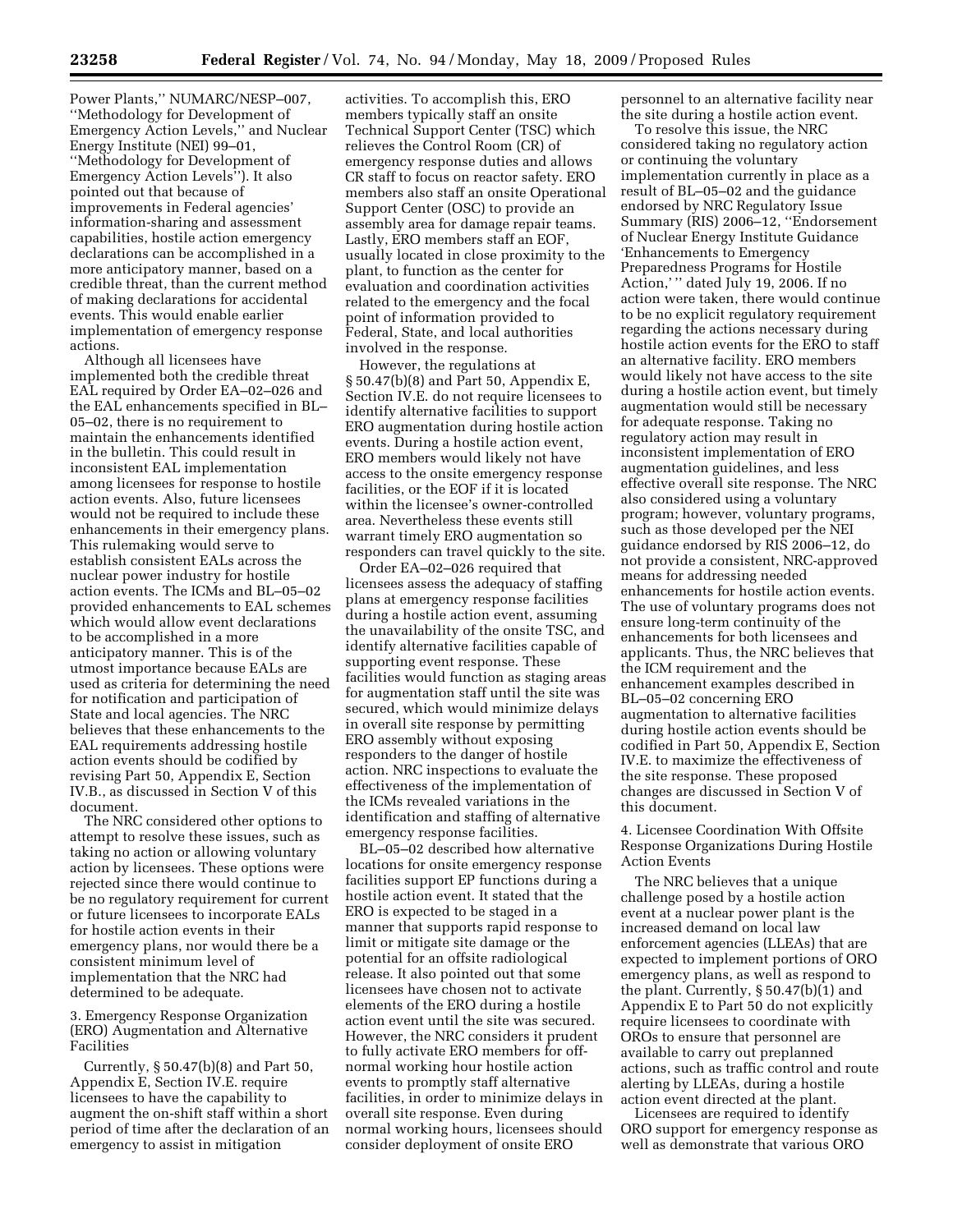capabilities exist through biennial evaluated exercises. Licensees and OROs have successfully demonstrated these capabilities for many years. However, the NRC recognized that hostile action events may challenge OROs in ways unforeseen at the time the current regulations were developed. For example, local law enforcement personnel may be assigned both evacuation plan and armed response duties during a hostile action event. The NRC acknowledged this challenge when it issued Order EA–02–026 and included provisions that licensees address coordination with OROs for hostile action events. Specifically, the order required that licensees develop plans, procedures, and training regarding coordination between the site and OROs and directed licensees to review emergency plans to ensure sufficient numbers of personnel would be available in a hostile action event.

The NRC subsequently became aware through inspections and communications with licensees that ORO plans must be reviewed to ensure sufficient numbers of personnel would be available to respond during a hostile action event. The NRC communicated this need to licensees and OROs through RIS 2004–15, ''Emergency Preparedness Issues: Post-9/11,'' dated October 18, 2004, which provided information on EP issues based on NRC staff observations from the EP component of force-on-force (FOF) exercises and lessons learned from the telephonic walk-through drills conducted with all power reactor sites between August and October 2005. In addition, DHS initiated the Comprehensive Review Program that conducted a review of site and ORO response to hostile action at every nuclear plant site. This review often identified a gap in ORO resource planning. Based on these findings and lessons learned from hostile action pilot program drills (see Section II.A.6 of this document), the NRC believes there is inconsistent implementation among licensees concerning effective coordination with OROs to ensure that adequate resources are available to respond to a hostile action event at a nuclear power plant.

Licensees and the supporting OROs have taken various actions to respond to this issue, but criteria for determining the adequacy of the licensee and ORO actions have not been established. The NRC considered encouraging industry to develop and implement a voluntary program; however, voluntary programs do not provide a consistent, NRCapproved means for addressing the needed enhancements in the post-September 11, 2001, threat

environment. The NRC believes that a voluntary approach would not ensure consistent industry-wide implementation of the ICM requirements and there would be no requirement for new licensees to incorporate the changes into their emergency plans.

The NRC is proposing to revise Part 50, Appendix E, Section IV.A.7. to require licensees to ensure that ORO personnel assigned emergency plan implementation duties would be available to do so during hostile action events. These proposed changes are discussed in Section V of this document.

# 5. Protection for Onsite Personnel

NRC regulations at § 50.47(b)(10) and Appendix E to Part 50 do not currently require specific emergency plan provisions to protect onsite emergency responders, and other onsite personnel, in emergencies resulting from hostile action events at nuclear power plants. Licensees are required to provide radiological protection for emergency workers and the public in the plume exposure pathway emergency planning zone (EPZ), including actions such as warning of an emergency, providing for evacuation and accountability of individuals, and providing for protective clothing and/or radioprotective drugs. Many of these personnel are required by the site emergency plan that the licensee must follow and maintain. The emergency plan requires responders with specific assignments to be available on-shift 24 hours a day to minimize the impact of radiological emergencies and provide for the protection of public health and safety. However, in analyses performed after the terrorist attacks of September 11, 2001, the NRC staff determined that a lack of protection for emergency responders who are expected to implement the emergency plan could result in the loss of those responders and thus an inability to effectively implement the emergency plan.

The normal response actions for personnel protection, such as site evacuation, site assembly and accountability, and activation of onsite emergency response facilities, may not be appropriate in this instance because these actions may place at risk the response personnel necessary to mitigate plant damage resulting from the hostile action. BL–05–02 pointed out that actions different than those normally prescribed may be more appropriate during a hostile action, particularly an aircraft attack. This may include actions such as evacuation of personnel from potential target

buildings and accountability of personnel after the attack has concluded. Precise actions would depend on site-specific arrangements, such as the location of personnel in relation to potential targets. Procedures would need to be revised to ensure plant page announcements are timely and convey the onsite protective measures deemed appropriate.

The NRC considered other options to attempt to resolve this issue. The NRC considered taking no additional regulatory action and relying upon continuation of the voluntary initiatives currently being implemented by licensees as a result of BL–05–02. The NRC believes that taking no action could result in the vulnerability of onsite personnel during a hostile action event. Action is necessary to ensure effective coordination to enable licensees to more effectively implement their pre-planned actions. Voluntary programs do not provide a consistent, NRC-approved means for addressing needed enhancements. Further, the implementation of voluntary actions does not ensure that these measures would be incorporated into emergency plans at new sites.

The NRC is proposing to revise Appendix E by creating a new Section IV.I. to address this issue, as discussed in Section V of this document.

#### 6. Challenging Drills and Exercises

A basic EP principle is that licensees conduct drills and exercises to develop and maintain key skills of ERO personnel. Drill and exercise programs contribute to the NRC determination of reasonable assurance that licensees can and will implement actions to protect public health and safety in the unlikely event of a radiological emergency. Implementation of the current regulations provides reasonable assurance of adequate protection of public health and safety at every nuclear plant site.

In the unlikely event that a licensee faces a hostile action event, the response organization will encounter challenges that differ significantly from those practiced in long-standing drill and exercise programs because these programs have not included hostile action event scenarios. The NRC regulations addressing this issue are general in nature and do not explicitly require licensees to include hostile action event scenarios in drills and exercises, nor do they directly allow the NRC to require specific scenario content. The NRC believes that its regulations should be revised to do so.

Following the terrorist attacks of September 11, 2001, the NRC conducted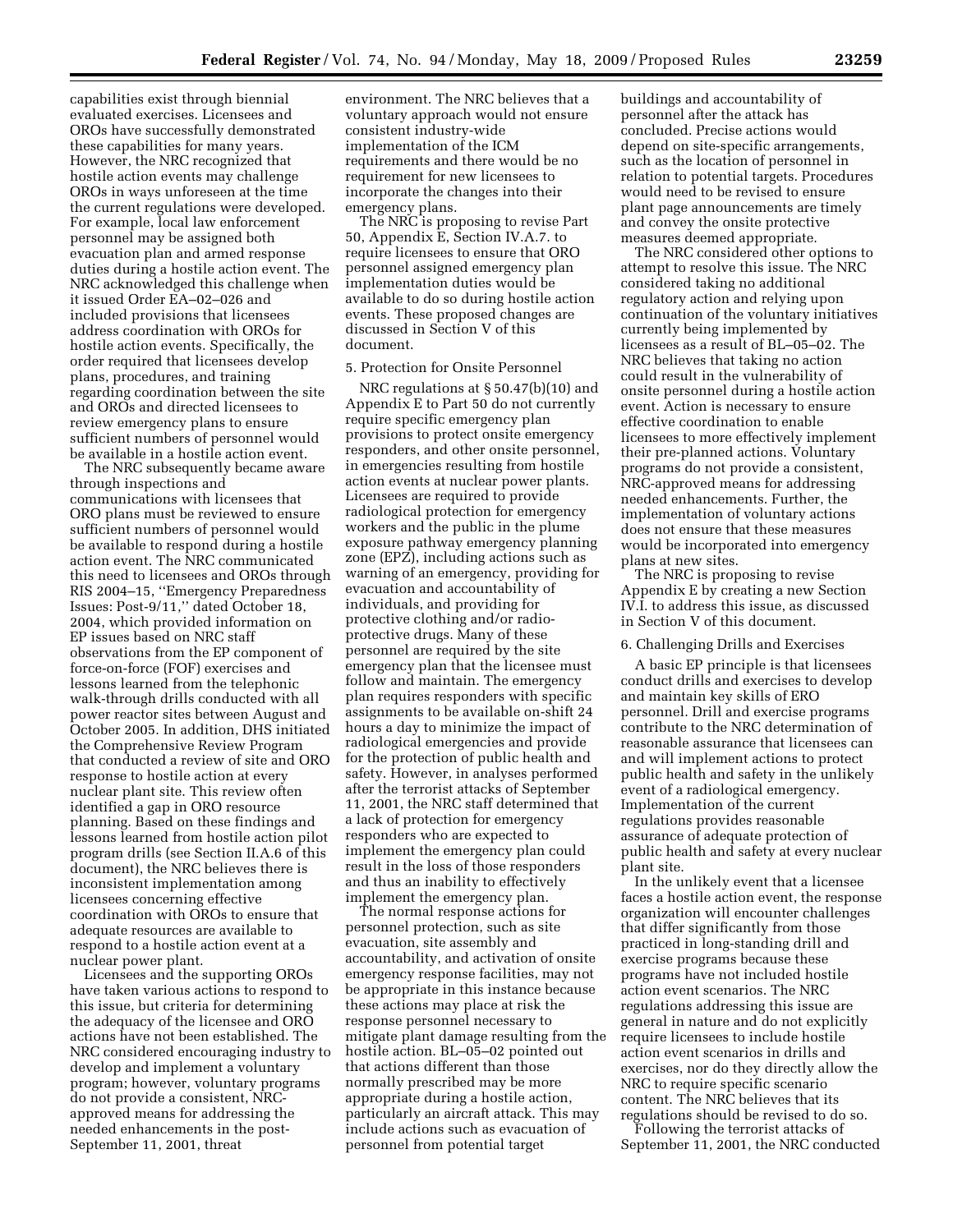a review of the EP planning basis in view of the changed threat environment and concluded that the EP planning basis remains valid. The NRC observed licensee performance during hostileaction EP tabletop drills at four sites, a drill at one site, and an exercise at one site, as well as several security FOF exercise evaluations. The NRC also discussed security-based EP issues with licensees and Federal, State, and local EP professionals and advocacy groups and issued BL–05–02 to collect information from licensees on the enhancements to drill and exercise programs to address the hostile action contingency.

Through these efforts, the NRC concluded that although EP measures are designed to address a wide range of events, response to hostile action can present unique challenges not addressed in licensee and ORO drills and exercises, such as:

• Extensive coordination between operations, security, and EP;

• Use of the alternative emergency response facilities for activation of the ERO;

• Execution of initial response actions in a hostile environment (i.e., during simulated hostile action);

• The need to shelter personnel from armed attack or aircraft attack in a manner very different from that used during radiological emergencies;

• Conduct of operations and repair activities when the site conditions prevent normal access due to fire, locked doors, security measures, and areas that have not yet been secured;

• Conduct of operations and repair activities with large areas of the plant damaged or on fire;

• Rescue of and medical attention to significant numbers of personnel; and

• Prioritization of efforts to protect plant equipment or to secure access to plant areas for repairs.

In response to BL–05–02, all nuclear plant licensees stated that they would develop and implement an enhanced drill and exercise program. Program elements are captured in a guidance document developed by NEI, NEI 06–04, Rev. 1, ''Conducting a Hostile Action-Based Emergency Response Drill.'' The NRC endorsed this document for use in a pilot program in RIS 2008–08, ''Endorsement of Revision 1 to Nuclear Energy Institute Guidance Document NEI 06–04, 'Conducting a Hostile Action-Based Emergency Response Drill,'" dated March 19, 2008. However, implementation of these enhancements is voluntary, and the NRC cannot require licensees to maintain these enhancements, absent issuance of an order or a regulation. Issuance of orders

is resource intensive and an inefficient approach to address a generic problem.

The NRC also became aware of a related issue regarding EP exercise scenarios. The NRC inspects licensee response during these exercises and FEMA evaluates the capabilities of OROs. Licensees have performed many evaluated EP exercises and understand NRC and FEMA expectations. Licensees design scenarios in coordination with State and local agencies to demonstrate all key EP functions in a manner that facilitates evaluation. As a result, scenarios have become predictable and may precondition responders to sequential escalation of emergency classifications that always culminate in a large radiological release. Current biennial exercise scenarios do not resemble credible reactor accidents in that the timing is improbable and the intermittent containment failure typically used is unlikely. Typical scenarios used by licensees in biennial exercises involve simulated accidents, such as a loss of coolant accident or a steam generator tube rupture. However, certain predictable artifacts emerge in almost all biennial exercise scenarios, including the following:

• The ERO will not be allowed to mitigate the accident before a release occurs;

• The release will occur after a General Emergency is declared;

• The release will be terminated before the exercise ends; and

• The exercise will escalate sequentially through the emergency classes.

In short, responders may be preconditioned to accident sequences that are not likely to resemble the accidents they could realistically face.

In SRM–M060502, dated June 29, 2006, the Commission directed the NRC staff to develop exercise scenarios in conjunction with DHS, as follows:

The staff should coordinate with DHS to develop emergency planning exercise scenarios which would help avoid anticipatory responses associated with preconditioning of participants by incorporating a wide spectrum of releases (ranging from little or no release to a large release) and events, including security-based events. These scenarios should emphasize the expected interfaces and coordination between key decision-makers based on realistic postulated events. The staff should share experiences of preconditioning or ''negative training'' with DHS.

As a result of the SRM, a joint NRC/ FEMA working group was formed to review the development of emergency planning exercise scenarios. The working group was assigned the task of identifying the NRC and FEMA regulations that would require revision to enhance exercise scenarios and guidance to assist in the effective implementation of these regulations. The working group recommended several changes to the FEMA Radiological Emergency Preparedness (REP) Program Manual that comport with proposed changes to NRC regulations to address preconditioning and the incorporation of hostile action exercise scenarios.

FEMA held focus group meetings in several FEMA regions to discuss potential policy changes to the REP Program Manual. The NRC supported these meetings to facilitate questions as they may relate to the EP rulemaking issue of challenging drills and exercises. For example, stakeholders voiced opinions on the requirements for the development and review of exercise scenarios, whether all emergency classification levels (ECLs) must be included in each exercise or if one or more ECLs can be skipped, how radiological release conditions and options could vary, and if a spectrum of scenarios will be varied to create more realistic and challenging exercises. Comments received from the several different focus groups will inform the update to the REP Program Manual. The NRC also considered stakeholder views as they relate to this proposed rule and enhancements to EP guidance, although some comments were received after the deadline to be considered in this proposed rule.

The NRC believes that a regulatory change would be necessary to enhance scenario content to include hostile action scenarios and reduce preconditioning through a wide spectrum of challenges. This change would improve licensee ERO capability to protect public health and safety under all accident scenarios as well as reverse any trend toward preconditioning.

The NRC also considered not making any change to the regulations, but rejected that option because it would not ensure correction of the issues discussed above. The NRC also discussed the use of voluntary programs and although this option could be successful, the NRC could not require that changes made would be permanent and consistent across all sites.

The NRC is proposing to revise Appendix E, Section IV.F. to address these issues, as discussed in Section V of this document.

#### *B. Non-Security Related Issues*

The remaining proposed changes would be new or amended requirements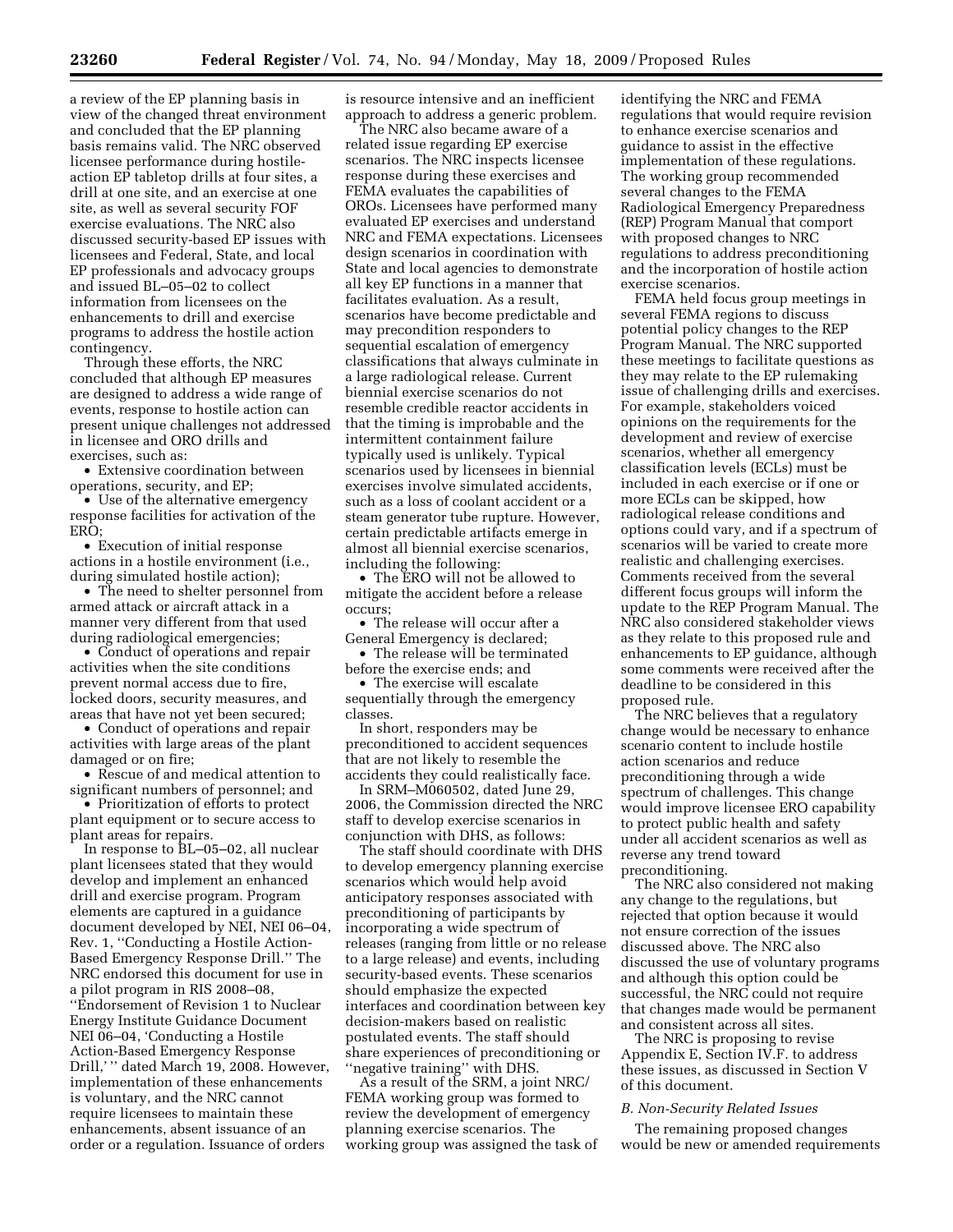that would result in a substantial increase to public health and safety because they would maintain or strengthen the ability of licensees to effectively implement their emergency plans.

1. Backup Means for Alert and Notification Systems

The regulations for alert and notification system (ANS) capabilities are found in § 50.47(b)(5) and Part 50, Appendix E, Section IV.D.3. and require licensees to establish the capability to promptly alert and notify the public if there is an emergency event while meeting certain ANS design objectives. NRC regulations do not currently require backup power for sirens or other backup ANS alerting capabilities when a major portion of the primary alerting means is unavailable. The regulations also do not address backup notification capabilities. If a major portion of a facility's ANS is unavailable and no backup exists, then the public may not be promptly alerted of an event at the facility and the protective actions to be taken, which could affect the public's response to the event.

An ANS provides the capability to promptly alert the populace within the plume exposure pathway EPZ of a nuclear power plant in case of an emergency event and to inform the public what protective actions may need to be taken. The predominant method used around U.S. nuclear power plants for alerting the public is an ANS based on sirens to provide an acoustic warning signal. Some sites employ other means, such as tone alert radios and route alerting, as either primary or supplemental alerting methods. The public typically receives information about an event and offsite protective actions via emergency alert system (EAS) broadcasts or other means, such as mobile loudspeakers.

In several instances, nuclear power plants have lost all or a major portion of the alert function of an ANS for various reasons, such as damage to ANS components caused by severe weather, loss of offsite alternating current (AC) power, malfunction of ANS activation equipment, or unexpected problems resulting from ANS hardware/software modifications. In other situations, the notification capability has been lost (e.g., the inability to activate tone alert radios which are used to provide both an alert signal and notification function).

The NRC has issued multiple INs to document the circumstances when ANS failures have occurred, including IN 2002–25, ''Challenges to Licensees' Ability to Provide Prompt Public

Notification and Information During an Emergency Preparedness Event,'' dated August 26, 2002; IN 2005–06, ''Failure to Maintain Alert and Notification System Tone Alert Radio Capability,'' dated March 30, 2005; and IN 2006–28, ''Siren System Failures Due to Erroneous Siren System Signal,'' dated December 22, 2006. IN 1996–19, ''Failure of Tone Alert Radios to Activate When Receiving a Shortened Activation Signal,'' dated April 2, 1996, addressed the inability to activate some tone alert radios because of a shorter tone activation signal permitted as part of EAS implementation. Without the ability to warn the population, the effectiveness of the notification element may be significantly reduced. Having a backup means in place would lessen the impact of the loss of the primary ANS.

Other events impacting ANS operability have involved the widespread loss of the electrical grid providing power to siren-based systems, such as the electrical blackout in several areas of the northeastern United States and portions of Canada in August 2003. As discussed in Regulatory Guide (RG) 1.155, ''Station Blackout'' (August 1988), although the likelihood of failure of the onsite AC power system coincidental with the loss of offsite power is small, station blackout events may be substantial contributors to core damage events for some plants.

The U.S. Congress recognized that all emergency notification systems may not operate in the absence of an AC power supply and encouraged the use of newer alerting and notification technology. In U.S. House of Representatives Committee on Appropriations Report 107–740, FEMA was directed to update its guidance on outdoor warning and mass notification systems and require all warning systems to be operable in the absence of an AC power supply. The House Appropriations Committee also urged FEMA to consult with other relevant agencies and revise the national standard for outdoor warning and mass notification to reflect state-of-the-art technology. Moreover, the Energy Policy Act of 2005 directed the Commission to require backup power for the emergency notification system, including siren systems, for nuclear power plants located where there is a permanent population, as determined by the 2000 decennial census, in excess of 15,000,000 within a 50-mile radius of the power plant. Therefore, it is appropriate that the NRC also consider changes to its existing regulations and guidance regarding warning systems for all nuclear power reactor licensees.

The NRC considered several options to attempt to resolve this issue,

including reliance on ANS design review standards and related guidance documents to address ANS backup means. Several NRC and FEMA guidance documents, such as NUREG– 0654, FEMA–REP–10, ''Guide for the Evaluation of Alert and Notification Systems for Nuclear Power Plants,'' dated November 1985, and FEMA Guidance Memorandum AN–1, ''FEMA Action to Qualify Alert and Notification Systems Against NUREG–0654/FEMA– REP–1 and FEMA–REP–10,'' dated April 21, 1987, contain detailed information on ANS capabilities and design review methodology. Additional information on ANS backup capabilities could be provided in revisions to these documents. As guidance, a provision for an ANS backup means would not be considered a requirement and its applicability to existing approved ANS designs would be considered optional. As noted previously in this discussion, FEMA was also directed to update its guidance to require all warning systems to be operable in the absence of an alternating current power supply. However, guidance changes limited to backup power requirements for the alerting function would not address backup capabilities for other types of alerting devices or the ANS notification function. In summary, this option does not provide a regulatory resolution to ensure that nuclear power plant ANS designs include a backup method to the primary means for both alerting and notification, and thus the NRC considered this option to be unacceptable.

Use of a voluntary approach for ANS backup means was also considered. Some current nuclear power plant ANS designs address one or more aspects of backup ANS capabilities, such as providing backup power in the event primary power to sirens is lost, using backup route alerting when sirens are inoperable, or designating multiple EAS broadcast stations to ensure that instructional messages can be transmitted. A voluntary approach may be appropriate because State and local authorities can usually compensate for the temporary loss of some ANS capabilities. However, allowing licensees or applicants to voluntarily install backup ANS capabilities will not ensure that both the alerting and notification functions are addressed, or that new sites will have warning systems designed with comprehensive backup ANS capabilities. Given the importance of ANS to alert the public of an event at a facility and the protective actions to be taken, and without any voluntary industry commitment that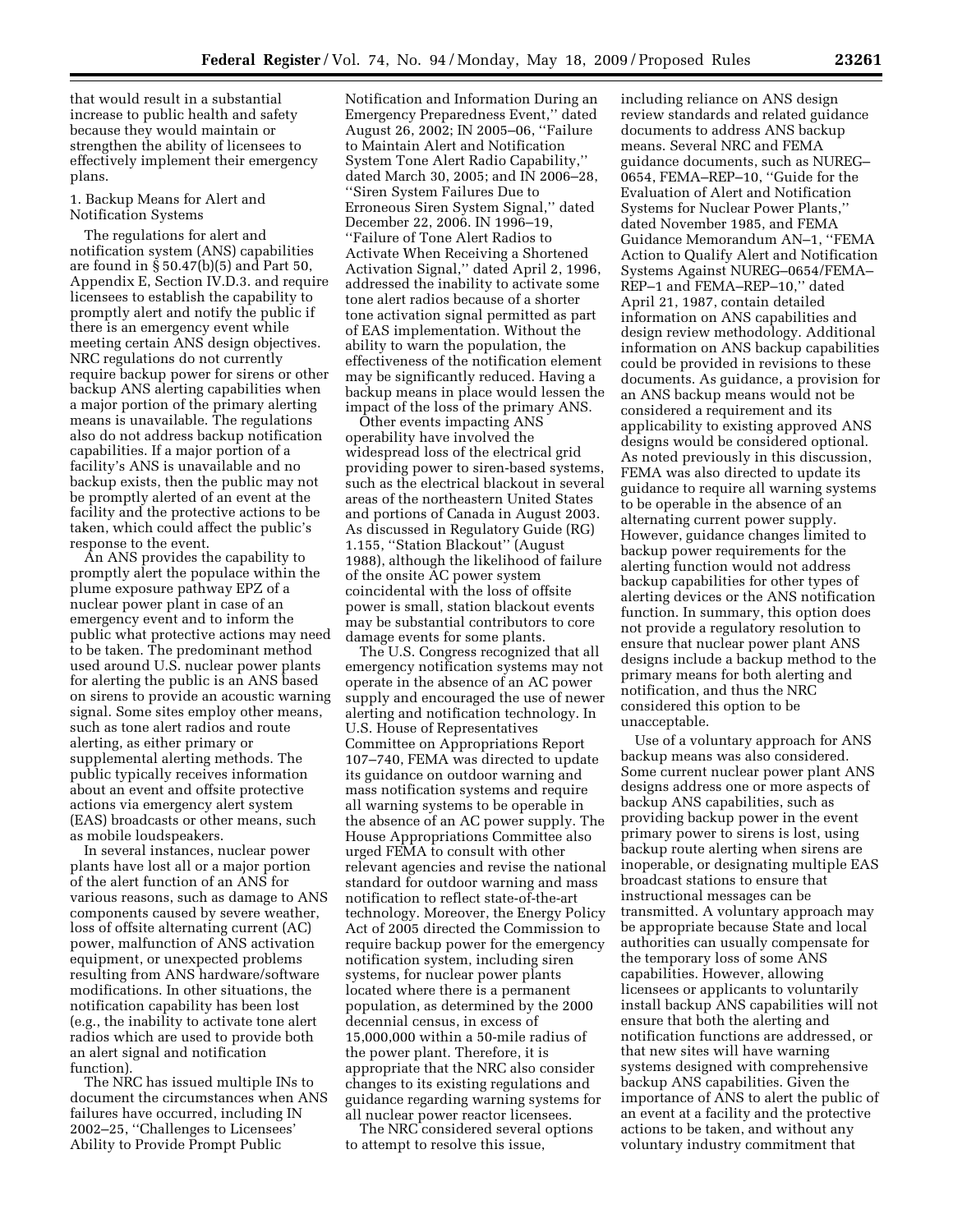existing or new warning systems will have a backup means available, the NRC considered a voluntary approach to be inappropriate and found this option unacceptable.

The NRC believes that nuclear power reactor licensees should be required to have backup ANS methods and therefore is proposing rulemaking to address backup capabilities for both the alert and notification functions. Three alternatives for addressing this issue in rulemaking were considered.

The first alternative would add a regulatory requirement for ANS backup power. The most common warning system used at U.S. nuclear power plants is based on sirens that are powered directly, or indirectly through batteries, by an AC power source. As noted previously in this discussion, the loss of power is not the only failure mode that can impact warning systems. Causes of past ANS inoperability problems have included the inability to detect siren failures, the inability to activate sirens, the failure to test and maintain personal home alerting devices, the use of telephone callinhibiting devices, and the failure to provide and maintain distribution lists of tone alert radios. Thus, a regulatory requirement addressing only backup ANS power would not eliminate any of these other failure modes. This approach would prescribe one specific method as a backup means, precluding licensees (or applicants) and offsite officials from considering alternative methods, such as route alerting or newer communications technology, that may be more suitable for certain nuclear power plant sites. In summary, it would address only one of several ANS failure modes (i.e., loss of AC power) for one alerting method (i.e., sirens). It would not address backup methods for other types of alerting devices or any part of the notification process. Therefore, the NRC considered this approach to be unacceptable.

The second alternative would require that the primary ANS be designed so there would be no common single failure mode for the system; therefore, a backup system would not be needed. This approach would ensure that the entire ANS is designed and built to a very high level of reliability. Any equipment necessary for ANS activation and operation (e.g., computers, radio transmitters and radio towers, plus the actual alerting devices and notification means) would have redundant components and power sources as necessary to eliminate any common single failure mode, such as a widespread power outage affecting a siren-based system. However, ensuring

that all ANS common single failure vulnerabilities have been identified and adequately addressed would be difficult. Even after extensive analysis and testing of a warning system, a common failure mechanism may not become evident until the system is to be activated for an emergency event. For a siren-based system, several additional sirens (with backup power capabilities) may need to be installed to provide overlapping acoustic coverage in the event clusters of sirens fail and thus may discourage licensees at future nuclear power plant sites from using these systems due to the increased cost for installing additional sirens. This approach may not be applicable to nonelectronic primary warning systems based on other methods, such as route alerting. For these reasons, the NRC considered this approach to be unacceptable. Rejecting this approach does not mean that the issue of backup power for warning systems will be left unaddressed. As discussed previously, the House Committee on Appropriations has directed FEMA to require all outdoor warning systems to be operable in the absence of AC power.

The third alternative was selected for rulemaking and would revise Part 50, Appendix E, Section IV.D.3. to require backup measures that would be implemented when the primary means of alerting and notification are unavailable. These proposed changes are discussed in Section V of this document.

2. Emergency Declaration Timeliness

In its oversight of licensee EP programs, the NRC has observed a few licensees whose responses in performing emergency declarations were inappropriately delayed. This situation may be a result of a lack of a specific regulatory timeliness requirement. Emergency declaration is the process by which a licensee determines whether an off-normal plant condition warrants declaration as an emergency and, if so, which of the four emergency classes—Notification of Unusual Event, Alert, Site Area Emergency, or General Emergency—is to be declared.

These declarations are fundamental to the licensee's EP program in that onsite and offsite emergency response activities are implemented in a staged, proportional manner, based upon the level of the declared emergency. If an emergency declaration is delayed, the subsequent emergency response actions may not be timely. Emergency response personnel, facilities, and equipment may not be in position should it become

necessary to implement measures to protect public health and safety.

The NRC has issued generic communications to alert licensees of these concerns and to advise them of the NRC's expectation that emergency classifications 3 would be made in a prompt manner. In 1985, the NRC published IN 85–80, ''Timely Declaration of an Emergency Class, Implementation of an Emergency Plan, and Emergency Notifications,'' to alert licensees of two instances in which declarations and/or notifications of an actual emergency condition were significantly delayed and to express the NRC expectation of timely emergency declarations. In 1995, the NRC found it necessary to publish Emergency Preparedness Position (EPPOS)–2, ''Emergency Preparedness Position (EPPOS) on Timeliness of Classification of Emergency Conditions,'' to provide guidance to NRC staff in evaluating licensee performance in the area of timely classification. The NRC cited classification delays in actual events and exercises as the reason for issuing the guidance. EPPOS–2 provided the NRC expectation that the classification should be made promptly following indications that conditions have reached an EAL threshold and that 15 minutes would be a reasonable goal for completing the classification once indications are available to the control room operators. The NRC based that conclusion on the belief that 15 minutes is a reasonable period of time for assessing and classifying an emergency once indications are available to cognizant personnel, and that a delay in classification for up to 15 minutes would have a minimal impact upon the overall emergency response and protection of the public health and safety. The NRC noted that emergency classification schemes have reached a level of maturity in which the classification of emergencies can be accomplished in a relatively short period of time once the abnormal condition and associated plant parameters are known by cognizant licensee personnel. EPPOS–2 stated that the 15-minute period was not to be viewed as a grace period in which a licensee could resolve a condition that had already exceeded an EAL threshold to avoid a declaration.

This 15-minute goal was not a regulatory requirement but was rather a

<sup>3</sup>Early NRC generic communications routinely used the phrase ''emergency classification'' to denote the outcome of the process to assess, classify, and declare an emergency condition. This document uses the phrase ''emergency declaration'' in place of ''emergency classification'' except when summarizing an earlier document.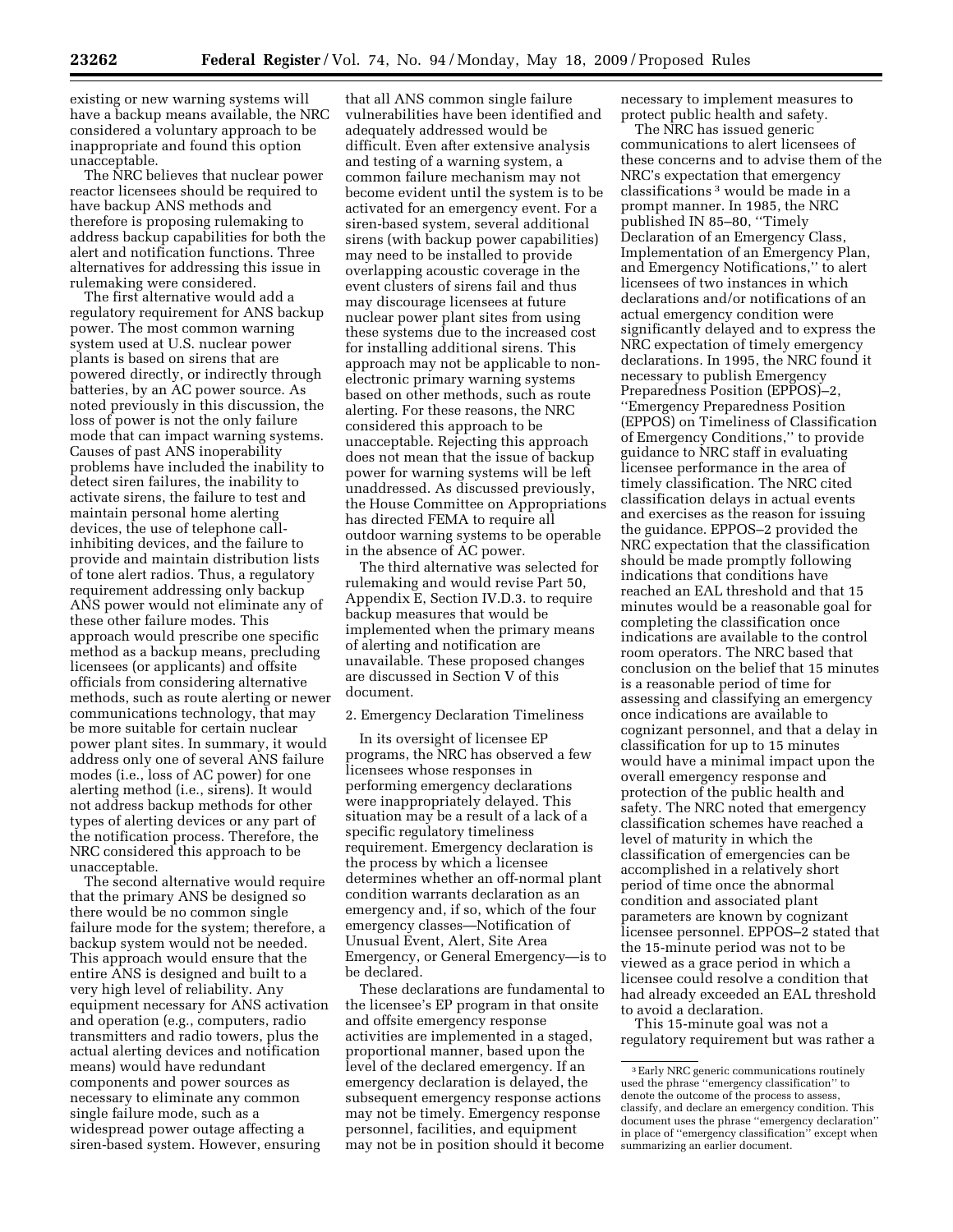guideline for staff evaluation of a licensee's performance in responding to an actual radiological emergency. This goal was subsequently incorporated as a criterion in the industry-proposed and NRC-approved Reactor Oversight Process (ROP) EP Cornerstone performance indicators (PIs). Although the reported classification performance during drills and exercises remains high, there have been a few instances, during actual events, in which classifications were inappropriately delayed. Although these few actual events did not warrant public protective measures, this may not always be the case.

The NRC considered the following options for addressing this regulatory problem. The first option, take no action, was rejected because it would not address the regulatory problem. The second option, continue to rely on the industry's voluntary PI, was rejected because the existence of the PI has not prevented untimely classifications during actual emergencies. Although these occurrences were associated with Unusual Events or Alerts, the observed weaknesses could also have occurred under different circumstances in which the potential impact to the public could have been greater. The third option, issue regulatory guidance, was rejected because although regulatory guidance is an appropriate mechanism for identifying acceptable means for complying with broadly worded regulatory requirements, there is currently no regulatory requirement, broad or otherwise, that emergency declarations meet any particular timeliness criterion. The NRC believes that the fourth option, an amendment of the regulations, would be the best course of action to ensure that licensees are aware that they are responsible for completing emergency declarations in a timely manner in the event of a radiological emergency.

Placing a declaration timeliness criterion into the regulations would clearly establish the NRC's expectations, as well as provide a regulatory framework to consistently enforce these expectations. The NRC considered amending § 50.47(b)(4), Part 50, Appendix E, Section IV.B., IV.C., or IV.D., or a combination of all of them. The NRC opted not to amend § 50.47(b)(4) because it is applicable to both onsite and offsite emergency plans, whereas Appendix E is applicable to an applicant or licensee—the entity responsible for making emergency declarations.

The NRC also considered providing either a performance criterion or a capability criterion. Similar to the

notification timeliness criterion in Appendix E, Section IV.D.3., in which the NRC requires licensees to be capable of notifying responsible State and local governmental agencies within 15 minutes after declaring an emergency, the NRC opted to propose a capability criterion, rather than an inflexible performance criterion. This would allow licensees some degree of flexibility during an actual radiological emergency in addressing extenuating circumstances that may arise when an emergency declaration may need to be delayed in the interest of performing plant operations that are more urgently needed to protect public health and safety. These delays would be found acceptable if they did not deny State and local authorities the opportunity to implement actions to protect the public health or safety under their emergency plans and the cause of the delay was not reasonably within the licensee's ability to foresee and prevent. Based upon these considerations, the NRC is proposing to revise Part 50, Appendix E, Section IV.C. to address this issue by providing a capability criterion. These proposed changes are discussed in Section V of this document.

3. Emergency Operations Facility— Performance-Based Approach

Several nuclear power plant licensees have submitted requests for NRC approval to combine EOFs for plants they operate within a State or in multiple States into a consolidated EOF. In some instances, the consolidated EOF is located at a substantial distance from one or more of the plant sites and is no longer considered a ''near-site'' facility, as required by  $\S$ § 50.34(f)(2)(xxv), 50.47(b)(3), 50.47(d)(1), 50.54(gg)(1)(i), and Appendix E, Sections IV.E.8., IV.E.9.c., and IV.E.9.d. Guidance documents, including NUREG–0696, ''Functional Criteria for Emergency Response Facilities,'' and NUREG–0737, ''Clarification of TMI Action Plan Requirements,'' Supplement 1, ''Requirements for Emergency Response Capabilities,'' that provide criteria for establishing and locating emergency response facilities also refer to the EOF as a near-site facility. However, the regulations and guidance do not explicitly define the term ''near-site.'' This regulatory structure has resulted in confusion for licensees with reasonable technical bases for moving or consolidating EOFs that would no longer be considered ''near-site'' and led to requests for exceptions to NRC guidance and exemptions from NRC regulations to move or consolidate their EOFs.

In addition, neither regulations nor guidance documents address the capabilities and functional requirements for a consolidated EOF, such as capabilities for handling simultaneous events at two or more sites, or having provisions for the NRC and offsite officials to relocate to a facility nearer the site if they desire. Thus, licensees have been uncertain about when they need to submit requests for exceptions or exemptions, which alternative approaches to existing EOF distance and other facility criteria may be acceptable, and what additional capabilities they need to address for a consolidated EOF. A regulatory mechanism (§ 50.54(q)) is already in place that allows licensees to make changes to their emergency plans without prior Commission approval when certain conditions are met. This mechanism could be applied to consolidation of EOFs if clearer criteria were established. In the absence of clear criteria, several recent licensee requests to consolidate EOFs have been evaluated by the NRC staff and reviewed by the Commission on a case-by-case basis.

Each nuclear power plant site is required to have an EOF where the licensee provides overall management of its resources in response to an emergency and coordinates emergency response activities with Federal, State, local, and tribal agencies. The original EOF siting criteria called for the facility to be located near the nuclear power reactor site and imposed a 20-mile upper limit (later modified by the Commission to 25 miles) for the distance between the site and the EOF. This upper limit was generally considered to be the maximum distance from the nuclear power reactor site within which face-to-face communications between the licensee, offsite officials, and NRC staff could be facilitated, and which also permitted the timely briefing and debriefing of personnel going to and from the site. However, advances in computer and communication technology after the original EOF siting criteria were established now allow EOF functions to be effectively performed independent of distance from the site. Computer-based systems allow plant parameter, meteorological data, and radiological information for multiple sites to be collected, analyzed, trended, and displayed in a remotely located facility. Data and voice communications between the EOF and other onsite/ offsite emergency response facilities can be addressed through a variety of independent systems, such as microwave, telephone, internet,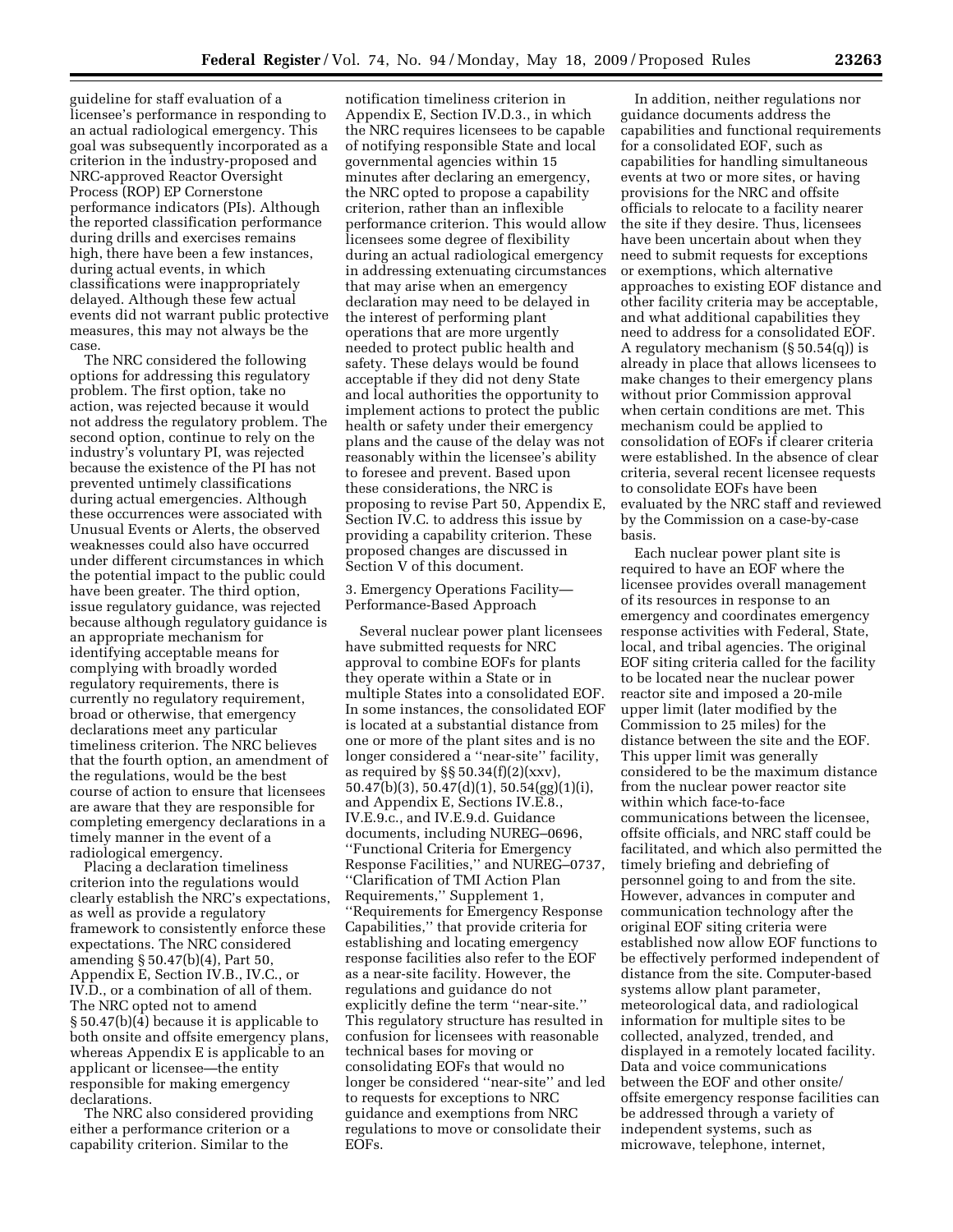intranet, and radio, which provide a high degree of availability and reliability.

Furthermore, nuclear utility consolidation has resulted in initiatives to standardize fleet emergency plans, use consolidated EOFs, and staff EOFs by designated corporate personnel. Standardized plans, implementing procedures, and accident assessment tools, such as a common dose projection model, allow emergency responders in a consolidated facility to effectively perform their functions for multiple sites, even if the EOF is not a near-site facility. Consolidated facilities eliminate the need to duplicate work space, displays, communication networks, and other capabilities for each site. Consolidated facilities can also be located at or near corporate offices where nuclear support personnel designated to fill EOF positions can respond more quickly.

The Commission, in the SRM to SECY–04–0236, ''Southern Nuclear Operating Company's Proposal to Establish a Common Emergency Operating Facility at Its Corporate Headquarters,'' dated February 23, 2005, directed the NRC staff to consider resolving these issues through rulemaking. In that SRM, the Commission approved the proposal for a consolidated EOF for three nuclear power reactor sites operated by Southern Nuclear Operating Company at the company's corporate headquarters. The Commission also instructed the NRC staff to consider making ''the requirements for EOFs more performance-based to allow other multi-plant licensees to consolidate their EOFs, if those licensees can demonstrate their emergency response strategies will adequately cope with an emergency at any one of the associated plants.''

To address the EOF ''near-site'' and consolidation issues, the NRC considered maintaining EOF distance criteria as guidance only and to specify other EOF criteria in guidance rather than in the regulations. However, providing these criteria as guidance only would not ensure that future applicants would follow the criteria. Thus, an EOF could be located within 10 miles of a site with no backup facility provided, or could be located beyond 25 miles of a site without providing a facility closer to a site for NRC site team and offsite response personnel. An EOF could be implemented without meeting the proposed performance-based criteria. A licensee could relocate or consolidate an existing approved facility without meeting all or some of the criteria and without prior NRC approval

as long as the licensee determined that the provisions of § 50.54(q) were met. Under these circumstances, an EOF could be implemented that may not provide all of the capabilities that the NRC believes are necessary for such a facility to be fully effective. Therefore, the NRC determined that this option would not be appropriate.

The NRC also considered revising the regulations (and providing associated performance-based criteria) to allow an EOF to be located more than 25 miles from a nuclear power reactor site without prior NRC approval only in situations involving the consolidation of EOFs for multiple sites operated by the same licensee. However, the NRC determined that excluding licensees from the ability to locate an EOF for a single site, or to co-locate an EOF for two or more nuclear power plants operated by different licensees, at distances beyond 25 miles from a site without prior NRC approval would be unnecessarily restrictive. The capability of existing EOFs located more than 25 miles from a site to function as effective emergency response facilities has been demonstrated in numerous exercises and several actual events, indicating that the distance between the EOF and a site is not a critical factor in determining the overall effectiveness of the facility. The siting of a single-site or co-located EOF at greater distances from a nuclear power plant may also offer benefits to licensees and offsite officials in terms of increased staffing flexibility and reduced response times. Licensees may be able to use additional employees as EOF emergency responders (who would otherwise be unavailable due to long response times) when the EOF is located closer to their workplace, such as a corporate office, or areas where these employees reside. Offsite officials that report to the EOF may have shorter response times when the EOF can be located in the vicinity of government facilities, or they may be able to colocate their emergency operations at the EOF. For these reasons, the NRC believes that the options for EOF locations should be available to all licensees as long as the EOF would meet the applicable functional requirements associated with consolidated EOFs previously approved by the NRC and licensees would provide a facility closer to the site in situations where the EOF is more than 25 miles from a site. This approach would ensure that an EOF would have the capabilities necessary to be fully effective regardless of its location with respect to the nuclear power plant site, and that provisions would be in place for a facility closer to

the site for use by NRC site team and offsite responders. Therefore, the NRC is proposing changes to NRC regulations (and associated guidance) so the criteria for all EOFs would reflect a performance-based approach. The NRC is also proposing revisions to regulations (and guidance) to remove the references to an EOF as a ''near-site'' facility and to incorporate specific EOF distance criteria into the regulations, as discussed in Section V of this document.

In a conforming change, § 52.79(a)(17) would be revised to make clear that combined license applications need not address the requirement governing TSCs, OSCs and EOFs in § 50.34(f)(2)(xxv). Instead, the requirements in Appendix E, Section IV.E.8.a.(i) would apply. That section would accurately reflect the need for the combined license application to address an EOF; by contrast  $\S 50.34(f)(2)(xx)$ only requires construction permits (and not combined licenses) to address an EOF. The NRC considered, as an alternative to modifying § 52.79(a)(17), correcting  $\S 50.34(f)(xxv)$  to remove the language limiting the requirement to address an EOF to construction permit applications. The NRC decided not to propose that approach, but instead have the general requirements for EP, including Appendix E, apply to combined license applications by virtue of § 52.79(a)(21).

#### 4. Evacuation Time Estimate Updating

EP regulations at  $\S 50.47(b)(10)$  and Part 50, Appendix E, Sections II.G., III., and IV. currently require nuclear power plant operating license applicants to provide evacuation time estimates (ETEs) for the public located in the plume exposure pathway EPZ. These ETEs are used in the planning process to identify potential challenges to efficient evacuation, such as traffic constraints, and, in the event of an accident, to assist the onsite and offsite emergency response managers in making appropriate decisions regarding the protection of the public. The current regulations do not require any review or revision of ETEs following the initial licensing of the plant. Although some licensees do revise ETEs based on updated census data, the use of ETEs in evacuation planning is inconsistent and they currently do not affect the development of public protective action strategies.

Nuclear power plant operating license applicants are responsible for developing the ETE analysis for their respective sites. They submit the analysis to the NRC in support of their emergency plans, usually as a stand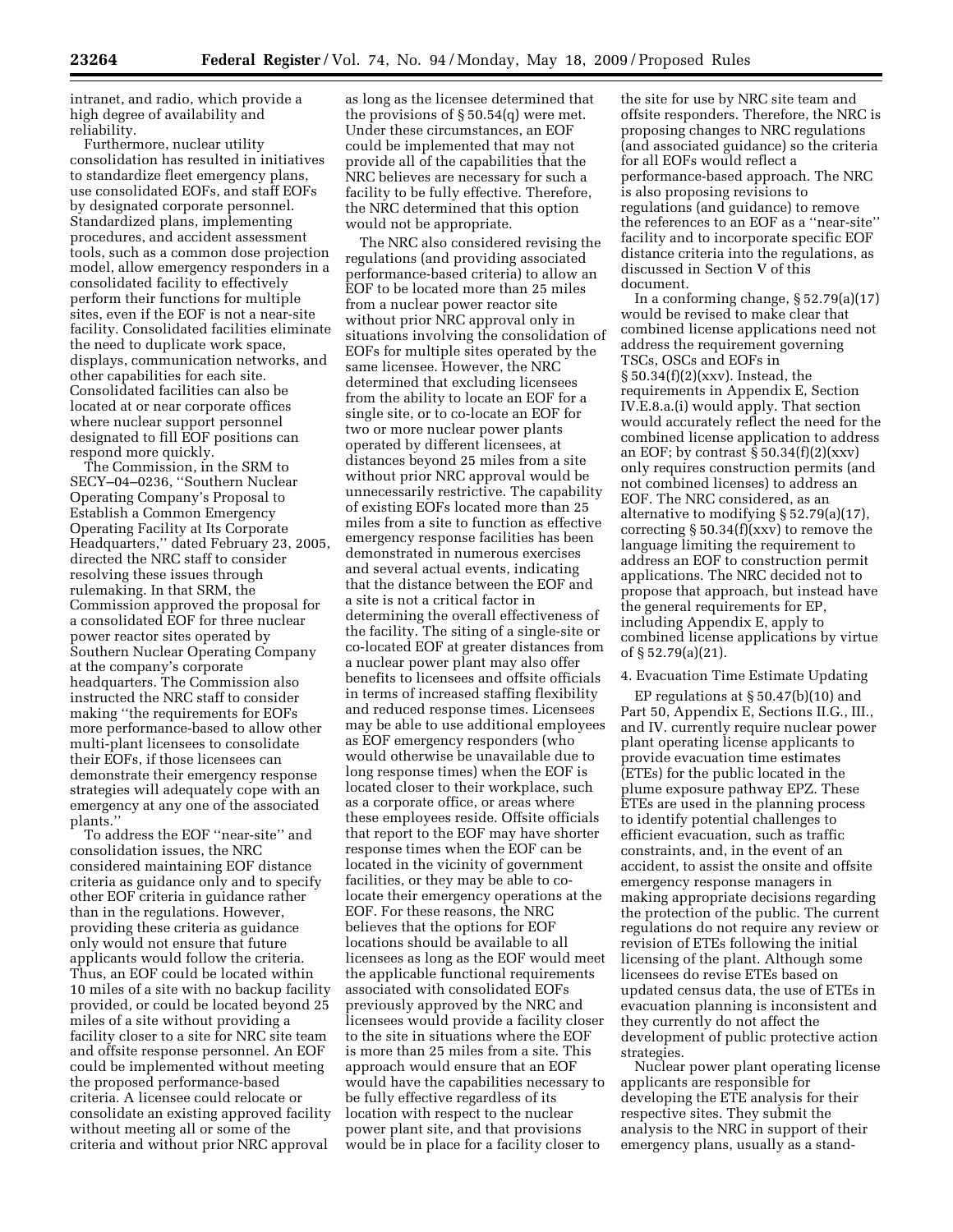alone document. Applicants include the results of the ETE analysis in the onsite emergency plan, typically in the emergency plan implementing procedures for protective action recommendations. The ETEs are also in the offsite emergency plans for the State and local governments within the plume exposure pathway EPZ. The NRC has traditionally taken the lead in reviewing the ETE analyses with the assistance of a traffic expert contractor, especially for contested licensing cases involving ETE contentions.

In NUREG/CR–6953, Vol. 1, ''Review of NUREG–0654 Supplement 3, Criteria for Protective Action Recommendations for Severe Accidents,'' the NRC presented the results of a study of its protective action recommendation guidance. The NRC concluded in the study that ETE information is important in developing public protective action strategies and should be used to identify improvements to evacuation plans. The effectiveness of protective action recommendation strategies is sensitive to the ETE, and therefore, it is important to reduce the uncertainties associated with ETEs. Improving the accuracy and quality of ETE values would help licensees recommend and offsite officials determine the most appropriate protective action. For instance, in the study, the NRC determined that for some scenarios sheltering may be more protective than immediate evacuation if the evacuation time is longer than a few hours, depending on site-specific factors. Further, the NRC concluded that the effect of population change upon evacuation times should be understood by OROs and incorporated into protective action strategies.

To address this issue, the NRC considered amending the current regulations to require licensees to assess changes to the EPZ infrastructure and population. The NRC believed that changes in infrastructure, or addition of a large subdivision to the EPZ, could also impact the ETE. The NRC consulted with Sandia National Laboratories (SNL), who are experts in emergency evacuations and have researched and drafted several NRC studies related to evacuation (e.g., NUREG/CR–6863, ''Development of Evacuation Time Estimates for Nuclear Power Plants,'' NUREG/CR–6864, ''Identification and Analysis of Factors Affecting Emergency Evacuations,'' and NUREG/CR–6953). Based upon their expert opinion, SNL confirmed that the major contributor to changes in ETE is changes in population. Although changes in infrastructure can impact the ETE, population is the more important factor.

The planning and budget cycle for infrastructure projects is measured in years, as indicated in GAO–03–764T, ''Testimony Before the Subcommittee on Transportation, Treasury and Independent Agencies, Committee on Appropriations, House of Representatives, 'Federal Aid Highways: Cost and Oversight of Major Highway and Bridge Projects—Issues and Options.' '' Within the years it takes to plan, budget, and construct highway infrastructure, the opportunity exists to include such improvements in the ETE as planned or constructed, based on the timing of the infrastructure, whereas significant population changes can occur over shorter periods of time. Therefore, with population changes as the major contributor and infrastructure changes as an enveloped contributor, the NRC determined that simplifying the regulations to explicitly require assessment of ETEs based on population changes was adequate for updates to ETEs. In the case of an infrastructure change due to a catastrophic event, the NRC already has regulations in place to ensure that licensees consult with OROs to consider the impact of offsite events on evacuation routes and ETEs.

The NRC also considered using guidance as a means to solve the problem of the lack of specificity in regulations directing applicants and licensees on the periodicity for updating ETEs. Although the availability of more detailed guidance would provide applicants and licensees with the tools to better update their ETEs, this option would not provide the regulatory means for enforcing the desired frequency of ETE updates and consistency of ETE determinations.

The NRC is proposing to amend § 50.47(b)(10) and Part 50, Appendix E, Section IV. to require the periodic review of ETEs. The NRC considered codifying that all population changes result in updates to ETEs, but determined that population changes of less than 10 percent would not significantly impact the ETE. The basis for establishing a requirement to update ETEs when the population has changed by at least 10 percent is derived from the U.S. Department of Transportation ''Highway Capacity Manual'' (HCM), which contains analysis techniques for determining the capacity of a roadway, (i.e., Level of Service (LOS)). The analysis applies a series of curves called the ''Speed Flow Curves and LOS for Basic Freeway Segments'' to roadways and determines the LOS for a given traffic volume. The analysis shows that traffic volume is a direct indicator of the population involved in an evacuation given the roadway system in the area of

concern. The HCM analysis shows that an increase in 10 percent of vehicles on roadways that are near capacity (such as would be the case in an evacuation) likely creates a decrease of one level of roadway service (i.e., from Level D to Level E). This decrease in roadway service results in slower moving traffic and longer ETEs. The decrease in LOS is not apparent for a vehicle, or population, increase of less than 10 percent.

Additionally, the NRC believes that the 10 percent threshold would balance potential inadequacies and burdens. Based on the HCM analysis, SNL research, and NRC experience, not requiring licensees to assess their ETEs until the population changes by more than 15 percent or 20 percent would allow too large a population change before assessing the impact on ETEs, thereby potentially reducing the effectiveness of the ETEs. At the same time, requiring an assessment of licensee ETEs for a change in population of less than 10 percent would require licensees to make assessments when the change in population would not likely have a meaningful impact on the ETEs. Thus the NRC believes that a population change of 10 percent is the adequate threshold for requiring an assessment of licensees' ETEs.

# 5. Amended Emergency Plan Change Process

Applicants for operating licenses under Part 50 for nuclear power reactors, research reactors, and certain fuel facilities, and early site permits (as applicable) and combined licenses under Part 52 for nuclear power plants, are required by regulation to develop emergency plans that meet the requirements of Appendix E to Part 50 and, for nuclear power reactor license applicants, the standards of § 50.47(b). After the facility license is issued, the holder of the license is required by § 50.54(q) to follow and maintain in effect emergency plans which meet the requirements of Appendix E and, for nuclear power reactor licensees, the standards of § 50.47(b). Currently, § 50.54(q) also provides a process under which a licensee may make changes to its approved emergency plans without prior NRC approval provided the changes would not decrease the effectiveness of the emergency plans as approved and the plans, as modified, would continue to meet applicable regulations. However, the NRC has determined that the language of § 50.54(q) does not clearly describe the requirements the NRC intended to impose on licensees, leading to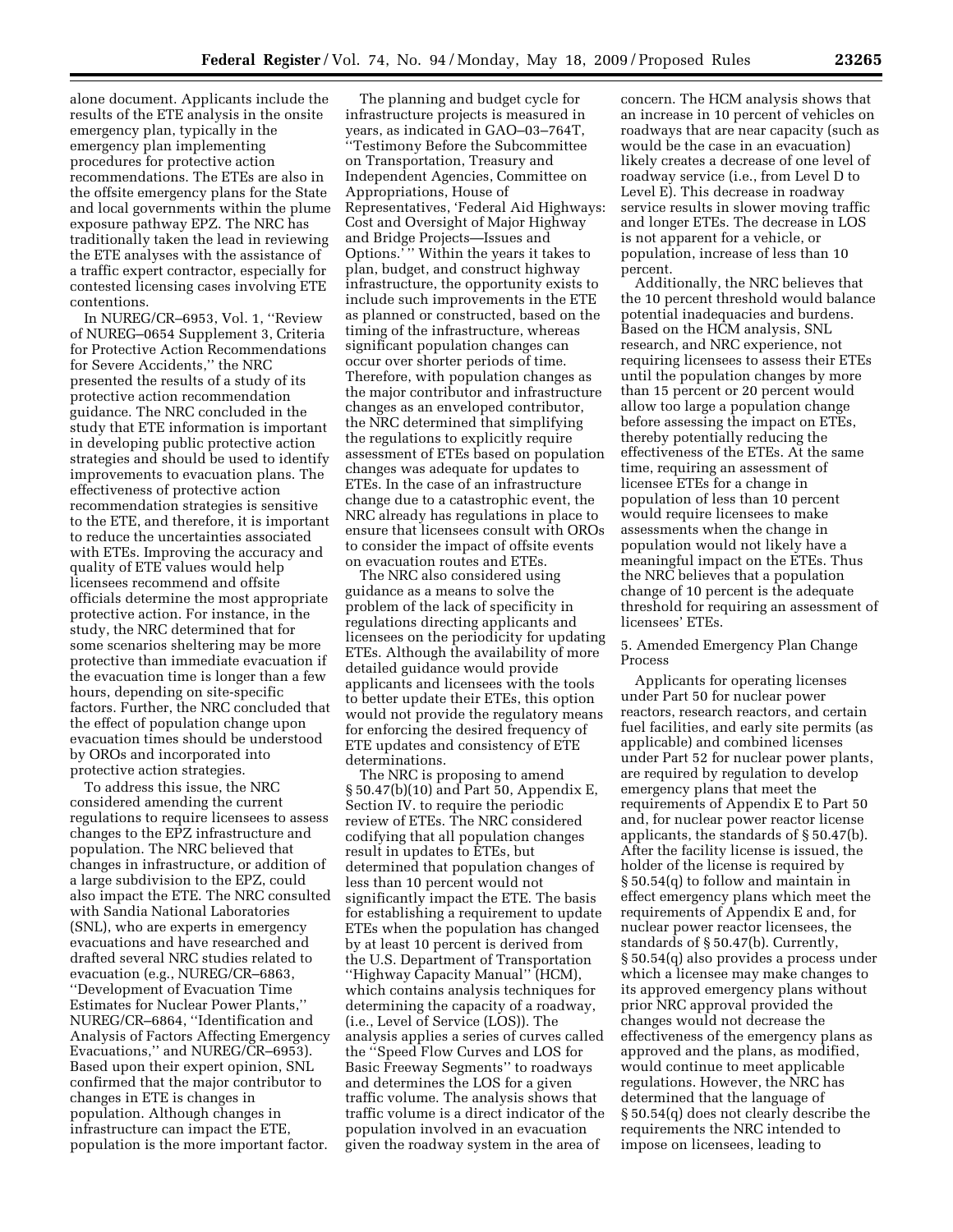confusion and inefficiencies in implementation.

A licensee must follow and maintain in effect its emergency plan if the NRC is to continue to find that there is reasonable assurance that adequate protective measures can and will be taken in the event of a radiological emergency as stipulated by § 50.54(s)(2)(ii). The EP regulations generally refer to the onsite emergency plan as a stand-alone document. However, emergency plans rely upon facility capabilities, equipment, and resources that are typically outside of the control of the licensee's emergency planning organization. The NRC has identified several occurrences in which licensee personnel outside of the emergency planning group have changed the status of capabilities and resources under their cognizance without considering the impact on the effectiveness of the emergency plan or without alerting the emergency planning group.

Several enforcement actions in the past few years have been associated with EALs being rendered ineffective by configuration changes made to instruments referenced in an EAL without the change being reflected in the EAL, or without a compensatory action being put into place. Examples include modifications to installed seismic instruments that eliminated the direct readout of acceleration needed for classifying a seismic event and changes in reactor vessel level criteria (in a boiling water reactor) being made without a conforming change being made to the EAL. In another finding, concrete barriers installed in a securityinitiated change blocked a site access road required by the emergency plan to be used for site evacuation. Another licensee failed to provide adequate oversight on utility (external to the plant) personnel maintaining the site's ANS, resulting in degradation of that system and subsequent enforcement actions. Based on its experience in reviewing root cause analyses and corrective actions associated with inspection findings, the NRC believes that an underlying cause of these occurrences is often that the licensees' configuration control programs may not adequately consider the impact of configuration changes on the effectiveness of the emergency plan.

The NRC has determined that the phrase ''maintain in effect'' in § 50.54(q) is not adequately clear in conveying the NRC expectation that an effective emergency plan also requires maintaining the various capabilities and resources relied on in the plan. The phrase ''maintain in effect,'' as applied

to emergency plans in § 50.54(q), has two senses: the first is that the plans are in force; the second is that the plans can achieve the desired result of providing reasonable assurance that adequate protective measures can and will be taken in the event of a radiological emergency. Accordingly, the NRC is proposing to amend § 50.54(q) to clarify that the regulatory intent is the latter sense by requiring licensees to follow and ''maintain the effectiveness'' of their approved emergency plans.

Currently, § 50.54(q) also provides a process under which a licensee may make changes to its approved emergency plan without prior NRC approval provided the changes would not decrease the effectiveness of the emergency plan as approved and the plan, as modified, would continue to meet applicable regulations. Prior NRC approval is required for any change that could decrease the effectiveness of the emergency plan. The NRC and licensees have experienced significant difficulties in implementing this portion of § 50.54(q) because the current rule language does not define what constitutes a decrease in effectiveness of an emergency plan nor does it identify the type of changes that would constitute a decrease in effectiveness of the plan. The lack of clear evaluation criteria has resulted in regulatory inefficiencies, such as licensees submitting for review changes that do not rise to the level requiring prior NRC approval and enforcement actions due to licensees failing to submit changes that were later deemed to warrant such a review. A large fraction of the enforcement actions in the EP Cornerstone are attributable to these findings.

The NRC has attempted to resolve this issue through the publication of regulatory guidance. In 1998, the NRC issued EPPOS–4, ''Emergency Plan and Implementing Procedure Changes,'' to provide guidance to NRC inspectors regarding their review of licensees' emergency plan changes. In 2004, the NEI submitted two white papers proposing a definition of ''decrease in effectiveness'' for NRC consideration. The NRC could not reach consensus with NEI and thus, did not endorse the NEI guidance. In 2005, the NRC withdrew EPPOS–4 and issued RIS 2005–02, ''Clarifying the Process for Making Emergency Plan Changes,'' dated February 14, 2005, to (1) clarify the meaning of ''decrease in effectiveness,'' (2) clarify the process for making changes to emergency plans, and (3) provide some examples of changes that are not decreases in effectiveness. Although RIS 2005–02

provides useful guidance, the NRC and NEI have continued to discuss ways to improve the § 50.54(q) change process, including the use of a regulatory framework parallel to that of § 50.54(a)(3) for quality assurance programs,  $\S 50.54(p)(2)$  for safeguards plans, and § 50.59, ''Changes, Tests, and Experiments.''

During the development of the proposed rule language, a concern was raised regarding the process to be used by the NRC for reviewing proposed emergency plan changes. Section 50.54(q) directs the licensee to submit such changes under the provisions of § 50.4, which provides the procedures for making certain submissions to the NRC. Some confusion exists as to whether all proposed emergency plan changes submitted under § 50.4 would result in a reduction in effectiveness and whether Commission review of such submissions is necessary. The NRC proposes to clarify that the license amendment process is the correct process to use when reviewing submittals involving a proposed emergency plan change that the licensee has determined constitutes a reduction in effectiveness of the plan. The proposed rule language addresses this clarification. (See Section V of this document for further discussion.)

The NRC also considered other options for addressing the § 50.54(q) problems. Using a voluntary industry initiative was rejected because the NRC and NEI have yet to agree on the best approach to resolve the problems. Issuing more regulatory guidance was rejected because that approach has been tried but has not resolved the problems. The NRC believes that an amendment to the regulations, supplemented as necessary by regulatory guidance, would be the best course of action and would ensure that (1) the effectiveness of the emergency plans would be maintained, (2) changes to the approved emergency plan would be properly evaluated, and (3) any change that reduces the effectiveness of the plan would be reviewed by the NRC prior to implementation. The NRC proposes to issue regulatory guidance concurrently with the implementation of the amended rule language and would consider stakeholder-developed and -proposed guidance as an alternative to NRC-developed guidance.

The NRC is proposing to amend § 50.54(q) to replace the existing language. Conforming changes have been proposed in Part 50, Appendix E, Section IV.B. The NRC also believes that the proposed rule changes would promote consistent and predictable implementation and enforcement, while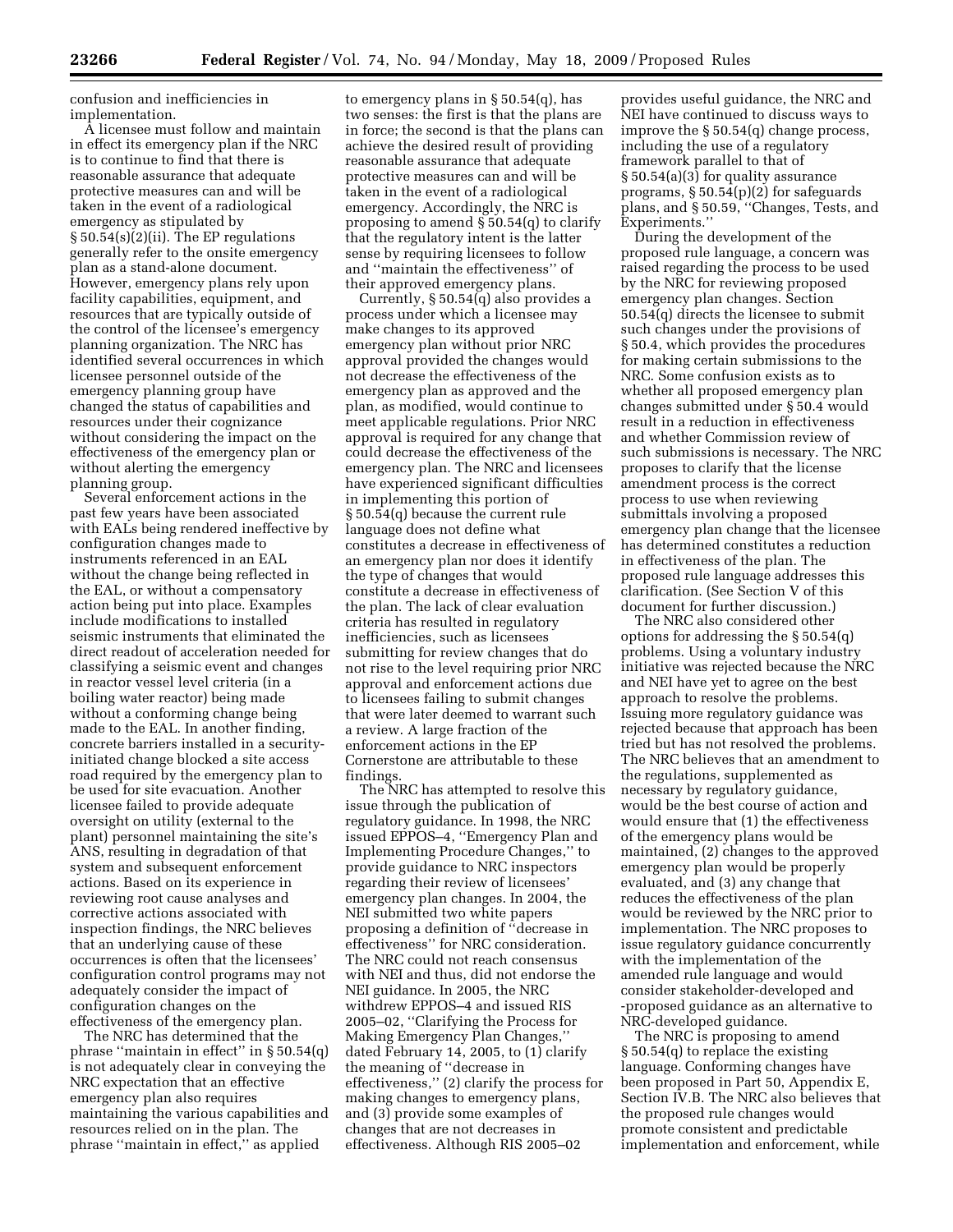minimizing inefficient and ineffective use of licensee and NRC staff resources.

6. Removal of Completed One-Time Requirements

The NRC is proposing to eliminate several regulatory provisions that required holders of licenses to take certain one-time actions to improve the state of EP following the Three Mile Island incident in 1979. These actions are complete and the requirements are no longer binding on any current licensee. Corresponding requirements for license applicants are provided in §§ 50.33 and 50.34.

The requirements proposed to be removed are:

(1) Section 50.54(r), which requires licensees of research or test reactors to submit emergency plans to the NRC for approval by September 7, 1982, and, for the facilities with an authorized power level of less than 2 MW thermal, by November 3, 1982. There is no longer a need for this provision because this requirement has expired. The NRC proposes to delete this requirement and designate the section as ''reserved.''

 $(2)$  Section 50.54 $(s)(1)$ , which requires nuclear power plant licensees to submit State and local governmental emergency plans within 60 days of the November 3, 1980, effective date of the rule that added  $\S 50.54(s)(1)$  to Part 50, and that date has elapsed. However, that portion of § 50.54(s)(1) that discusses the size of the EPZs would be retained. There is no longer a need for this provision because this requirement has expired. However, the rule language regarding EPZ size and footnotes 1 and 2 regarding those EPZs remain applicable. The NRC proposes to delete the obsolete text while retaining the current language regarding EPZs and footnotes 1 and 2.

 $(3)$  Section 50.54 $(s)(2)(i)$ , which requires the nuclear power plant licensee, State, and local emergency response plans be implemented by April 1, 1981. There is no longer a need for this provision because this requirement has expired. The NRC proposes to delete § 50.54(s)(2)(i), designating the section as ''reserved.''

(4) Section 50.54(u), which requires nuclear power reactor licensees to submit, within 60 days of the November 3, 1980, effective date of the rule that added § 50.54(u) to Part 50, to the NRC plans for coping with emergencies that meet the standards in § 50.47(b) and the requirements of Appendix E. There is no longer a need for this provision because this requirement has expired. The NRC proposes to delete this requirement and designate the section as ''reserved.''

The NRC is proposing to eliminate these completed one-time requirements in the interest of regulatory clarity. Eliminating these requirements would not relax any currently effective regulatory requirement and would cause no regulatory burden on any current or future licensee or applicant.

# **III. Public and Stakeholder Input to the Proposed Rule**

# *A. Public and Stakeholder Meetings*

As part of its comprehensive assessment of the NRC's EP regulations and guidance and development of this proposed rule, the NRC staff met with internal and external stakeholders, including FEMA management, on numerous occasions including the following:

1. Meeting with NRC regional EP inspectors in January 2005 and January 2006;

2. Meetings with State, local, and Tribal governments and nuclear power industry representatives at the National Radiological Emergency Preparedness (NREP) Conference on April 11–14, 2005, March 27–30, 2006, and April 7– 10, 2008;

3. Public meeting with interested stakeholders on August 31 and September 1, 2005;

4. Public meeting with nongovernmental organizations (NGOs) on May 19, 2006;

5. Public meeting with the NEI/ nuclear power industry representatives on July 19, 2006;

6. Regional meetings with State and local representatives and nuclear power industry working groups that started in 2007;

7. Regulatory Information Conference on March 16, 2007;

8. Public meeting with external stakeholders on March 5, 2008;

9. Meeting with nuclear power industry representatives at the 2008 NEI EP and Communications Forum; and

10. Public meeting with external stakeholders on July 8, 2008. The NRC also met routinely with representatives of FEMA to coordinate issues of mutual interest and to keep them informed of NRC EP activities. These meetings allowed NRC and FEMA to collaborate on rulemaking and guidance issues, and to ensure alignment and regulatory consistency. In addition, FEMA attended the NRC public meetings regarding the NRC's EP rulemaking.

# *B. Public and Stakeholder Comments Received*

At the April 11, 2005, NREP Conference, the NRC and FEMA

conducted a workshop with stakeholders. The workshop covered a broad range of EP topics. Unanswered stakeholder comments and questions were recorded by NRC staff, and the NRC and FEMA responded to those questions and comments in ''Discussion of NREP 'Parking Lot' Items.''

The NRC conducted a public meeting on August 31–September 1, 2005, to obtain input regarding EP requirements and guidance for commercial nuclear power plants. The first day of meetings involved a roundtable discussion of topics related to the review of EP regulations and guidance. During the second day, the NRC staff and stakeholders addressed the ''Discussion of NREP 'Parking Lot' Items'' from the April 2005 NREP conference and other stakeholder comments and questions. The NRC requested comments in writing before the August 31–September 1, 2005, meeting and also received comments at the meeting. In addition to comments transcribed from the 2-day public meeting, the NRC accepted written comment submissions until October 31, 2005.

The NRC and FEMA responded to generic comments from the August 31– September 1, 2005, meeting and comments received thereafter in ''Summary and Analysis of Comments (Received Between August 31 and October 31, 2005).'' Site-specific comments from the public meeting were addressed in ''Summary and Analysis of Site-Specific Comments (Received Between August 31 and October 31, 2005).''

The NRC also received comments on the review of the EP regulations and guidance for nuclear power plants at public meetings with stakeholders on May 19, 2006, and July 19, 2006. The May 19, 2006, meeting was transcribed. The NRC staff informed the meeting participants that their comments would be presented to the Commission in a September 2006 SECY paper. These comments were provided to the Commission in an attachment to SECY– 06–0200 and, like the stakeholder comments from 2005, were used to inform the staff's recommendations to the Commission in SECY–06–0200.

The NRC received three comment letters that focused on the draft preliminary rule language posted for comment on *http://www.regulations.gov*  on February 29, 2008. One comment letter was submitted by the State of Pennsylvania, one was submitted by NEI, and one was submitted by the Union of Concerned Scientists on behalf of several NGOs. A detailed discussion of the public comments and the Commission's responses is contained in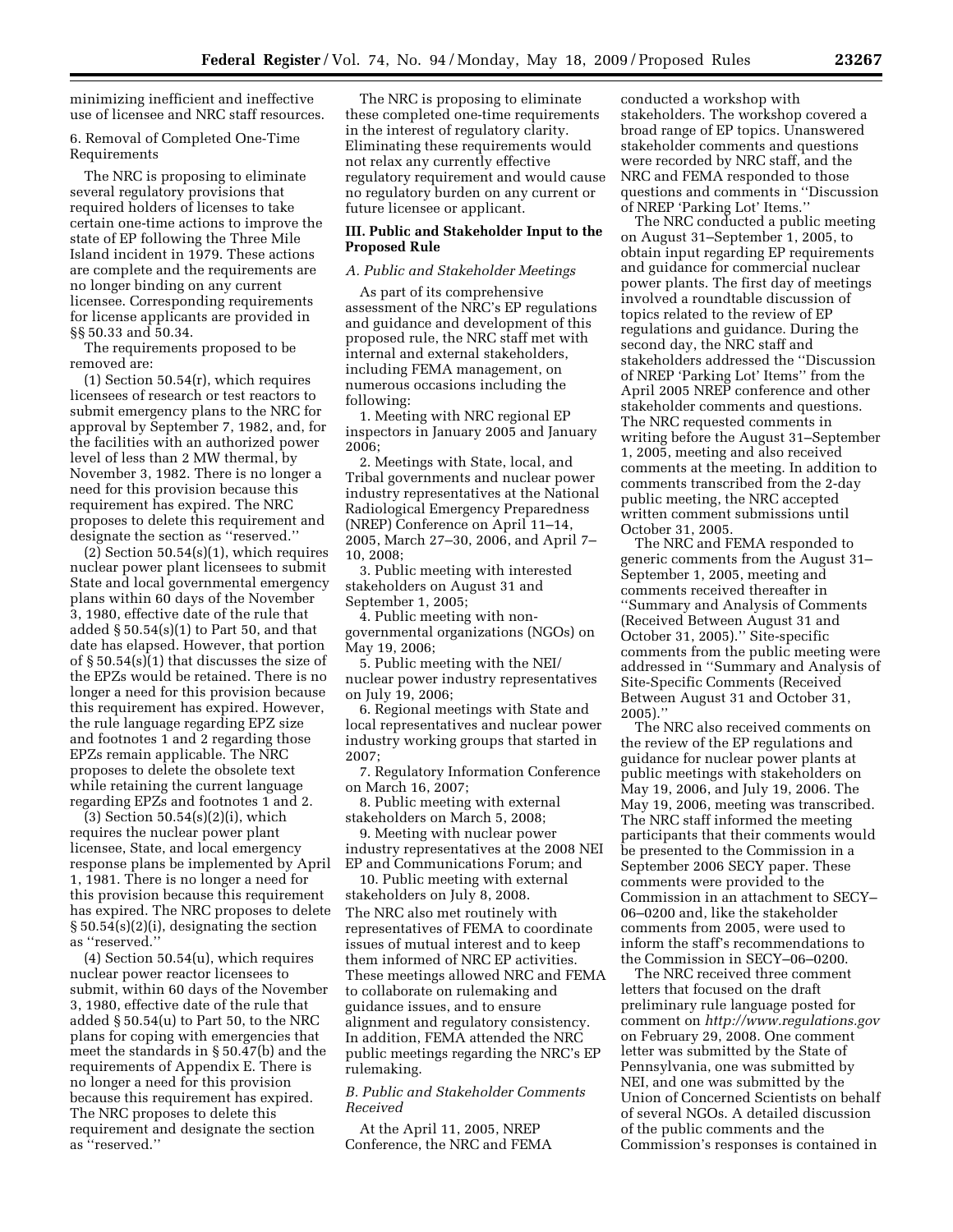a separate document (see Section IX of this document). The NRC also received comments on issues that are outside the scope of this proposed rule and on regulatory provisions that are not proposed to be revised in this proposed rule. The NRC determined that these comments did not support changing the scope of the proposed rule.

# **IV. Specific Request for Comments**

In addition to the general invitation to submit comments on the proposed rule, the NRC also requests comments on the following questions:

1. Inclusion of National Incident Management System/Incident Command System in EP programs. The NRC is considering the need to integrate the National Incident Management System (NIMS) and more specifically, the Incident Command System (ICS), into licensee EP programs. On February 28, 2003, President Bush issued Homeland Security Presidential Directive 5 (HSPD–5), which directed DHS to develop and administer a NIMS. NIMS/ICS provides a consistent nationwide template to enable all government, private-sector, and NGOs to work together during domestic incidents. HSPD–5 requires Federal departments and agencies to make the adoption of NIMS by State and local organizations a condition for Federal preparedness assistance. Nongovernment entities, such as nuclear power plant licensees, are not required to adopt NIMS. More information about NIMS and ICS may be found at *http:// www.fema.gov/emergency/nims/ index.shtm.* 

The NRC has observed coordination challenges during hostile action drills and observed discussions in some of the focus groups discussing the FEMA REP Program Manual with respect to the use of the ICS between onsite and offsite responders. It is likely that these issues will be addressed through lessons learned in drills and other training, but consistency across all nuclear plant sites may be an issue. The NRC is seeking comments on whether the NRC should issue regulations requiring that licensees train responders and implement the ICS to improve interface with offsite response organizations.

2. Shift staffing and augmentation. Licensees are required by § 50.47(b)(2) and Appendix E to Part 50 to maintain an ERO comprising both an on-shift emergency organization and an organization capable of augmenting the shift in a timely manner. However, the regulations state that this shift staffing for emergency response must be "adequate" without providing a definition of ''adequate'' and are silent with regard to what constitutes a timely augmentation. NUREG–0654 defines the measure of adequacy and divides the ERO augmentation into 30-minute and 60-minute responders. However, the guidance is not succinct, resulting in inconsistencies in ERO shift staffing and augmentation strategies among nuclear power reactor licensees.

In SECY–06–0200, the NRC staff identified shift staffing as an area of concern, noting the challenge in evaluating the adequacy of licensee shift staffing because of the lack of clarity regarding the functional requirements for emergency response. To address this

issue, the NRC considered a revision to its regulations to establish functional requirements for the emergency responders instead of focusing on specific emergency responder positions. The NRC also realized that the functional requirements may be dependant upon site- and scenariospecific parameters. Consequently, the NRC attempted to design a performancebased system for identifying shift staffing needs and intended to include it in the development of a broader EP performance-based regulatory regimen. As a result, the shift staffing element was no longer considered in this rulemaking effort.

However, some stakeholders continue to express concern regarding emergency response organization staffing. The NRC recognizes that there is merit in enhancing the regulations to provide clear direction regarding adequate staffing, such as achieving regulatory stability through industry consistency and accommodating technological advancements. Toward that end, the NRC requests comments on whether the NRC should enhance its current regulations to be more explicit in the number of ERO staff necessary for nuclear power plant emergencies. When responding to this question, please consider the following draft staffing table. The table provides proposed staff functions and minimum staffing levels for the on-shift and augmenting emergency response organization. The table modifies the original guidance of NUREG–0654, Table B–1 with lessons learned from several years of EP program inspections by the NRC.

| On-shift <sup>1</sup>                                                                                                                                                                            | Augment w/in 60 min. <sup>1</sup>                                                                                                                                                                                                                                                                                                                                                                              | Augment w/in 90 min. <sup>12</sup>                                                                                                                                                                                                                                                                 |
|--------------------------------------------------------------------------------------------------------------------------------------------------------------------------------------------------|----------------------------------------------------------------------------------------------------------------------------------------------------------------------------------------------------------------------------------------------------------------------------------------------------------------------------------------------------------------------------------------------------------------|----------------------------------------------------------------------------------------------------------------------------------------------------------------------------------------------------------------------------------------------------------------------------------------------------|
| Emergency Director (1) (Shift Manager):<br>• Responsible for overall ERO Command<br>& Control until relieved.<br>• Responsible for approving event classi-<br>fications and PARs until relieved. | Emergency Director (1) (TSC):<br>• Responsible for overall ERO Command<br>& Control until relieved.<br>• Responsible for approving event classi-<br>fications and PARs until relieved.                                                                                                                                                                                                                         | Emergency Director (1) (EOF):<br>• Responsible for overall ERO Command<br>& Control.<br>• Responsible for approving PARs.                                                                                                                                                                          |
| Communicator (1):<br>• Responsible for communicating event<br>classifications and PARs to offsite agen-<br>cies, including the NRC.                                                              | Communicator (1) (TSC) [In addition to the<br>one already on-shift]:<br>• Assume responsibility for either ORO or<br>NRC communications from on-shift<br>Communicator.                                                                                                                                                                                                                                         | Communicator (1) (EOF):<br>• Assumes responsibility for commu-<br>nicating PARs, as well as plant up-<br>dates, to the NRC (HPN).                                                                                                                                                                  |
| Qualified Health Physics Personnel (2): 3<br>• Responsible for providing Health Phys-<br>ics coverage to the on-shift staff.                                                                     | Site Radiation Protection Coordinator (SRPC)<br>$(1)$ (TSC):<br>• Responsible for evaluating and assess-<br>ing plant and offsite data in the devel-<br>opment of onsite protective actions and<br>offsite PARs.<br>• Responsible for recommending onsite<br>and offsite PARs to the Emergency Di-<br>rector.<br>• Responsible for all Radiation Protection<br>activities, including Field Team direc-<br>fion | Site Radiation Protection Director (SRPD) (1)<br>(EOF):<br>• Responsible for evaluating and assess-<br>ing plant and offsite data in the devel-<br>opment of offsite PARs.<br>• Responsible for recommending offsite<br>PARs to the Emergency Director.<br>• Responsible for Field Team direction. |

tion.

 $\mathsf{l}$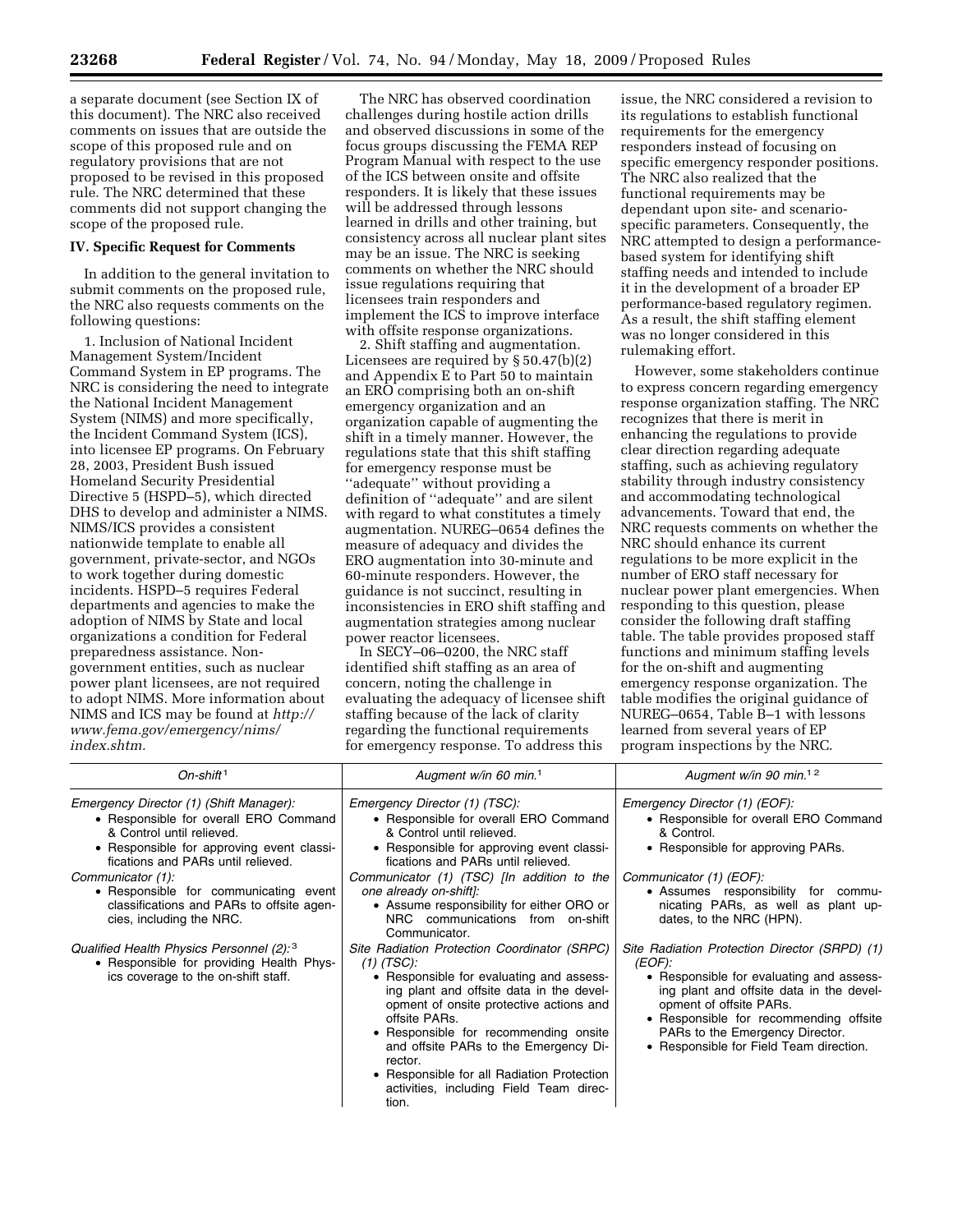| On-shift <sup>1</sup>                                                                                                                                                                                                                                                                          | Augment w/in 60 min. <sup>1</sup>                                                                                                                                                                                                                                                                                                                                                                                                                                                                                                                                                                                                                                                                                                                                                                                                                                                                                                                           | Augment w/in 90 min. <sup>12</sup>                                                                                                                                                                                                                                                                                                                           |
|------------------------------------------------------------------------------------------------------------------------------------------------------------------------------------------------------------------------------------------------------------------------------------------------|-------------------------------------------------------------------------------------------------------------------------------------------------------------------------------------------------------------------------------------------------------------------------------------------------------------------------------------------------------------------------------------------------------------------------------------------------------------------------------------------------------------------------------------------------------------------------------------------------------------------------------------------------------------------------------------------------------------------------------------------------------------------------------------------------------------------------------------------------------------------------------------------------------------------------------------------------------------|--------------------------------------------------------------------------------------------------------------------------------------------------------------------------------------------------------------------------------------------------------------------------------------------------------------------------------------------------------------|
| Dose Projections (1):<br>• Responsible for providing dose projec-<br>tions to the Emergency Director for PAR<br>determinations, until relieved.                                                                                                                                                | Additional Qualified Health Physics Techni-<br>cians [In addition to the personnel already<br>on-shift] (OSC):<br>• (4) Responsible for providing Health<br>Physics coverage for OSC personnel in<br>the plant.<br>• (2) Responsible for plant surveys.<br>• (1) Responsible for controlling dosim-<br>etry issuance and maintaining plant ac-<br>cess control for radiologically controlled<br>areas.                                                                                                                                                                                                                                                                                                                                                                                                                                                                                                                                                      | Additional Qualified Health Physics Techni-<br>cians [In addition to the personnel already<br>on-site] (OSC):<br>• (2) Responsible for providing health<br>physics support for the emergency re-<br>sponse organization.                                                                                                                                     |
| EAL Classifications/PARs (1):4<br>• Responsible for evaluating plant condi-<br>tions and dose projections and recom-<br>mending event classifications and PARs<br>to the Emergency Director, until relieved.<br>Core/Thermal Hydraulics Eng (1):4<br>• Responsible for evaluating reactor con- | Dose Projections (1) (TSC):<br>• Responsible for providing dose projec-<br>tions to the SRPC for PAR determina-<br>tions.<br>Event Classifications (1) (TSC):<br>• Responsible for evaluating plant condi-                                                                                                                                                                                                                                                                                                                                                                                                                                                                                                                                                                                                                                                                                                                                                  | Dose Projections (1) (EOF):<br>• Responsible for providing dose projec-<br>tions to the SRPD for PAR determina-<br>tions.<br>Off-Site Field Team B:<br>• (1) Qualified Radiation Monitor respon-                                                                                                                                                             |
| ditions and providing input to the Emer-<br>gency Director until relieved.<br>Fire Brigade as Defined by Tech Specs:<br>The Fire Brigade is controlled by the site-spe-                                                                                                                        | tions and recommending event classi-<br>fications to the Emergency Director.<br>Core/Thermal Hydraulics/PRA Engineer (1)<br>(TSC):                                                                                                                                                                                                                                                                                                                                                                                                                                                                                                                                                                                                                                                                                                                                                                                                                          | sible for assessing environ radiation/<br>contamination and providing input to<br>SRPC. Also responsible for providing<br>Health Physics coverage for team.<br>• (1) Driver responsible for transportation.<br>OSC Supervisors (4):<br>· (1) Electrical: Responsible for super-                                                                              |
| cific Technical Specifications.                                                                                                                                                                                                                                                                | • Responsible for evaluating reactor con-<br>ditions and providing input to the Emer-<br>gency Director.<br>• Responsible for evaluating plant system<br>status and providing PRA input to the<br>Emergency Director.                                                                                                                                                                                                                                                                                                                                                                                                                                                                                                                                                                                                                                                                                                                                       | vising OSC activities related to elec-<br>trical equipment.<br>• (1) Mechanical: Responsible for super-<br>vising OSC activities related to me-<br>chanical equipment.<br>• (1) I&C: Responsible for supervising<br>OSC activities related to IC equipment.<br>• (1) HP: Responsible for supervising<br>OSC activities related to radiation pro-<br>tection. |
| Ops Crew as Defined by Tech Specs:<br>Number of Operators on-shift is controlled by<br>the site-specific Technical Specifications.                                                                                                                                                             | Maintenance (OSC) (1 electrician, 1 me-<br>chanic; $1$ $18C$ ):<br>• (1) Electrician: Responsible for pro-<br>viding electrical support for ECCS<br>equipment, event mitigation, and equip-<br>ment repair.<br>• (1) Mechanic: Responsible for providing<br>mechanical support for ECCS equip-<br>ment, event mitigation, and equipment<br>repair.<br>• (1) I&C Technician: Responsible for<br>providing assist with logic manipulation,<br>for providing I&C support for event miti-<br>gation and equipment repair, and for                                                                                                                                                                                                                                                                                                                                                                                                                               | IT Lead (1) (TSC):<br>• For sites with digital I&C: Responsible<br>for assisting in ensuring that the digital<br>I&C equipment operates properly.                                                                                                                                                                                                            |
|                                                                                                                                                                                                                                                                                                | support of digital I&C if applicable.<br>On-Site Field Team (1 qualified radiation mon-<br>itor and 1 driver):<br>• (1) Radiation Monitor responsible for<br>assessing environ radiation/contamina-<br>tion and providing input to SRPC. Also<br>responsible for providing Health Phys-<br>ics coverage for team.<br>• (1) Driver responsible for transportation.<br>Off-Site Field Team A:<br>• (1) Qualified Radiation Monitor respon-<br>sible for assessing environmental radi-<br>ation/contamination and providing input<br>to SRPC. Also responsible for providing<br>Health Physics coverage for team.<br>• (1) Driver responsible for transportation.<br><b>TSC Engineering:</b><br>• (1) Electrical/I&C: Responsible for pro-<br>viding engineering coverage for the<br>ERO related to electrical or I&C equip-<br>ment.<br>• (1) Mechanical: Responsible for pro-<br>viding engineering coverage for the<br>ERO related to mechanical equipment. | Joint Information Center Manager (JIC):<br>• (1) Responsible for managing and co-<br>ordinating media information related to<br>the event.                                                                                                                                                                                                                   |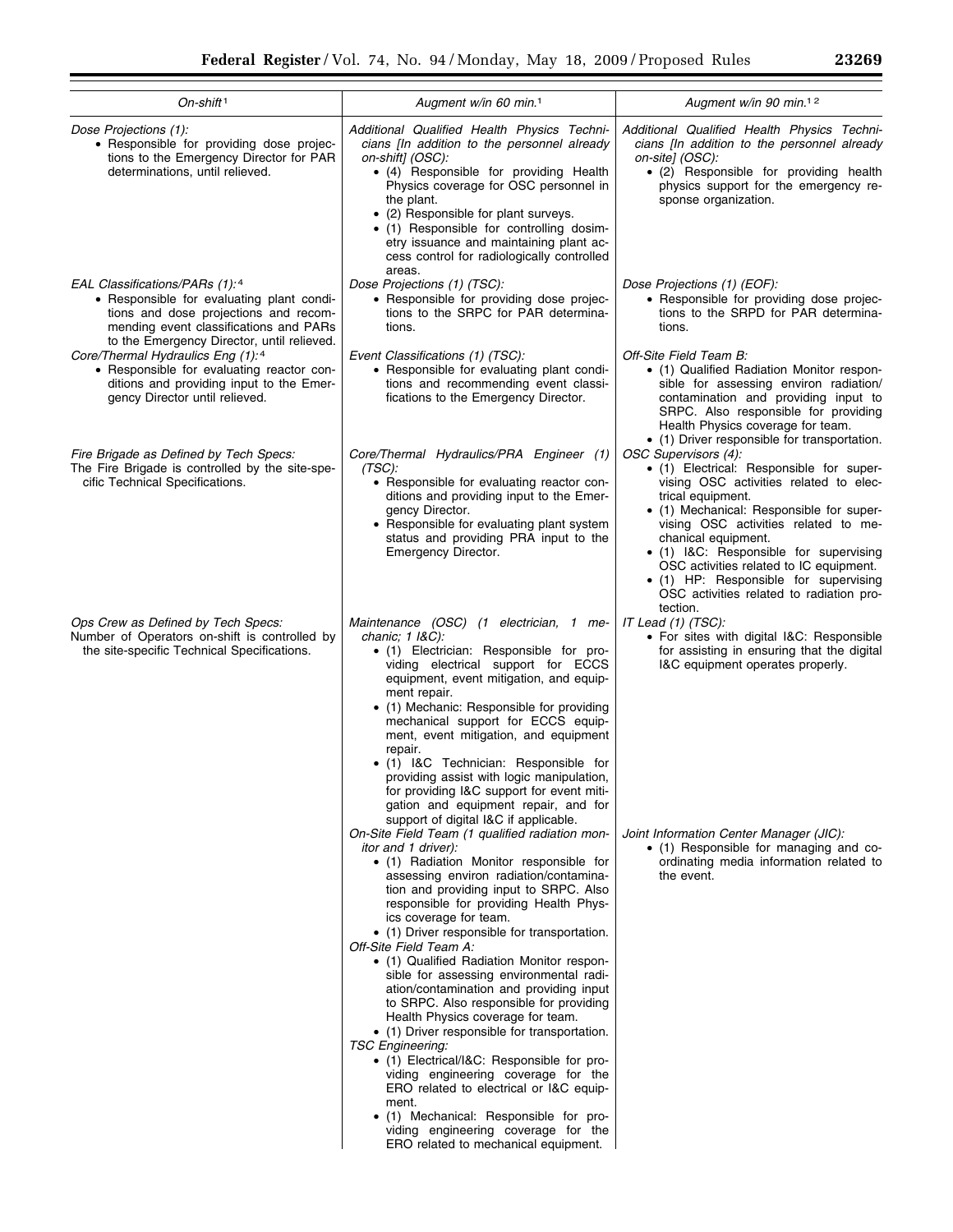| $On$ -shift <sup>1</sup> | Augment w/in 60 min. <sup>1</sup>                                                                                                                                                                                                                        | Augment w/in 90 min. <sup>12</sup> |
|--------------------------|----------------------------------------------------------------------------------------------------------------------------------------------------------------------------------------------------------------------------------------------------------|------------------------------------|
|                          | Lead OSC Supervisor (1):<br>• Responsible for OSC activities as di-<br>rected by Emergency Director.<br>Security Supervisor (1) (TSC):<br>• Responsible for coordinating security-<br>related activities and information with<br>the Emergency Director. |                                    |

#### **Notes:**

1. No collateral duties are assigned to an individual that are beyond the capability of that individual to perform at any given time. 2. Specified TSC/OSC personnel must be performing their required functions within 60 (90) minutes of an Alert or higher event classification. Specified EOF/JIC personnel must be performing their required functions within 90 minutes of a Site Area Emergency or higher event classification.

3. Two qualified Health Physics personnel for a single-unit site, or one per unit for a multi-unit site.

4. Could be the STA if justification for collateral duties supports additional responsibilities.

3. Expanding to non-power reactor licensees a requirement for detailed analyses demonstrating timely performance of emergency response functions by on-shift personnel. The NRC is proposing to require nuclear power reactor licensees to demonstrate through detailed analyses that on-shift personnel can perform all assigned emergency plan implementation functions without having competing responsibilities that could prevent them from performing their emergency plan functions. The NRC is seeking comments on whether it is necessary to add a requirement for non-power reactor licensees (i.e., research and test reactor licensees) to include in their emergency plans detailed analyses demonstrating that on-shift personnel can perform all assigned emergency plan implementation functions in a timely manner without having competing responsibilities that could prevent them from performing their emergency plan functions.

4. Expanding to non-power reactor licensees a requirement for the capability to assess, classify, and declare an emergency condition within 15 minutes and a requirement to promptly declare an emergency condition. The NRC proposes to require nuclear power reactor licensees to establish and maintain the capability to assess, classify, and declare an emergency condition within 15 minutes after the availability of indications to plant operators that an EAL has been exceeded, and to also require that an emergency condition be promptly declared as soon as possible following a determination that an EAL has been exceeded. The NRC is considering whether it is necessary to add the emergency declaration timeliness criteria for non-power reactor licensees. The NRC is seeking comments on whether to issue regulations requiring that non-power reactor licensees meet these criteria.

5. Expanding to non-power reactor licensees a requirement for hostile action event EALs. The NRC is proposing that EALs for nuclear power plants must address hostile action events. The proposed rule regarding EALs would not apply to non-power reactors because the EALs for these reactors are generally based on projected or actual offsite dose and not an initiating event. However, hostile action directed toward a non-power reactor is an initiating event that could conceivably cause an offsite dose. The NRC is seeking comments on whether the NRC should issue regulations requiring that non-power reactor licensees include hostile action event EALs in their emergency plans.

6. Effective date. As proposed, the effective date of this rule would be 30 days after publication of the final rule in the **Federal Register**, with an option for a licensee or applicant to defer implementation until 180 days after publication of the final rule in the **Federal Register** (with certain exceptions). The NRC is concerned that combined license (COL) and early site permit (ESP) applicants would need to submit timely revisions to docketed applications, to avoid schedule impacts to application reviews, in order to comply with the proposed amendments should they become final before the staff's licensing review is complete. The NRC is seeking comments on how COL and ESP applicants would implement this rule as proposed, including any impacts to the process and schedule for the applicant to submit and the NRC to review those revisions to COL or ESP applications.

7. Implementation Schedule. As proposed, each element of the proposed rule would be implemented on a schedule that may vary from approximately 30 days to 3 years. The wide variance in the proposed implementation schedule is a result of the varying degree of difficulty and scheduling problems for some elements

including the need for analysis, development of processes, procurement of equipment/facilities, and/or coordination with offsite response organizations. The NRC is concerned that the proposed implementation schedule may not be appropriate for some offsite response organizations and licensees. The NRC is seeking comments regarding the appropriateness of the proposed implementation schedule.

# **V. Section-by-Section Analysis**

The Commission is proposing to amend portions of § 50.47, ''Emergency plans,'' § 50.54, ''Conditions of licenses;'' Part 50, Appendix E, ''Emergency Planning and Preparedness for Production and Utilization Facilities;" and § 52.79, "Contents of applications; technical information in final safety analysis report.''

#### *Section 50.47 Emergency Plans*

The NRC is proposing to amend § 50.47(b)(3) to remove the reference to the EOF as a ''near-site'' facility. Criteria would be provided in Part 50, Appendix E, Section IV.E.8. regarding EOF distance from a nuclear power reactor site and for a performance-based approach for EOFs, specifying that these facilities would need to meet certain functional requirements rather than requiring that they be located within a certain distance of the plant. The intent of this change is discussed in the section on proposed changes to Appendix E, Section IV.E.8. (A discussion of this issue is also provided in Section II.B.3 of this document.)

The NRC is proposing to amend § 50.47(b)(10) to require licensees to review and update their ETEs periodically and submit them to the NRC for review and approval. Proposed changes to Appendix E to Part 50 would provide the required frequency and details of the ETE updates and submissions. Although requirements for ETEs are found in both § 50.47(b) and in Appendix E to Part 50, the level of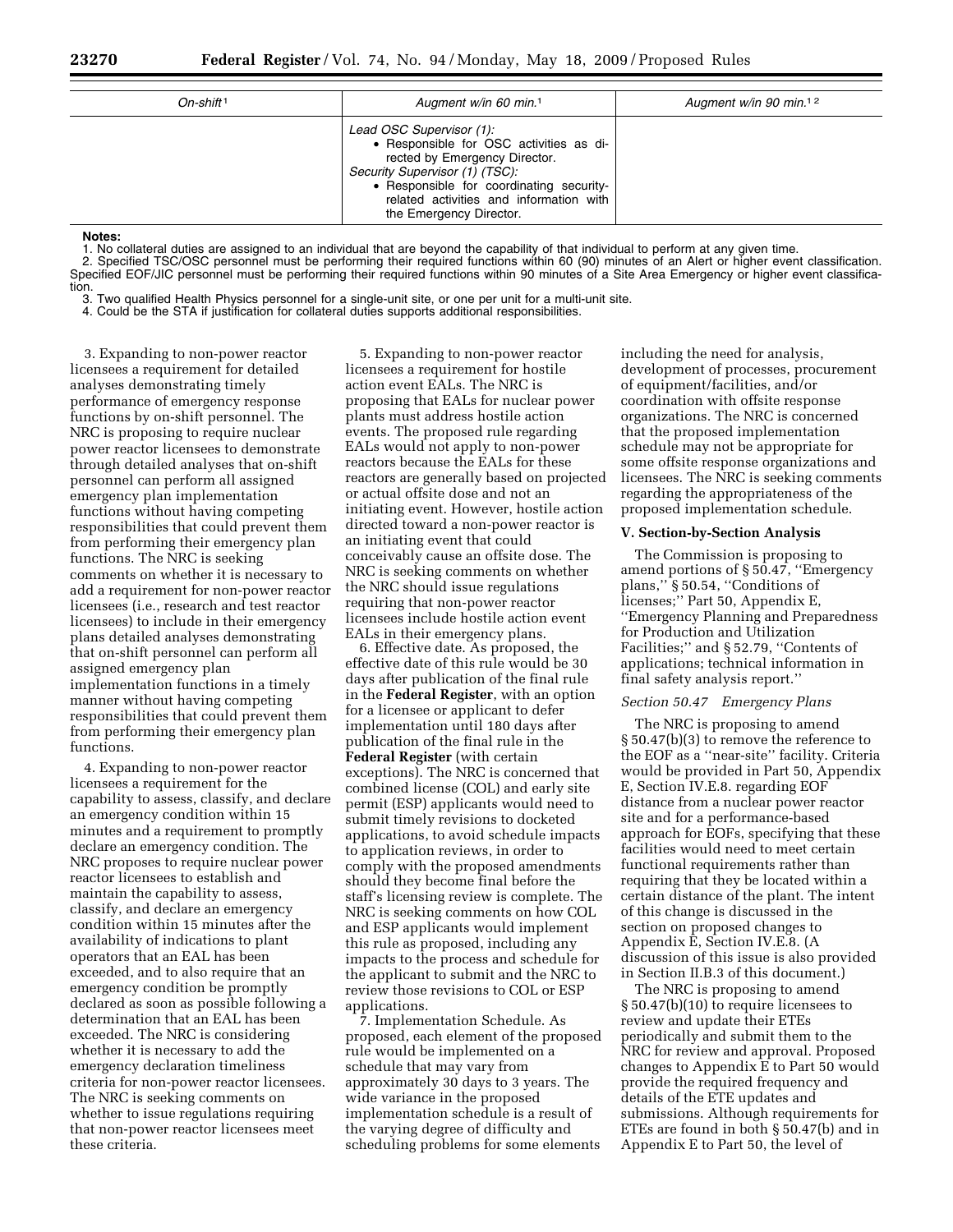detail between them greatly differs. Section 50.47(b) establishes the EP planning standards that licensees must meet, whereas Appendix E sets forth more detailed implementation requirements. (A discussion of this issue is also provided in Section II.B.4 of this document.)

This new requirement would ensure that ETEs are reviewed periodically to determine whether population changes have caused significant changes in the ETE. NRC review of ETE updates would ensure they are performed routinely, are consistent across the industry, and are technically sound. NRC guidance would provide more details of NRC expectations for development of an adequate ETE, as well as provide NRC reviewers with guidance on the review of ETE updates. The NRC would expect that the updated ETEs would be shared with OROs to be incorporated into protective action strategies.

The NRC is proposing to amend § 50.47(d)(1) to remove the reference to the EOF as a ''near-site'' facility. Criteria would be provided in Part 50, Appendix E, Section IV.E.8. regarding EOF distance from a nuclear power reactor site and for a performance-based approach for EOFs, specifying that these facilities would need to meet certain functional requirements rather than requiring that they be located within a certain distance of the plant. The intent of this change is discussed in the section on proposed changes to Appendix E, Section IV.E.8. (A discussion of this issue is also provided in Section II.B.3 of this document.)

#### *Section 50.54 Conditions of Licenses*

The NRC proposes to revise § 50.54(q) in its entirety. Proposed § 50.54(q)(1) would define four terms whose meanings would be limited to application within the proposed § 50.54(q). Proposed § 50.54(q)(1)(i) would define a ''change'' to the emergency plan as an action that results in modification or addition to, or removal from, the licensee's emergency plan or the resources, capabilities, and methods identified in the emergency plan. Thus, a change to the emergency plan would not be limited to revisions to the document labeled ''emergency plan.'' For example, a proposed plant configuration change that removes a seismic instrument relied upon in the emergency plan as an EAL threshold would be encompassed by this definition. The last sentence in this definition calls attention to the possibility that other regulatory change processes may be applicable. In the example above, the plant configuration change would likely be subject to the

requirements of § 50.59 and a technical specification change may also be involved. (A discussion of this issue is also provided in Section II.B.5 of this document.)

The proposed  $\S 50.54(q)(1)(ii)$ definition of ''Emergency plan'' would encompass any document that describes the programmatic methods that the licensee uses to maintain and perform emergency planning functions and to demonstrate compliance with the requirements of Appendix E, and for nuclear power reactors, the planning standards of § 50.47(b). Under the proposed § 50.54(q), sub-tier documents, such as emergency plan implementing procedures, would not ordinarily be subject to the § 50.54(q) change process because these procedures generally only provide instructions in performing the programmatic methods identified and described in the emergency plan. This would be consistent with the current § 50.54(q) requirements. However, if a license were to relocate a programmatic description to another document, that description would remain subject to the proposed § 50.54(q) change process. For example, if a licensee were to relocate the details of its emergency classification scheme from the emergency plan to a wall chart posted in the control room, the wall chart would be subject to the proposed § 50.54(q) change process. The definition would also emphasize, by incorporation, the role of the licensee's original emergency plan approved by the NRC in minimizing the likelihood that a series of incremental changes over time will constitute a reduction in effectiveness of the original approved emergency plan.

Proposed § 50.54(q)(1)(iii) would define the term ''emergency planning function'' in terms of a capability or resource necessary to prepare for and respond to a radiological emergency. During the development of the EP Cornerstone of the ROP, a group of EP subject matter experts, including NRC staff and nuclear power industry stakeholders, with input from the public, developed a series of planning standard functions that would be used in determining the significance of inspection findings. These planning standard functions are paraphrases of the broadly worded § 50.47(b) planning standards and the corresponding requirements in Appendix E to Part 50 in terms of the significant functions that need to be accomplished, or the capabilities that need to be in place, to maintain the effectiveness of a licensee's emergency plan and emergency response capability. Within the EP Cornerstone, the significance of

inspection findings depends on whether the planning standards can be accomplished (i.e., loss of planning standard function) or can be accomplished only in a degraded manner (i.e., degraded planning standard function). The characterization of a reduction in effectiveness in the proposed rule would capitalize on this earlier effort in that any degradation or loss of a planning standard function would be deemed to constitute a reduction in effectiveness. The NRC is proposing to use the phrase ''emergency planning function'' in lieu of ''planning standard function'' as used in the ROP to allow the definition to be applicable to licensed facilities that are subject to Appendix E, but are not subject to the planning standards of § 50.47(b). The emergency planning functions would be established in regulatory guidance along with examples of typical emergency plan changes that would be expected to constitute a reduction in effectiveness and examples of changes that would not.

The emergency planning functions would not replace or supplement the regulations upon which they would be based and as such, compliance with these functions would not be required. They would be only used to differentiate between changes that the licensee would be allowed to make without prior NRC approval and those that would require prior NRC approval. The NRC would not establish these emergency planning functions in regulations because the underlying regulations already exist, and the expression of the emergency planning functions would differ between nuclear power reactors, non-power reactors, and fuel facilities licensed under Part 50 or Part 52. A draft regulatory guide that discusses these emergency planning functions for nuclear power reactors has been prepared and will be made available for public comment in conjunction with this proposed rule.

Proposed  $\S 50.54(q)(1)(iv)$  would define the term ''reduction in effectiveness'' as a change to the emergency plan that results in a reduction of the licensee's capability to perform an emergency planning function in the event of a radiological emergency. The phrase ''reduction in effectiveness'' would be an evaluation concept that would be used in proposed § 50.54(q) to differentiate between changes that the licensee would be allowed to make without prior NRC approval and those that would require prior NRC approval. A determination that a change may result in a reduction in effectiveness does not imply that the licensee could no longer implement its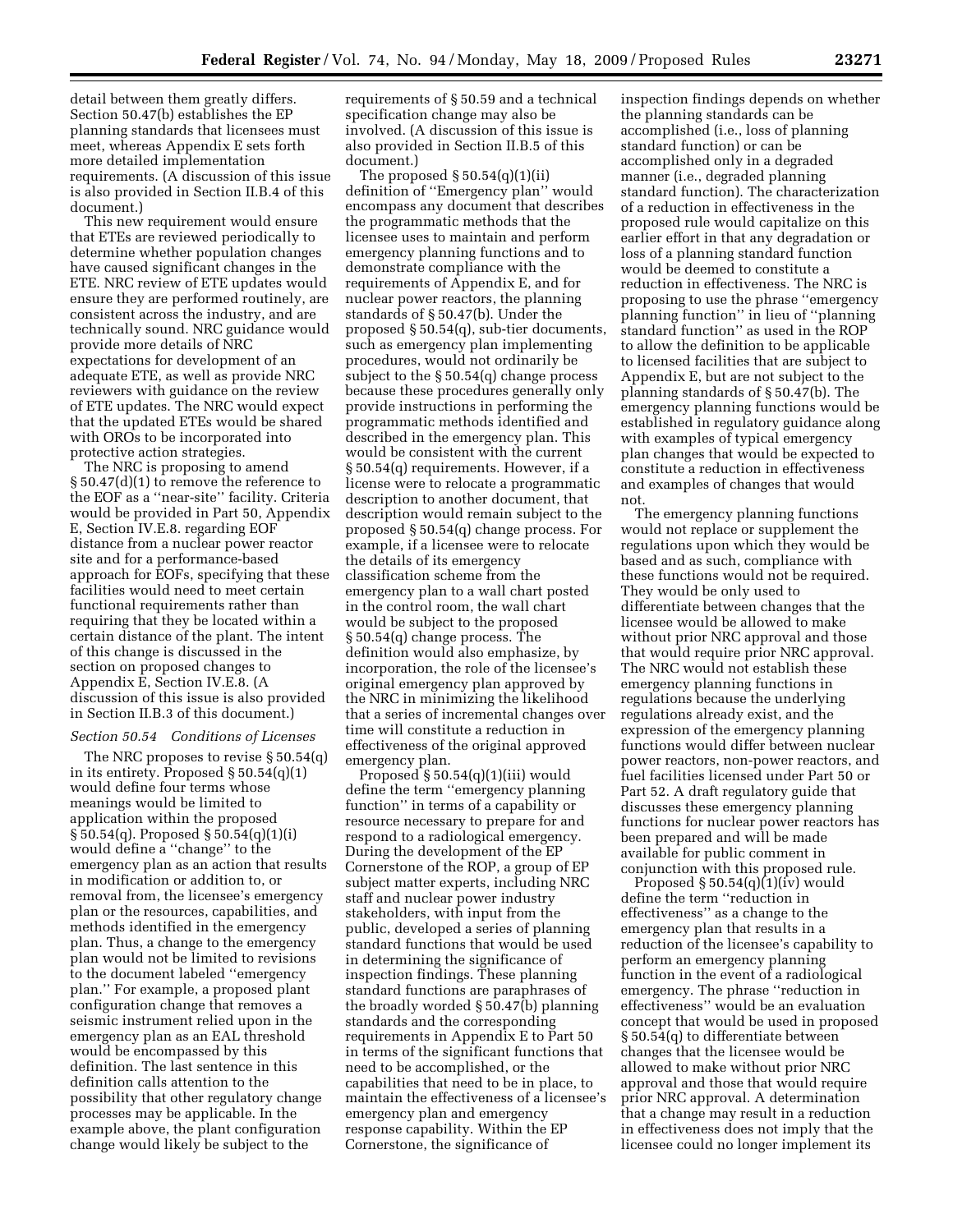plan and provide adequate measures for the protection of the public. The NRC may approve a proposed emergency plan change that the licensee determined to be a reduction in effectiveness, if the NRC can find that the emergency plan, as modified, would continue to meet the requirements of Appendix E, and for nuclear power reactor licensees, the planning standards of § 50.47(b), and would continue to provide reasonable assurance that adequate protective measures can and will be taken in the event of a radiological emergency. ''Radiological emergency'' as used in the proposed § 50.54(q)(1)(iv), would mean any condition that would result in the declaration of any emergency classification level and the implementation of the licensee's emergency plan. A nuclear power reactor licensee evaluating whether a particular emergency plan change would constitute a reduction in effectiveness would be expected to consider the spectrum of accidents addressed in the planning basis described in NUREG–0654. In making this determination, licensees of nonpower reactors and fuel facilities licensed under Part 50 would base their evaluations on the planning bases for their respective facilities.

Current regulations in Parts 50 and 52 require applicants for licenses to develop emergency plans that meet the requirements of Appendix E, and for nuclear power reactors, § 50.47(b), as applicable, during facility licensing. A holder of a license under Part 50 or a combined license under Part 52 after the Commission makes the finding under § 52.103(g) would be required by proposed § 50.54(q)(2) to follow and maintain the effectiveness of its emergency plan, as originally approved. The proposed § 50.54(q)(2) references to Appendix E and  $\S 50.47(b)$ , as applicable, would extend the applicability of these requirements as a condition of the facility license (as does the current language in § 50.54(q)). The NRC would expect licensees to identify conditions and situations which could reduce the effectiveness of its emergency plan, and to take corrective and/or compensatory actions to restore and maintain the requisite effectiveness.

Proposed § 50.54(q)(3) would grant authority to the holder of a license to make changes to its emergency plan without prior NRC approval only if an analysis demonstrates that the changes do not reduce the effectiveness of the plan and the plan, as changed, continues to meet the requirements in Appendix E, and for nuclear power reactor licensees, § 50.47(b). The

reference to Appendix E and § 50.47(b), as applicable, in this paragraph, would serve to exclude any change for which the licensee must request an exemption from requirements under § 50.12.

The NRC would expect a licensee considering a change under this section to perform an evaluation of the change to a level of rigor and thoroughness consistent with the scope of the proposed change. A licensee's analysis of the impact of a change on the effectiveness of the plan would need to consider the accidents included in the emergency planning basis, the licensing basis of the particular emergency plan, and any emergency plan elements implemented to address site-specific emergency response constraints (e.g., delay in staff augmentation associated with a remote site, commitments to State or local governments, existence of significant external hazards, etc.).

Proposed § 50.54(q)(4) would define the process by which a licensee would request prior approval of a change to the emergency plan that the licensee has determined constitutes a reduction in effectiveness of the plan. Licensees pursuing these changes would be required to apply for an amendment to the license as provided in § 50.90. Courts have found that Commission actions that expand licensees' authority under their licenses without formally amending the licenses constitute license amendments and should be processed through the Commission's license amendment procedures. (See *Citizens Awareness Network, Inc.* v. *NRC,* 59 F.3d 284 (1st Cir. 1995); *Sholly* v. *NRC,*  651 F.2d 780 (D.C. Cir. 1980) (*per curiam*), *vacated on other grounds,* 459 U.S. 1194 (1983); and *in re Three Mile Island Alert,* 771 F.2d 720, 729 (3rd Cir. 1985), *cert. denied,* 475 U.S. 1082 (1986). *See also Cleveland Electric Illuminating Co.* (Perry Nuclear Power Plant, Unit 1), CLI–96–13, 44 NRC 315 (1996)). A proposed emergency plan change that would reduce the effectiveness of the plan would give the licensee a capability to operate at a level of effectiveness that was not previously authorized by the NRC. In this situation, the licensee's operating authority would be expanded beyond the authority granted by the NRC as reflected in the emergency plan without the proposed change. Thus, an emergency plan change that would reduce the effectiveness of the plan would expand the licensee's operating authority under its license. A change expanding the licensee's operating authority is, according to the courts, a license amendment and must be accomplished through a license amendment process.

In addition to satisfying the filing requirements for a license amendment request in § 50.90 and § 50.91, the proposed § 50.54(q)(4) request would include all emergency plan pages affected by the change, a forwarding letter identifying the change, the reason for the change, and the basis for concluding that the licensee's emergency plan, as revised, will continue to meet the requirements of Appendix E, and for nuclear power reactor licensees, the planning standards of § 50.47(b). The NRC would review the amendment application to make its no significant hazards consideration determination and to determine if the emergency plan, as modified, is a reduction in effectiveness under § 50.54(q) and continues to meet the requirements in Appendix E, and for nuclear power reactors, the planning standards of § 50.47(b).

Proposed § 50.54(q)(5) would apply to all licensees subject to § 50.54(q) and require that licensees retain a record of all changes to the emergency plans made without prior NRC approval for a period of three years from the date of change. The section would also require the licensee to submit, as specified under § 50.4, a report of each such change, including its evaluation, within 30 days of the change. The NRC expects that the record of changes would include documentation of the evaluation that determined the change not to be a reduction in effectiveness. The NRC would use this record of changes during inspection oversight of the licensee's implementation of proposed  $\S 50.54(q)(2)$ .

Proposed  $\S 50.54(q)(6)$  would require a licensee of a nuclear power reactor to retain the emergency plan and each change for which prior NRC approval was obtained under proposed  $\S 50.54(q)(4)$  as a record until the Commission terminates the license.

The NRC proposes to remove paragraph  $(r)$  of  $\S 50.54$ . Section  $50.54(r)$ was published as a final rule on August 19, 1980 (45 FR 55402) to require thenexisting licensees authorized to possess and/or operate a research or test reactor facility to submit emergency plans complying with Appendix E to Part 50 to the NRC for approval within one year or two years, as applicable, from the effective date of the rule (November 3, 1980). (A discussion of this issue is also provided in Section II.B.6 of this document.)

The NRC proposes to amend § 50.54 by revising  $\S 50.54(s)(1)$  to remove language addressing a one-time requirement that has now been completed. Section 50.54(s)(1) was published as a final rule on August 19,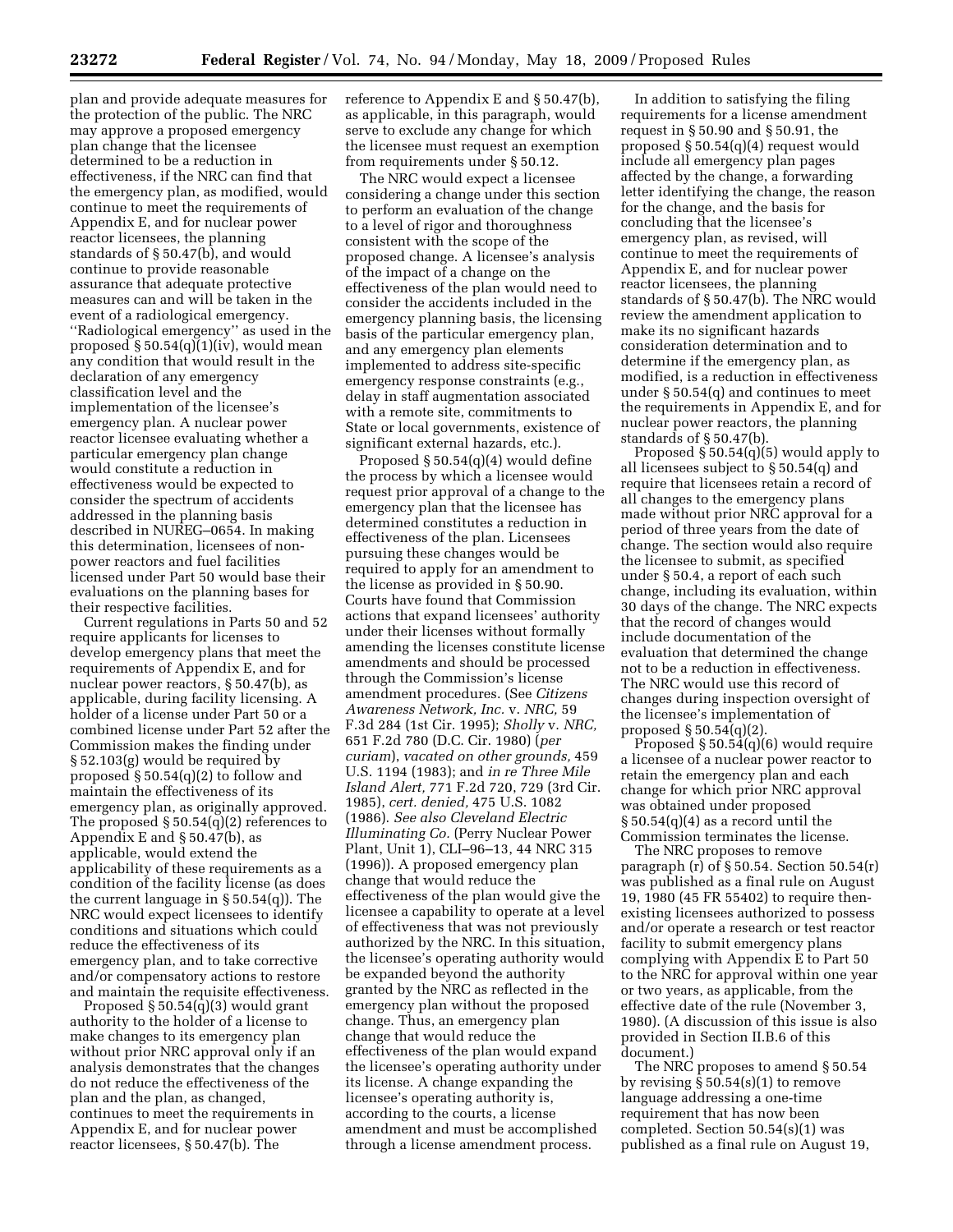1980 (45 FR 55402). This provision required existing nuclear power reactor licensees to submit to the NRC within 60 days after the effective date of the rule (November 3, 1980), the radiological response plans of State and local governmental entities in the United States that are wholly or partially within a plume exposure pathway EPZ, as well as the plans of State governments wholly or partially within an ingestion pathway EPZ. Section 50.54(s)(1) continued to further establish the size of the two EPZs. (A discussion of this issue is also provided in Section II.B.6 of this document.)

The NRC proposes to remove paragraph (s)(2)(i) from § 50.54. Section 50.54(s)(2) was initially published as a final rule on August 19, 1980 (45 FR 55402) as a single paragraph. The rule was amended on May 29, 1981 (46 FR 28838), resulting in § 50.54(s)(2) being split into two paragraphs, §§ 50.54(s)(2)(i) and 50.54(s)(2)(ii). The rule language in § 50.54(s)(2)(i) requires that the licensee, State, and local emergency plans for all operating power reactors be implemented by April 1, 1981, except as provided in Section IV.D.3. of Appendix E to Part 50. (A discussion of this issue is also provided in Section II.B.6 of this document.)

The NRC proposes to remove paragraph (u) from § 50.54. Section 50.54(u) was published as a final rule on August 19, 1980 (45 FR 55402) to require then-existing nuclear power reactor licensees to submit to the NRC plans for coping with emergencies that meet the standards in § 50.47(b) and the requirements of Appendix E to Part 50 within 60 days after the effective date of the rule (November 3, 1980). (A discussion of this issue is also provided in Section II.B.6 of this document.)

The NRC is proposing to revise paragraphs (gg)(1) and (gg)(2) of § 50.54 to replace ''DHS'' with ''FEMA.'' Although FEMA remains within DHS, the responsibility for offsite EP for nuclear power plants is with FEMA. FEMA has requested that ''FEMA'' be used rather than ''DHS'' for clarity of communication with stakeholders.

The NRC is proposing to amend § 50.54(gg)(1)(i) to remove the reference to the EOF as a ''near-site'' facility. Criteria would be provided in Part 50, Appendix E, Section IV.E.8. regarding EOF distance from a nuclear power reactor site and for a performance-based approach for EOFs, specifying that these facilities would need to meet certain functional requirements rather than requiring that they be located within a certain distance of the plant. The intent of this change is discussed in the section on proposed changes to

Appendix E, Section IV.E.8. (A discussion of this issue is also provided in Section II.B.3 of this document.)

# *Appendix E to Part 50, Emergency Planning and Preparedness for Production and Utilization Facilities*

The NRC is proposing to amend several paragraphs within Section IV. of Appendix E to Part 50 that would apply to licensees and applicants for licenses under Part 50 or Part 52 of this chapter, as applicable. The NRC would amend the first paragraph of Section IV. by adding language to require nuclear power reactor licensees and license applicants to revise their ETEs when the decennial census data is available. The proposed regulation would require that within 180 days of the issuance of the 2010 decennial census data (expected to be available in 2011), ETE revisions be submitted to the NRC under § 50.4 for review and approval. The NRC would establish a schedule for review and approval of the updated ETEs. Thereafter, nuclear power reactor licensees and license applicants would be required to annually review changes in the population of their EPZ and most populous Emergency Response Planning Area (ERPA). ERPAs are local areas, typically defined by geographic or political boundaries that are used to communicate protective actions to members of the public in familiar geographic terms. When the new population, including permanent residents and transient populations, in either the EPZ or most populous ERPA would be less than 90 percent or greater than 110 percent of the population that formed the basis for the currently approved ETE, the licensee or applicant would be required to update the ETE to reflect the impact of this population change. The licensee or applicant would be required to submit the updated ETE to the NRC under the procedures of § 50.4 within 180 days of the availability of the population data used in the update. (A discussion of this issue is also provided in Section II.B.4 of this document.)

The NRC proposes to require licensees and applicants to review changes in the population of the EPZ and the most populous ERPA because population density in an EPZ is generally not homogeneous and EPZ evacuation times are significantly influenced by the ERPA with the largest population. The NRC considered requiring review of all ERPAs or the review of individual counties and States in addition to the whole EPZ. Review of the ERPA with the largest population was considered to be a reasonable balance between the burden on

licensees and applicants and the need to ensure that the ETE is accurate because the ERPA with the largest population is generally the one with the most impact on evacuation times.

The proposed requirement for nuclear power reactor licensees to evaluate a population change impact on the ETE during the period between decennial censuses would balance the burden on licensees and the expected rates of change among the relevant populations. The U.S. Census Bureau currently projects population growth at approximately one percent per year in the United States. However, certain areas experience much greater growth. The population of Maricopa County, Arizona, for example, experienced approximately 6.4 percent growth in the two-year period from 2005 to 2007. The Palo Verde Nuclear Generating Station is located in Maricopa County. St. Lucie County in Florida, where the St. Lucie Nuclear Plant is located, experienced approximately 9.7 percent population growth in the same period. A nuclear plant's EPZ population may not grow at the same rate as the corresponding county(ies) population, but a review of population growth would be appropriate, as discussed in Section II.B.4 of this document. The review would consist of analysis of population growth based on either U.S. Census Bureau data (e.g., Subcounty Population Datasets for population estimates) or State/local government estimates and would examine the whole EPZ as well as the most populous emergency planning area within the EPZ. If an ETE revision were necessary, it would be submitted to the NRC under the provisions of § 50.4 for review and approval. The NRC would review the ETEs to ensure they were consistent with NRC guidance on the development of ETEs that would be expected to be issued with the final rule.

The updated ETEs would allow for more effective development of public protective action strategies and review of evacuation planning. Sites with little population change would be minimally impacted by the proposed requirement, while those sites with a greater rate of population change would be required to perform more frequent updates. Licensees would also be expected to identify and analyze potential enhancements to improve evacuation times and document whether implementation was appropriate.

The NRC is also proposing to revise the first paragraph of Section IV. to change the term ''radiation'' to ''radiological,'' to provide consistent use of the phrase ''radiological emergency.'' It is also clarifying in this paragraph that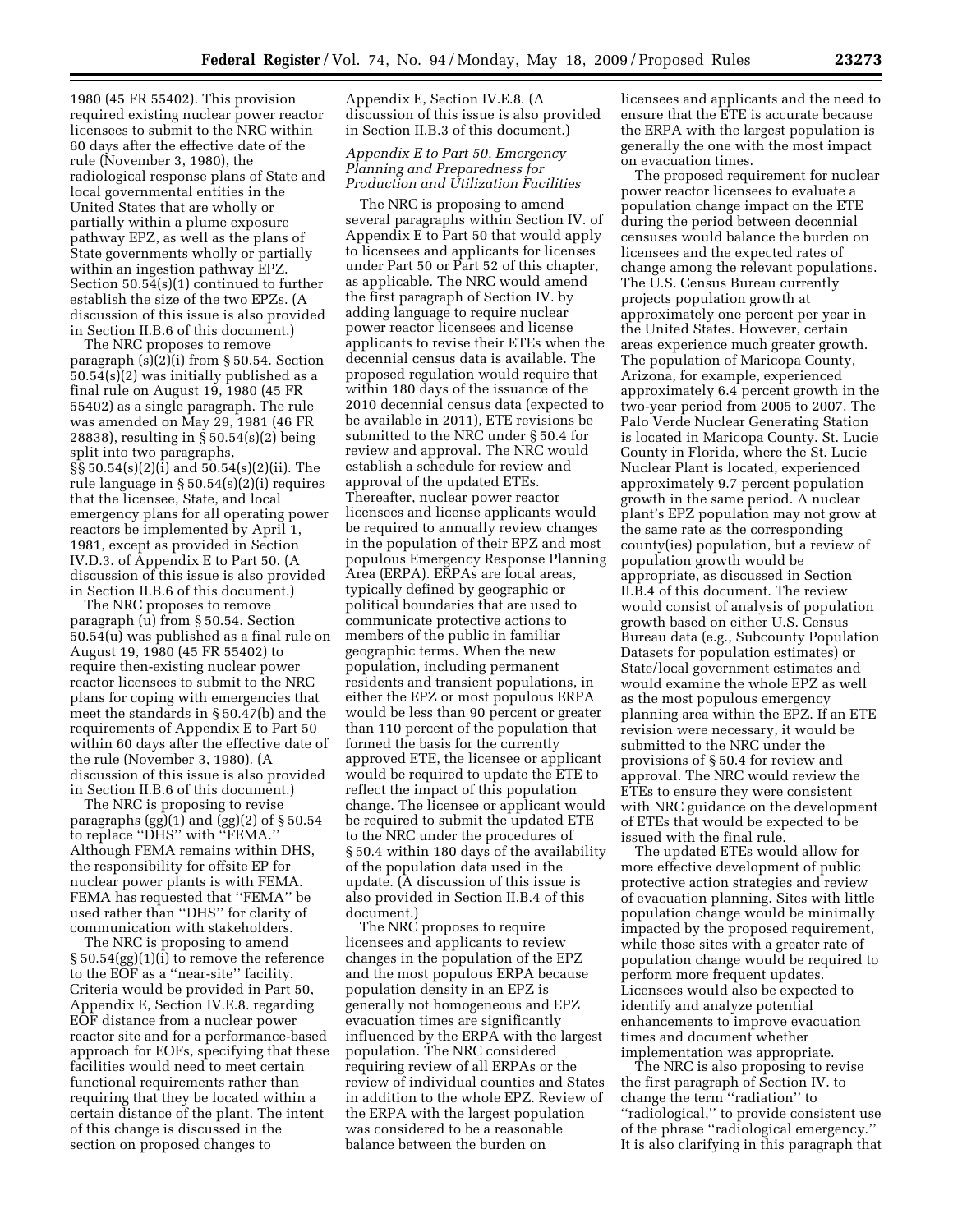the requirements for the submittal of emergency response plans apply to not only applicants for nuclear power reactor operating license applicants under Part 50, but also to applicants for early site permits (as applicable) and combined licenses under Part 52. This clarification was intended for but inadvertently omitted from a rulemaking to update Part 52 (72 FR 49517, dated August 28, 2007).

The NRC is proposing to make two editorial revisions to Appendix E to Part 50, Section IV.A.2. One change would be to include the abbreviation of emergency response organization, ''ERO,'' in paragraph 2 of Section IV.A. The second revision would clarify that paragraph 2.c. should read as follows: ''Authorities, responsibilities, and duties of an onsite emergency coordinator. \* \* \*''

The NRC is proposing to amend Part 50, Appendix E, Section IV.A.7. to require licensees to confirm that ORO resources, such as local law enforcement, firefighting, and medical services, are available to respond to an emergency, including a hostile action event, at the plant site. Currently, the regulations do not explicitly require the licensee to take action to ensure that OROs are capable of adequately responding to the site during a hostile action event. This new requirement would require licensee coordination with the OROs to ensure that licensees and OROs are able to effectively implement their pre-planned actions for any contingency, including hostile action events as required by Order EA– 02–026. This requirement would be enforced through routine inspection and observation of emergency exercises. (A discussion of this issue is also provided in Section II.A.4 of this document.)

The proposed requirement would also contain a new footnote, which would define ''hostile action'' as an act directed toward a nuclear power plant or its personnel that includes the use of violent force to destroy equipment, take hostages, and/or intimidate the licensee to achieve an end. This includes attack by air, land, or water using guns, explosives, projectiles, vehicles, or other devices used to deliver destructive force.

The NRC is proposing to add a new paragraph A.9. in Section IV. of Appendix E to Part 50. This new paragraph would require nuclear power plant licensees under this part and Part 52 to provide a detailed analysis to show that on-shift personnel assigned emergency plan implementation functions are not assigned any responsibilities that would prevent them from performing their assigned

emergency plan functions when needed. This proposed amendment would constitute a new requirement. The proposed rule would not specify, by position or function, which responsibilities must be assigned, but would allow licensees the flexibility to determine the limit of assigned responsibilities for effective emergency plan implementation on a site-specific basis. This would allow licensees to take credit for new technologies that could potentially affect the number of on-shift staff that would be needed. However, licensees would need to ensure that the duties assigned to onshift staff were reasonable for one person to perform and would not be so burdensome as to negatively impact emergency response. (A discussion of this issue is also provided in Section II.A.1 of this document.)

The licensees would have to perform a detailed analysis, such as a job task analysis (JTA) or a time motion analysis, to demonstrate that on-shift personnel could implement the plan effectively without having competing responsibilities that could prevent them from performing their primary emergency plan tasks. The NRC would expect the analysis to identify all the tasks which must be performed by available staff during an evolution such as response to an emergency.

Licensees would first need to identify the spectrum of accidents defined in their licensing bases (i.e., design basis accidents (DBAs), as well as the DBT, as applicable), for which there must be emergency planning. The analysis would identify all tasks which must be completed for each DBA and the DBT, as applicable, and the responders responsible for the performance of those tasks. Then licensees would ensure that there would be sufficient on-shift staff to perform all necessary tasks until augmentation staff arrives to provide assistance. Enhancing the regulations to require licensees to ensure that multiple responsibilities assigned to on-shift staff would not detract from adequate emergency plan implementation would establish a regulatory framework that more clearly codifies the NRC's shift staffing expectations for effective emergency response.

The NRC proposes to amend Section IV.B. of Appendix E to Part 50 to add a requirement that nuclear power reactor licensees and license applicants would take hostile action events, which may adversely affect the plant (e.g., cause personnel harm and/or equipment damage), into account in their EAL schemes. It would also serve to establish consistent EALs for hostile action events among existing and future nuclear

power reactor licensees and allow the licensees to make hostile action emergency declarations based on a credible threat. (A discussion of this issue is also provided in Section II.A.2 of this document.)

The proposed language would also make changes to conform to proposed changes to § 50.54(q), which address the issue described in Section II.B.5 of this document. The current requirement in paragraph (1) in Section IV.B. of Appendix E that licensees obtain prior NRC approval via § 50.4 for changes to an EAL scheme from NUREG–0654 to one based on NUMARC/NESP–007 or NEI 99–01 would be retained, but the paragraph numbering would be removed. Paragraphs (2) and (3) would be deleted and replaced with a new requirement that all other EAL changes would be required to be made under the proposed amended § 50.54(q) change process, as discussed earlier in Section V of this document. The two remaining paragraphs in this section would be designated B.1. and B.2.

The NRC proposes to retain the existing language of Section IV.C. of Appendix E to Part 50, redesignate that language as paragraph C.1., and add a new paragraph C.2. Proposed paragraph C.2.would require that nuclear power plant licensees and applicants under this part and Part 52 have and maintain the capability to assess, classify, and declare an emergency condition within 15 minutes after the availability of indications to plant operators that an emergency action level has been exceeded and will promptly declare the emergency condition upon determining that an emergency action level has been exceeded. The NRC believes that the amended language would emphasize the NRC's expectations regarding the timeliness of emergency declarations while retaining sufficient operational flexibility to respond to extenuating circumstances necessary to protect public health and safety. The NRC would consider the 15-minute criterion to commence when plant instrumentation, plant alarms, computer displays, or incoming verbal reports that correspond to an EAL become available to cognizant personnel within the control room, or in another emergency facility in which emergency declarations are performed. On receipt of such information, the licensee personnel would assess the data for validity and compare the indications to the EALs in the licensee's emergency classification scheme. (A discussion of this issue is also provided in Section II.B.2 of this document.)

This 15-minute criterion would end as soon as the licensee determines that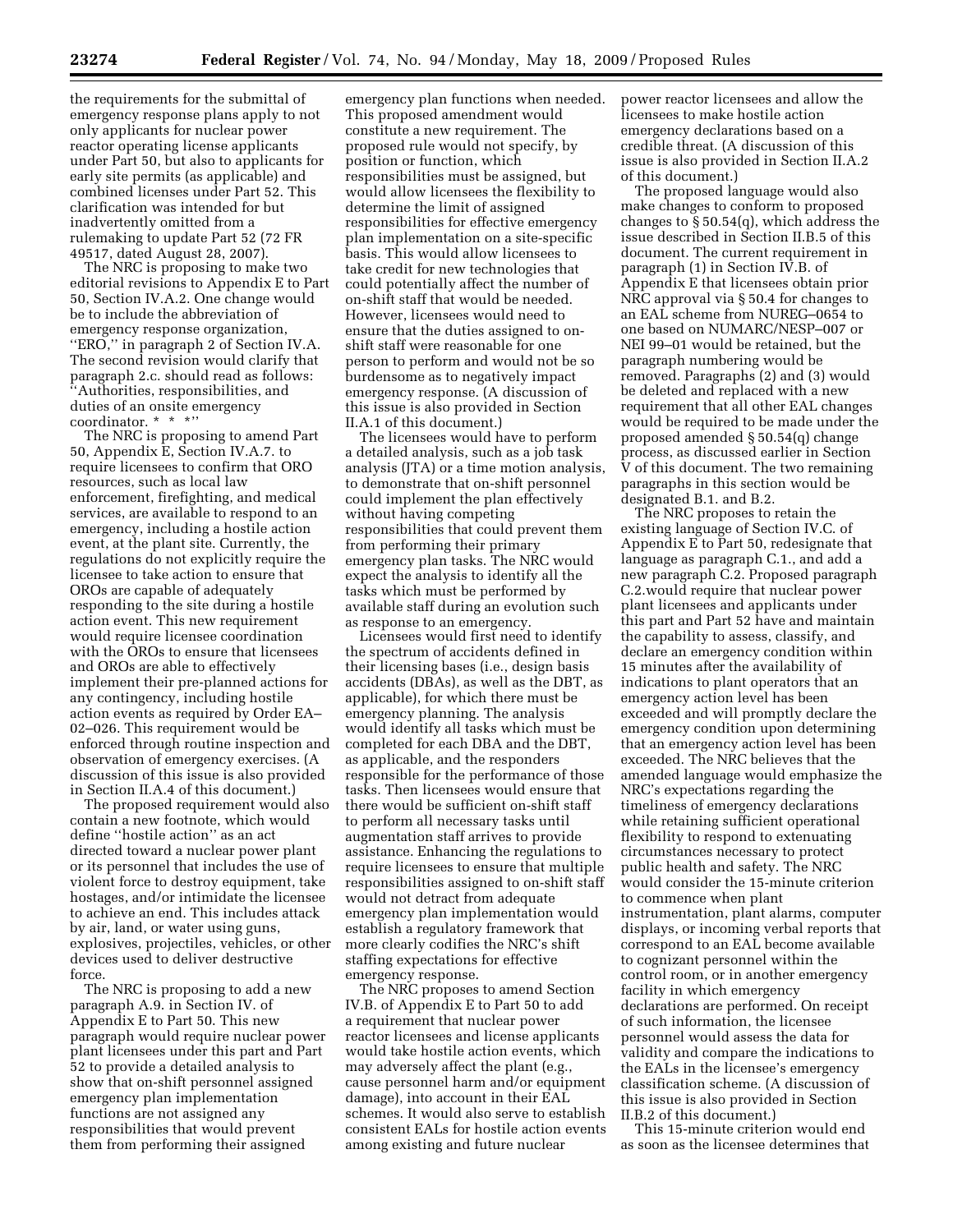an EAL has been exceeded and the licensee makes the emergency declaration. The proposed rule would also require the licensee to promptly declare the emergency condition as soon as the licensee determined that an EAL had been exceeded. Because the NRC would require emergency declarations to be made promptly, the proposed rule states that the 15-minute criterion is not to be construed as a grace period in which a licensee may attempt to restore plant conditions to avoid declaring an EAL that has already been exceeded. If the EAL threshold specifies a duration (e.g., ''fire lasting for greater than 10 minutes from detection''), the NRC would expect the licensee to assess and classify the event concurrently with the specified condition duration. The licensee would then be required to promptly declare the emergency condition as soon as the specified duration has been exceeded. The licensee would be expected, but not required, to declare the emergency condition once it has been determined that the condition cannot be corrected before the specified duration is exceeded.

The NRC is proposing a capability criterion, rather than an inflexible performance criterion, to allow licensees some degree of flexibility in addressing extenuating circumstances that may arise during an actual emergency. For example, an emergency declaration may need to be delayed in the interest of performing plant operations that are urgently needed to protect public health and safety. These delays would be found acceptable if they did not deny State and local authorities the opportunity to implement actions to protect the public health or safety under their emergency plans and the cause of the delay was not reasonably within the licensee's ability to foresee and prevent.

The NRC is proposing to add language to Section IV.D.3. of Appendix E to require licensees and applicants to have backup ANS methods for both the alert and notification functions without specifying which backup measures should be used. This approach would allow flexibility in the selection of the method best suited for each site and would also allow the use of newer technologies or other alternative methods. Available backup ANS methods would enhance the public's ability to be promptly alerted of an event at a facility and of possible protective actions. (A discussion of this issue is also provided in Section II.B.1 of this document.)

Section IV.D.3. of Appendix E currently acknowledges that, for the

events more likely to warrant use of the alert and notification capability, State and local officials will have substantial time available to make a judgment regarding activation of the warning system to alert and notify the public. Accordingly, the proposed amendment would not impose specific time requirements for using a backup method. The alerting function could involve one or more methods that are already used as a backup means at several sites, such as multiple, independent siren activation points in conjunction with siren backup power, route alerting, reverse call-out systems or newer technologies, such as intelligent notification and communication systems for notifying targeted populations. The notification function could involve the designation of multiple EAS broadcast stations or use of weather alert radios or newer technologies, such as advanced messaging systems. Guidance would be provided for determining the acceptability of the backup methods based on the alerting and notification capabilities of the methods selected, administrative provisions for implementing and maintaining backup methods, identification of resources to implement backup methods, and periodic demonstration of the backup methods. Guidance would also be provided to licensees and offsite officials regarding the need to ensure that the backup methods could alert and notify the public in the entire plume exposure pathway EPZ, that the personnel and resources required to implement the backup methods would be available during any type of emergency (including hostile action events), and that designated personnel know how to implement backup methods.

The backup method of alerting and notification would be capable of providing warning signals and instructional messages to the population in the entire plume exposure pathway EPZ when the primary ANS is unavailable during an emergency (i.e., the primary ANS cannot alert or notify all or portions of the plume exposure pathway EPZ population). The backup means could be designed so that it can be implemented using a phased approach in which the populations most at risk are alerted and notified first, followed by alerting and notification of people in less immediately affected areas. The backup method may have the additional capability of being employed only in the specific areas impacted when a portion of the primary ANS, such as a single siren or sirens within

a community, fails and the extent of the affected area and population can be determined.

The new requirement for a backup method would apply to both the alerting function and notification function of the FEMA-approved ANS. However, the NRC recognizes that some backup methods would not be capable of meeting the timeframes that are part of the primary ANS design objectives. The intent of the proposed amendment would not be to have a duplicate primary ANS, but to have a means of backup alerting and notification in place so the public could be alerted in sufficient time to allow offsite officials to consider a range of protective actions for the public to take in the event of a severe accident with potential offsite radiological consequences. Guidance would be provided to clarify the design objectives and other criteria for ANS backup methods.

For nuclear power plant sites with no backup measures currently in place, backup provisions would need to be identified, incorporated into the site's ANS design, and submitted for FEMA approval as specified in FEMA–REP–10, ''Guide for the Evaluation of Alert and Notification Systems for Nuclear Power Plants.'' For nuclear power plant sites that already have provisions for ANS backup means in FEMA-approved ANS designs, licensees and offsite officials would need to confirm that the backup methods meet the proposed requirements and submit revised ANS designs for FEMA approval if changes were deemed necessary. Timeframes for submitting and approving ANS designs, along with implementation of the backup methods, could vary considerably depending on the level of ANS backup measures already in place. Therefore, backup methods must be ready for demonstration no later than its first biennial exercise conducted more than one year after the effective date of the rule, which would result in a maximum of approximately 3 years for implementation across the industry.

Additional changes to Appendix E, Section IV.D.3. are being proposed to more clearly distinguish between the alerting and notification functions of the ANS (including clarification of how the 15-minute design objective applies to these functions), to use consistent terminology when referring to the officials responsible for ANS activation, and to update language regarding demonstration of ANS capabilities and correction of deficiencies. References to the alerting function would be added to Section IV.D.3. to clearly indicate that the requirements for the primary and backup ANS apply to both the alerting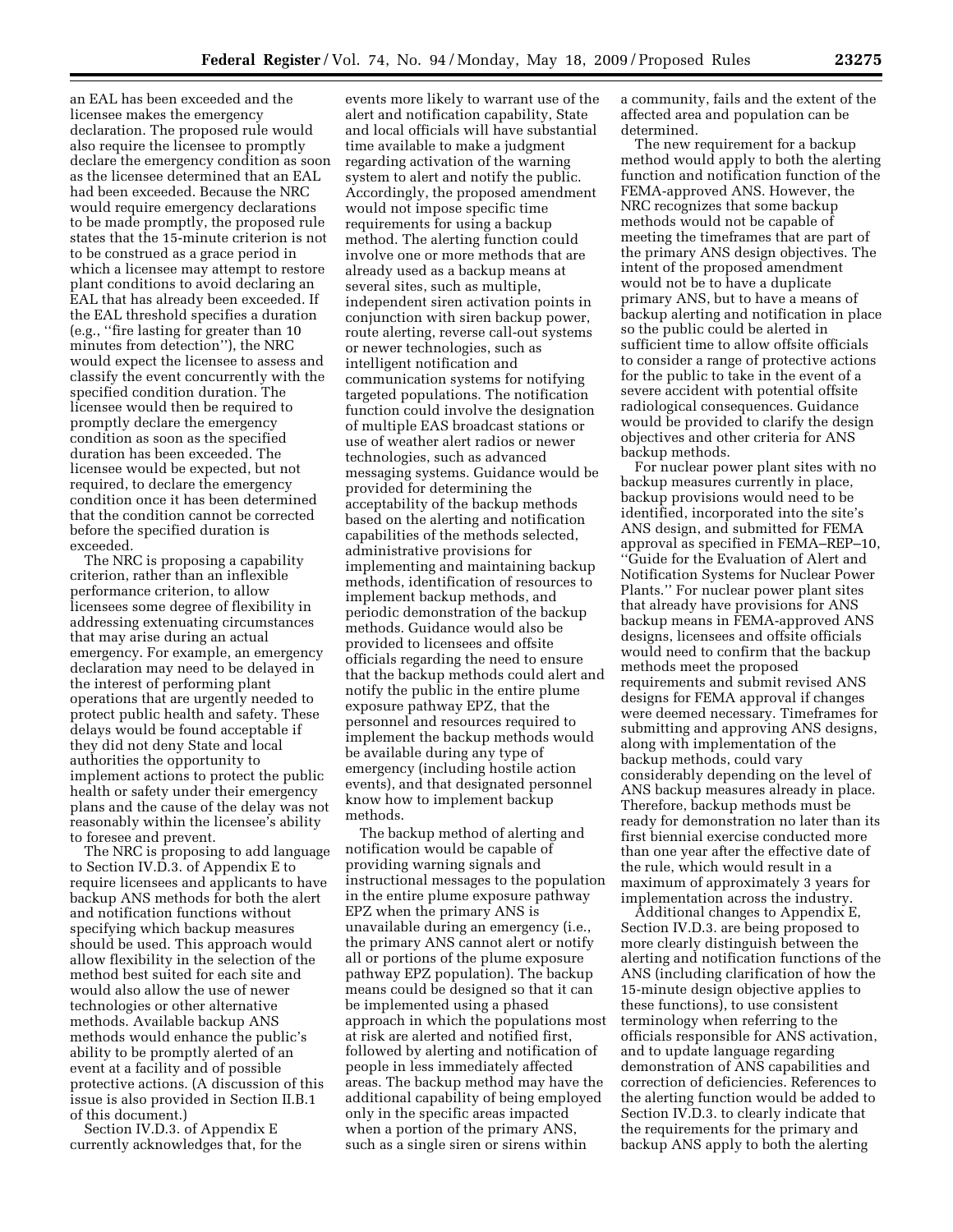and notification functions. The wording of the primary ANS design objective would be revised to clarify that the 15 minute criterion applies to the completion of the initial alerting and start of the initial notification of the public (See *Public Service Company of New Hampshire* (Seabrook Station, Units 1 and 2), ALAB–935, 32 NRC 57, 68 (1990)). The phrase ''appropriate governmental authorities'' would be used in place of ''State and local officials'' when referring to ANS activation to encompass site-specific variations in the assignment of the responsibility for this function according to each offsite emergency plan and established ANS activation protocols. This responsibility may be assigned to a single State or local organization, or to multiple organizations among various State, county, local, and other governmental agencies. The use of ''appropriate governmental authorities'' addresses all of these combinations. The current language in Section IV.D.3. refers to the February 1, 1982, date for then-existing nuclear power reactor licensees to have demonstrated ANS capabilities for their sites. The NRC is proposing to remove the reference to the February 1, 1982 date and require that ANS capabilities to alert the public and provide instructions promptly must be demonstrated before exceeding 5 percent rated thermal power of the first reactor at each site, consistent with the requirements of § 50.47(d). It is also important that licensees promptly correct deficiencies found during initial ANS installation and testing, as well as deficiencies identified thereafter, as required by § 50.54(s)(2). However, the requirement for correction of ANS deficiencies is clearly stated in § 50.54(s)(2)(ii) and does not need to be repeated in Part 50, Appendix E, Section IV.D.3.

The NRC is also proposing to add language to Section IV.D.3. of Appendix E to require licensees under this part and Part 52 to implement the requirements for a backup means of alerting and notification under proposed Part 50, Appendix E, Section IV.D.3. no later than its first biennial exercise conducted more than one year after the effective date of the rule.

Note that no changes are proposed to the basic requirement in § 50.47(b)(5) for nuclear power plant licensees or applicants to ensure that the means to provide early notification and clear instruction (i.e., alerting and notification) to the populace in the plume exposure pathway EPZ have been established. It is not necessary to address backup methods in § 50.47(b)(5)

because the current provision establishes the overall requirement for alerting and notification.

The NRC is also proposing to revise Section IV.E.5. of Appendix E to change the term ''radiation'' to ''radiological,'' to provide consistent use of the phrase ''radiological emergency''; and the existing language of Appendix E, Section IV.E.8. to redesignate the revised language as Section IV.E.8.a.; and add new Sections IV.E.8.b., IV.E.8.c., IV.E.8.d., and IV.E.8.e.

Proposed Section IV.E.8.a. would remove the reference to the EOF as a ''near-site'' facility and add the requirement that nuclear power plant licensees and applicants under this part and Part 52 must provide an OSC. In a conforming change, § 52.79(a)(17) would be revised to make it clear that combined license applications would not be subject to the TMI action requirements in  $\S 50.34(f)(2)(xx)$ , which address the need for an onsite TSC, an onsite OSC, and for an EOF. Instead, the requirements governing the need for such facilities in Part 50, Appendix E, Section IV.E.8.a(i) would apply to combined license applications. (A discussion of this issue is also provided in Section II.B.3 of this document.)

Proposed Section IV.E.8.b. would incorporate EOF distance criteria currently found in NRC guidance and specify that an EOF must be located within 10 to 25 miles of each nuclear power reactor site that the facility serves or, if the EOF is located less than 10 miles from a nuclear power reactor site, then a backup facility must be provided within 10 to 25 miles of a site. The distance between the EOF and a site would be determined by the straightline distance from the site's TSC to the EOF, which would be consistent with the approach described in NUREG– 0696, Table 2, ''Relation of EOF Location to Habitability Criteria.'' An exception to the 25-mile limit would be made for an EOF as long as provisions for locating NRC and offsite responders closer to that nuclear power reactor site are made so they can interact face-toface with personnel going to and leaving the site for briefings and debriefings. During an event, NRC and offsite agency staff may wish to relocate from a remotely located EOF to another facility closer to the nuclear power plant site. Suitable space near the site would be available so NRC and offsite agency staff could coordinate their actions efficiently, communicate with responders in other onsite and offsite emergency response facilities, and interface directly with responders at the site as needed. This space would allow

NRC site team and offsite response personnel, including Federal, State, and local responders, to conduct briefings and debriefings with emergency response personnel entering and leaving the site, communicate with responders at other emergency response facilities, maintain awareness of conditions at the site, and share information with other emergency response organizations via computer links, such as the Internet.

Proposed Section IV.E.8.c. would provide performance-based criteria applicable to all EOFs. The functions that an EOF would have to address include the capability to obtain and display plant data and radiological information for each reactor unit or plant that the facility serves. In some cases, an EOF could serve units or plants involving more than one type of reactor technology, such as pressurized water reactors and boiling water reactors, or more than one design of the same reactor type. The EOF staff would need to be capable of understanding conditions for each type of reactor and translating technical information into a useful form for offsite officials and media relations staff. A co-located or consolidated facility would also need to be capable of supporting effective response to events at more than one site simultaneously, because widespread events affecting multiple sites can and have occurred, such as the electrical blackout in several areas of the northeastern U.S. and portions of Canada in August 2003. The ability to simultaneously display information for multiple plants would also enhance effective response to events occurring at more than one site.

By codifying EOF distance requirements in Section IV.E.8.b. of Appendix E and providing specific criteria for EOFs in Section IV.E.8.c., the proposed language would obviate the need for licensees to seek NRC approval at either the staff or Commission level to locate an EOF or consolidate EOFs meeting certain performance-based requirements and having provisions for NRC site team and offsite agency responders closer to a site if the EOF is located more than 25 miles from a site. Licensees could then implement a relocated or consolidated facility as part of their emergency response plans under the provisions of § 50.54(q) without prior NRC approval. The proposed language would also address Commission direction provided in the SRM to SECY–04–0236, as discussed in Section II.B.3 of this document. During exercises and actual events, EOFs located more than 25 miles from a site that have been previously approved by the NRC have functioned as effective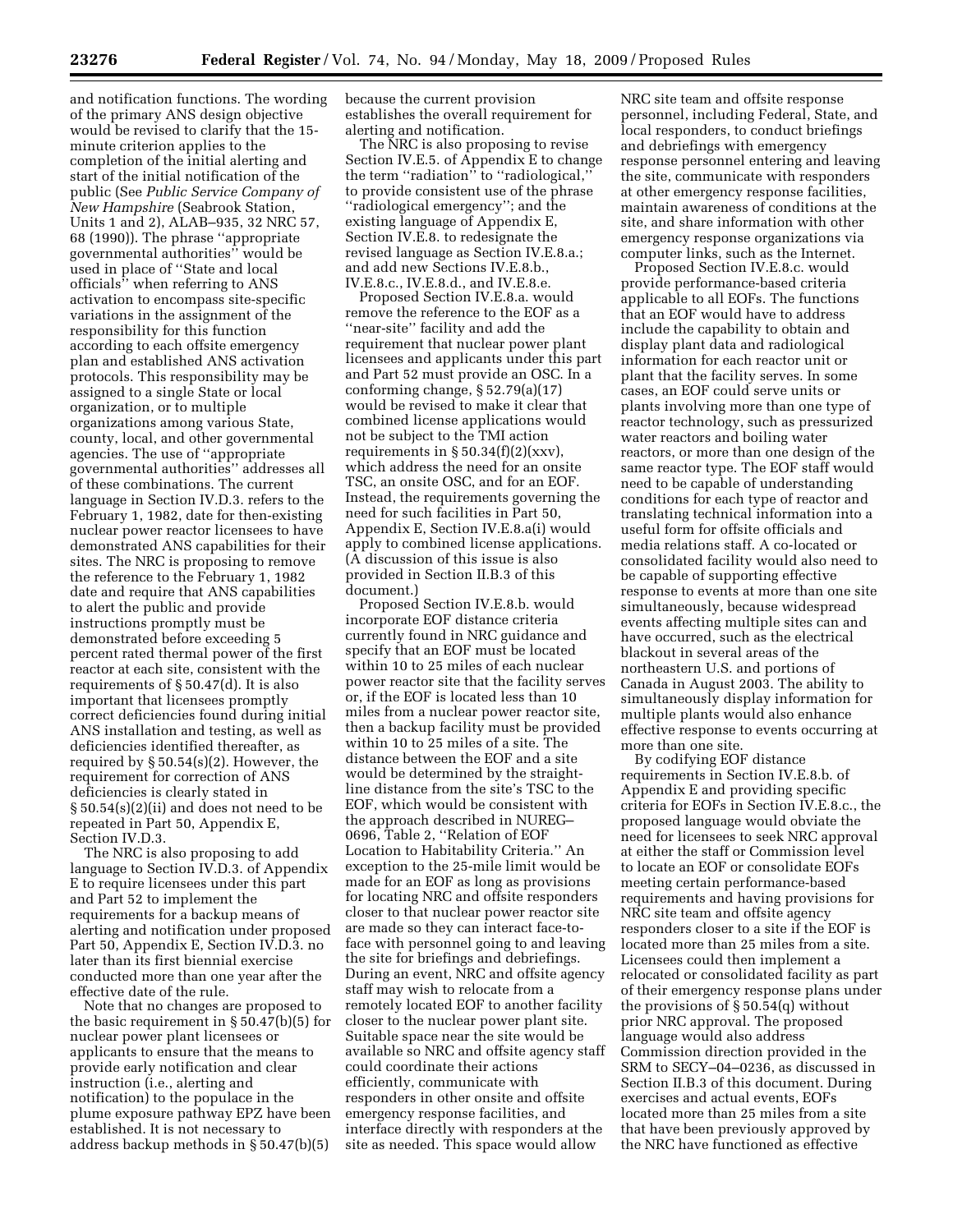emergency response facilities and demonstrated that a near-site EOF is not necessary to adequately protect public health and safety.

Although not included in the proposed rule language of Sections IV.E.8.b. or IV.E.8.c. as a requirement, the NRC believes it is important for licensees or applicants to consult with offsite agencies that send representatives to the EOF prior to relocating or consolidating such facilities. This consultation is particularly important when a licensee or applicant intends to use an EOF located more than 25 miles from a site to ensure that response times to the facility would be acceptable to offsite responders, adequate communications with offsite responders at other locations would be available, and there would be no jurisdictional concerns with the EOF location (e.g., when the EOF is located in a different State than a nuclear power plant). Additional criteria regarding EOF habitability, size, staffing, and other characteristics would remain as guidance.

Proposed Section IV.E.8.d. would require nuclear power plant licensees and applicants under this part and Part 52, to identify alternative facilities to function as staging areas for augmentation of ERO staff during hostile action events to minimize delays in emergency response and provide for a swift coordinated augmented response. To accomplish this, the alternative facility would be required to have the following characteristics: Accessibility even if the site is under threat or actual attack; communication links with the EOF, Control Room, and plant security; the capability to notify offsite agencies if the EOF is not performing this action; and the capability for engineering assessment activities, including damage control team planning and preparation. The alternative facility should also be equipped with general plant drawings and procedures, telephones, and computer links to the site to ensure that the ERO is aware of conditions at the site and prepared to return when personnel are allowed to re-enter the site. This would enable rapid staffing of onsite emergency response facilities and implementation of mitigation actions when ERO personnel enter the protected area. However, alternative facilities would not be required to reproduce the full documentation present at primary emergency response facilities. (A discussion of this issue is also provided in Section II.A.3 of this document.)

The NRC also proposes to add a new Section IV.E.8.e. to permit a nuclear power reactor licensee, that, on the day

the final rule becomes effective, has an approved EOF that does not meet the distance criteria for a primary or backup EOF, or does not have provisions for a facility closer to the site if the EOF is located more than 25 miles from a nuclear power reactor site, to not be subject to the requirements of Section IV.E.8.b. These licensees have already received approval from the Commission for variances from existing requirements (and guidance) regarding EOF locations, backup EOF facilities, or other EOF characteristics. (Also refer to the discussion of this issue in Section II.B.3 of this document.)

The NRC is proposing to amend Sections IV.E.9.c. and IV.E.9.d. to remove references to the EOF as a ''nearsite'' facility. Criteria would be provided in Section IV.E.8. of Appendix E, regarding EOF distance from a nuclear power reactor site and for a performance-based approach for EOFs. The criteria would specify that these facilities would need to meet certain functional requirements rather than requiring that they be located within a certain distance of the plant. The intent of this change is discussed in the proposed changes to Section IV.E.8 of Appendix E. (A discussion of this issue is also provided in Section II.B.3 of this document.)

The NRC is proposing to revise paragraph F.1.a. of Section IV. to remove the word ''radiation'' because the advent of hostile action-based scenarios renders usage of the word as too limiting in describing potential emergencies. This change would provide consistent use of the term ''emergency plan.'' The NRC is also proposing to revise paragraph F.1.b. to change the term ''radiation'' to ''radiological,'' to provide consistent use of the phrase ''radiological emergency.''

The NRC proposes to add a new requirement to Section IV.F.2.a. to require licensees to submit, for NRC review and approval, scenarios for full participation exercises required by Appendix E, Section IV.F.2.a. This proposed requirement would enable the NRC to ensure that licensee exercise scenarios implement the proposed requirements of Sections IV.F.2.i. and IV.F.2.j. of Appendix E, including hostile action events and a variety of challenges to reduce preconditioning of respondents. The NRC also proposes to insert the word ''initial'' in paragraph F.2.a. to distinguish between the requirements of paragraphs F.2.a. and F.2.b. (A discussion of this issue is also provided in Section II.A.6 of this document.)

The NRC is proposing to revise paragraphs F.2.a.(ii) and F.2.a.(iii) of

Appendix E, Section IV. to replace ''DHS'' with ''FEMA.'' Although FEMA remains within DHS, the responsibility for offsite EP for nuclear power plants is with FEMA. FEMA has requested that ''FEMA'' be used rather than ''DHS'' for clarity of communication with stakeholders.

The NRC is proposing several revisions to Section IV.F.2.b. to require licensees to submit, for NRC review and approval, scenarios for their onsite biennial exercises. This proposed requirement would enable the NRC to ensure licensee exercise scenarios implement the proposed requirements of Appendix E, Sections IV.F.2.i. and IV.F.2.j., including hostile action events and a variety of challenges to reduce preconditioning of respondents. The NRC also proposes to insert the word ''subsequent'' in paragraph F.2.b. of Section IV. to distinguish between the requirements of paragraphs F.2.a. and F.2.b.

The current language in Section IV.F.2.b. requires that licensees ensure that adequate emergency response capabilities are maintained to address several principal emergency response functional areas. The NRC is proposing to expand the list of principal functional areas of emergency response in paragraph F.2.b. to include event classification, notification of offsite authorities, assessment of the impact of onsite and offsite radiological releases, and development of protective action recommendations. These additional functional areas are associated with the planning standards in § 50.47(b) that have a significant impact on determining the licensee's ability to implement adequate measures to protect public health and safety during a radiological emergency (i.e., § 50.47(b)(4) regarding event classification, § 50.47(b)(5) regarding notification of offsite authorities, § 50.47(b)(9) regarding assessment of radiological releases, and § 50.47(b)(10) regarding protective actions).

The NRC proposes to amend the last sentence of Section IV.F.2.b. to add ''in all participating facilities'' after ''operating staff'' to clarify that the operating staff from all facilities need not participate in the drill. The NRC also proposes to change ''the drills could focus on onsite training objectives'' to ''the drills may focus on the onsite exercise training objectives'' to make the permissive intent of the regulatory language more explicit.

The NRC is proposing to amend Section IV.F.2.f. to add a second situation when remedial exercises would be required. The proposed amendment would explain that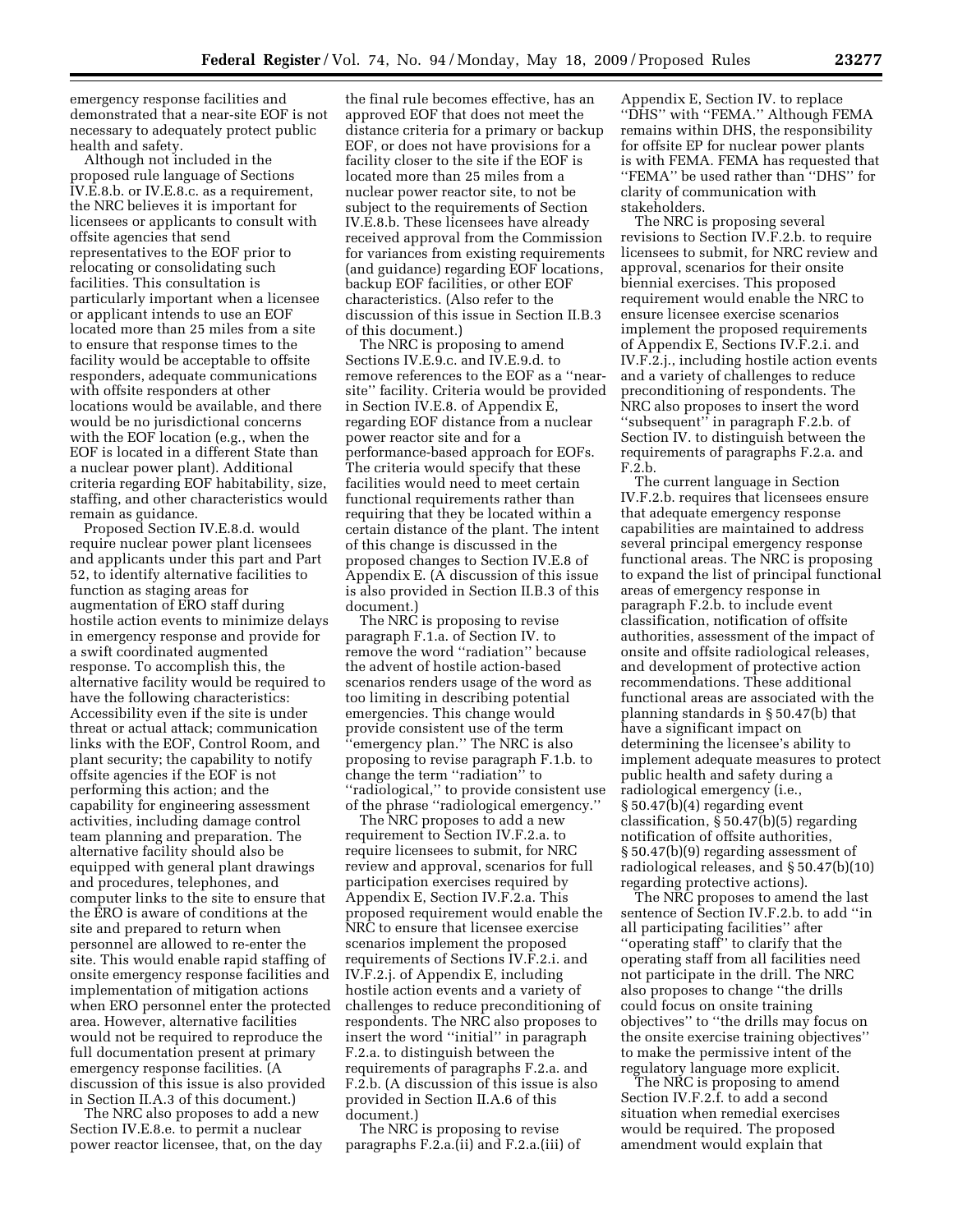remedial exercises would be required if the emergency plan is not satisfactorily tested during the biennial exercise, such that the NRC, in consultation with FEMA, could not find reasonable assurance that adequate protective measures could be taken in response to an emergency or determine that key ERO skills had been maintained. This change would demonstrate the NRC's intent to invoke this requirement for exercises where the scope of the exercise is not sufficient to demonstrate the maintenance of key ERO skills. In the past, some exercises have not provided such a demonstration due to the use of simplistic scenarios. The proposed rule change is intended to prevent this trend in the future. The key skills necessary to implement the emergency plan vary among ERO members, emergency response facilities, and licensees. In general, key skills include the ability to implement emergency response procedures specific to the duties of the ERO member. Key skills include specific response capabilities that may be assigned in a site-specific manner such as:

Timely classification of events;

• Timely notification of offsite authorities;

• Assessment of radiological releases onsite and offsite;

• Development of protective action recommendations;

• Dissemination of information to the public via media channels;

• Engineering assessment, repair plan development, and repair of critical equipment under emergency conditions;

• Protection of workers during emergency response, including medical care;

• Response to operational transients while implementing the emergency plan; and

• Coordination with offsite response organizations.

The NRC also proposes to revise Section IV.F.2.g. to require licensees to correct any weaknesses or deficiencies identified during training evolutions, exercises, or drills. This change would explicitly state the regulatory intent that training evolutions, drills, and exercises are included in the requirement for critique and correction of weaknesses or deficiencies.

The NRC is proposing to add a new Section IV.F.2.i. to Appendix E to require all nuclear power plant licensees under this part and Part 52 to include hostile action events in biennial evaluated exercises. The proposed rule would also ensure that scenarios would be sufficiently varied by requiring the use of a wide spectrum of radiological releases and events, to properly train

responders in response to more realistic events than currently used in training and avoid preconditioning the responders to success with inappropriate anticipatory responses. Licensees would also be required to emphasize coordination in their drills and exercises among onsite and offsite response organizations to strengthen the capabilities of the OROs to adequately respond to an emergency at the plant that would require offsite response. (A discussion of this issue is also provided in Section II.A.6 of this document.)

The NRC is proposing to add a new Section IV.F.2.j. to Appendix E to require that nuclear power plant licensees under this part and Part 52 conduct exercises that provide ERO members the opportunity to demonstrate proficiency in the key skills necessary to implement the principal emergency response functional areas identified in Section IV.F.2.b. Each exercise would also be required to provide ERO members the opportunity to demonstrate key skills specific to the emergency response duties in each emergency response facility. Each exercise planning cycle would consist of six successive (i.e., non-rolling) calendar years. During each exercise planning cycle, licensees would be required to vary the content of exercise scenarios to provide ERO members the opportunity to demonstrate proficiency in the key skills necessary to respond to several specific scenario elements, including hostile action directed at the plant site; no radiological release or an unplanned minimal radiological release that does not require public protective actions; an initial classification of or rapid escalation to a Site Area Emergency or General Emergency; implementation of strategies, procedures, and guidance developed under § 50.54(hh); and integration of offsite resources with onsite response. In addition to occurring every exercise planning cycle, the proposed rule would also require that the frequency of exercises involving response to a hostile action event not exceed 8 years. This proposed amendment would prescribe the minimum exercise scenario elements necessary for licensees to meet NRC expectations for challenging and varied scenario content in biennial exercises.

Proposed Section IV.F.2.j. would require that licensees maintain a record of exercises that documents the contents of scenario elements used for each exercise during an exercise planning cycle to comply with the requirements of paragraph F.2.j. The documentation would include, but not be limited to, the following items for each scenario:

sequence and timeline of events; extent of ERO participation and objectives to be demonstrated; opportunities for ERO demonstration of classification, notification, and development of protective action recommendations; expected radiological release conditions and demonstration of dose assessment, including dose projection results; and expected onsite/offsite radiological survey activities and results.

The NRC is proposing to add a new Section IV.F.2.k. to Appendix E, to require a licensee under this part or Part 52 to implement the requirements under proposed Part 50, Appendix E, Section IV.F.2. no later than its first biennial exercise conducted more than one year after the effective date of the final rule.

The NRC proposes to add a new Section IV.I. to Appendix E that would require nuclear power plant licensees under this part and Part 52 to provide an expanded range of protective measures for onsite personnel that would be appropriate for protection against a hostile action event. These measures would be site-specific and consider issues such as the location of workers in relation to potential targets, which would dictate if sheltering and/ or evacuation would be appropriate to adequately protect the workers. Such measures are prudent to protect personnel necessary to safely shut down the reactor and emergency responders who would be necessary to implement the licensee's emergency plan. By specifying such measures for personnel designated to carry out site emergency actions, other onsite workers would also be protected because the onsite protective measures that were deemed appropriate to protect against a hostile action event would be provided via plant page announcements or at the direction of site security personnel to the site as a whole and would not be directed to any particular group of workers. The new requirement would not direct any specific actions, but would allow licensees flexibility to determine the most effective protective measures for onsite personnel protection on a site-specific basis. It also would allow licensees to take advantage of new technologies or other innovations that could further enhance the protection of workers. (A discussion of this issue is also provided in Section II.A.5 of this document.)

If this proposed rule becomes final, the NRC proposes to make it effective 30 days after publication of the final rule in the **Federal Register**. Licensees and applicants, as applicable, would be permitted to defer implementation of the final rule until 180 days after publication of the final rule in the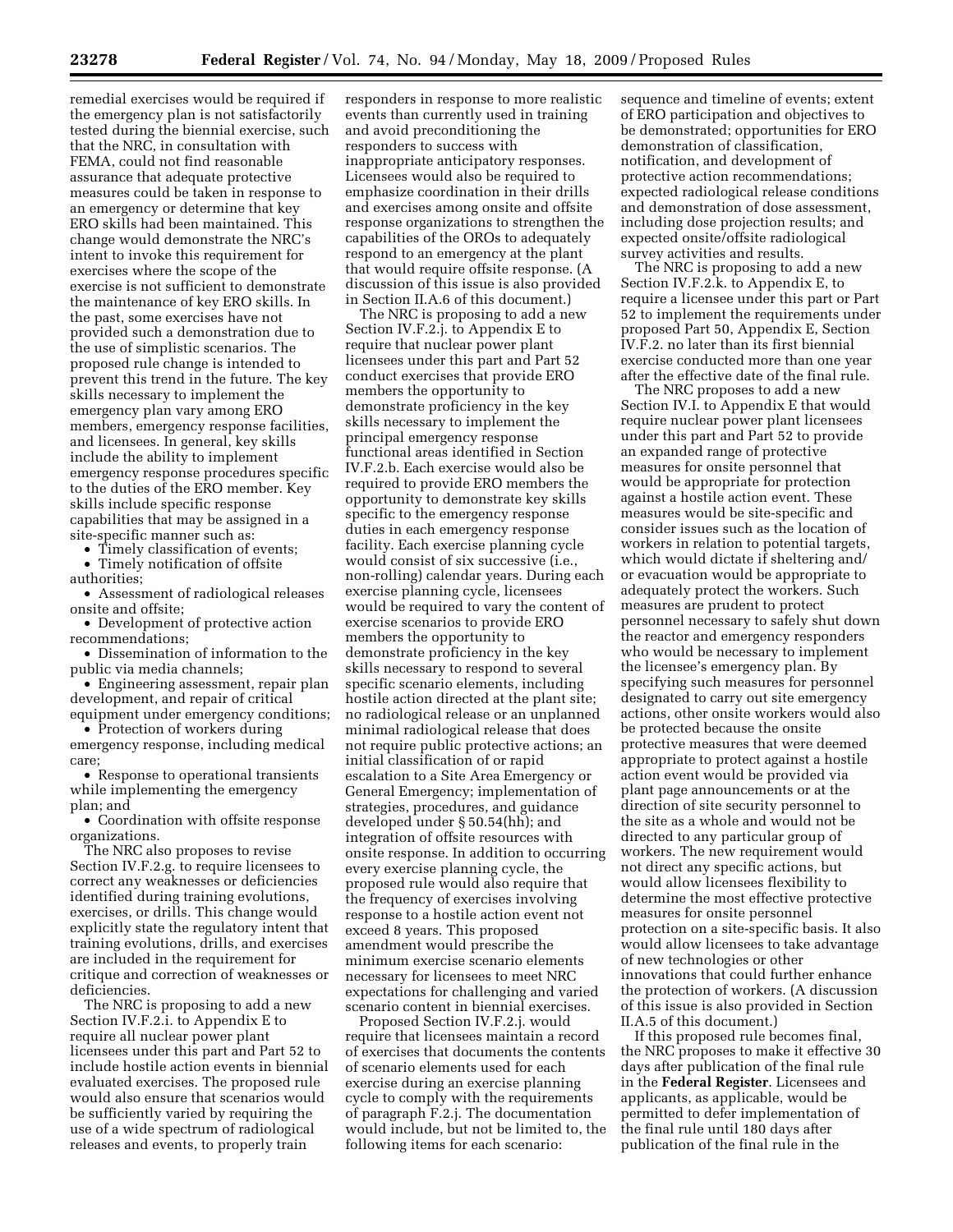**Federal Register**, except for the following proposed rule changes:

(1) The requirements under proposed § 50.54(q) (emergency plan change process), which would become effective 30 days after publication of the final rule in the **Federal Register**;

(2) The requirements under proposed Part 50, Appendix E, Section IV.F.2. (challenging drills and exercises), which each applicable licensee would be required to implement no later than its first biennial exercise conducted more than one year after the effective date of the rule. Also, the implementation schedule for the proposed changes in Appendix E, Section IV.F.2. would allow licensees to complete biennial exercises that would already be in the planning process when the final rule becomes effective, without having to consider the new requirements of the final rule. This schedule also would have the general effect of allowing exercises which meet the new requirements to be conducted over a two-year period, following the effective date of the final rule, thereby allowing licensees and the NRC to gain experience during initial implementation. Consideration will be given to States with multiple reactor sites for the implementation schedule of the exercise requirement under Appendix E, Section IV.F.2.; and

(3) The requirements under proposed Part 50, Appendix E, Section IV.D.3. (backup means for alert and notification systems), which each applicable

licensee would be required to implement no later than its first biennial exercise conducted more than one year after the effective date of the rule. The implementation schedule for the proposed changes in Appendix E, Section IV.D.3. would provide licensees a maximum of approximately 3 years for implementation across the industry.

# **VI. Guidance**

The NRC proposes to revise existing guidance and provide new guidance for the new requirements in this proposed rule. This guidance is intended to provide an acceptable method of how licensees and applicants can meet the requirements of the proposed rule. Final guidance would be published concurrently with publication of the final rule.

#### **VII. Criminal Penalties**

Section 223 of the Atomic Energy Act of 1954, as amended (AEA), provides for criminal sanctions for willful violation of, attempted violation of, or conspiracy to violate, any regulation issued under Sections 161b, 161i, or 161o of the AEA. For the purposes of Section 223 of the AEA, the Commission is proposing to amend 10 CFR Parts 50 and 52 and Appendix E to Part 50 under Sections 161b, 161i, and 161o of the AEA.

# **VIII. Agreement State Compatibility**

Under the ''Policy Statement on Adequacy and Compatibility of Agreement States Programs,'' approved by the Commission on June 20, 1997, and published in the **Federal Register**  (62 FR 46517; September 3, 1997), this rule is classified as compatibility ''NRC.'' Compatibility is not required for Category ''NRC'' regulations. The NRC program elements in this category are those that relate directly to areas of regulation reserved to the NRC by the AEA or the provisions of this chapter. Although an Agreement State may not adopt program elements reserved to the NRC, it may wish to inform its licensees of certain requirements by a mechanism that is consistent with the particular States administrative procedure laws. Category ''NRC'' regulations do not confer regulatory authority on the State.

# **IX. Availability of Documents**

The NRC is making the documents identified below available to interested persons through one or more of the following methods, as indicated.

Public Document Room (PDR). The NRC Public Document Room is located at 11555 Rockville Pike, Rockville, Maryland 20852.

Regulations.gov (Web). These documents may be viewed and downloaded electronically through the Federal e-Rulemaking Portal *http:// www.regulations.gov,* Docket number NRC–2008–0122.

NRC's Electronic Reading Room (ERR). The NRC's public electronic reading room is located at *http:// www.nrc.gov/reading-rm.html.* 

| Document                                                                                                                                                                                                                                                                                   | <b>PDR</b>   | Web | ERR (ADAMS) |
|--------------------------------------------------------------------------------------------------------------------------------------------------------------------------------------------------------------------------------------------------------------------------------------------|--------------|-----|-------------|
| NRC Order EA-02-026, "Order for Interim Safeguards and Security Compensatory<br>Measures," issued February 25, 2002.                                                                                                                                                                       | X            |     | ML020510635 |
| SRM-M041214B-"Briefing on Emergency Preparedness Program Initiatives, 1:00<br>p.m., Tuesday, December 14, 2004, Commissioners' Conference Room, One White<br>Flint North, Rockville, Maryland (Open to Public Attendance)," dated December 20,<br>2004.                                    | X            |     | ML043550354 |
| Bulletin 2005–02 (BL–05–02), "Emergency Preparedness and Response Actions for<br>Security-Based Events," dated July 18, 2005.                                                                                                                                                              | X            |     | ML051990027 |
| SECY-06-0200, "Results of the Review of Emergency Preparedness Regulations and<br>Guidance," dated September 20, 2006.                                                                                                                                                                     | X            |     | ML061910707 |
| SRM to SECY-06-0200, "Results of the Review of Emergency Preparedness Regula-<br>tions and Guidance" dated January 8, 2007.                                                                                                                                                                | X            |     | ML070080411 |
| Memorandum to the Commission, "Rulemaking Plan for Enhancements to Emergency<br>Preparedness Regulations and Guidance," dated April 17, 2007.                                                                                                                                              | X            |     | ML070440148 |
| SRM-M060502, "Staff Requirements-Briefing on Status of Emergency Planning Activi-<br>ties, (Two sessions) 9:30 a.m. and 1 p.m., Tuesday, May 2, 2006, Commissioners'<br>Conference Room, One White Flint North, Rockville, Maryland (Open to public at-<br>tendance)" dated June 29, 2006. | $\mathsf{x}$ |     | ML061810014 |
| "Summary of March 5, 2008 Meeting to Discuss Emergency Preparedness Draft Pre-<br>liminary Rule Language," dated April 3, 2008.                                                                                                                                                            | X            | X   | ML080940227 |
| Draft Preliminary Rule Language, Emergency Preparedness Rulemaking, February,<br>2008.                                                                                                                                                                                                     | X            | X   | ML080370069 |
| "Summary of July 8, 2008 Meeting to Discuss Comments on Emergency Preparedness<br>Draft Preliminary Rule Language," dated August 6, 2008.                                                                                                                                                  | X            | X   | ML082180005 |
| Order EA-02-261, "Access Authorization Order," issued January 7, 2003 (January 13,<br>2003: 68 FR 1643).                                                                                                                                                                                   | X            |     | ML030060360 |
| Order EA-03-039, "Security Personnel Training and Qualification Requirements (Train-<br>ing) Order," issued April 29, 2003 (May 7, 2003; 68 FR 24514).                                                                                                                                     | X            |     | ML030910625 |
| Order EA-03-086, "Revised Design Basis Threat Order," issued April 29, 2003 (May 7,<br>2003; 68 FR 24517).                                                                                                                                                                                 | X            |     | ML030740002 |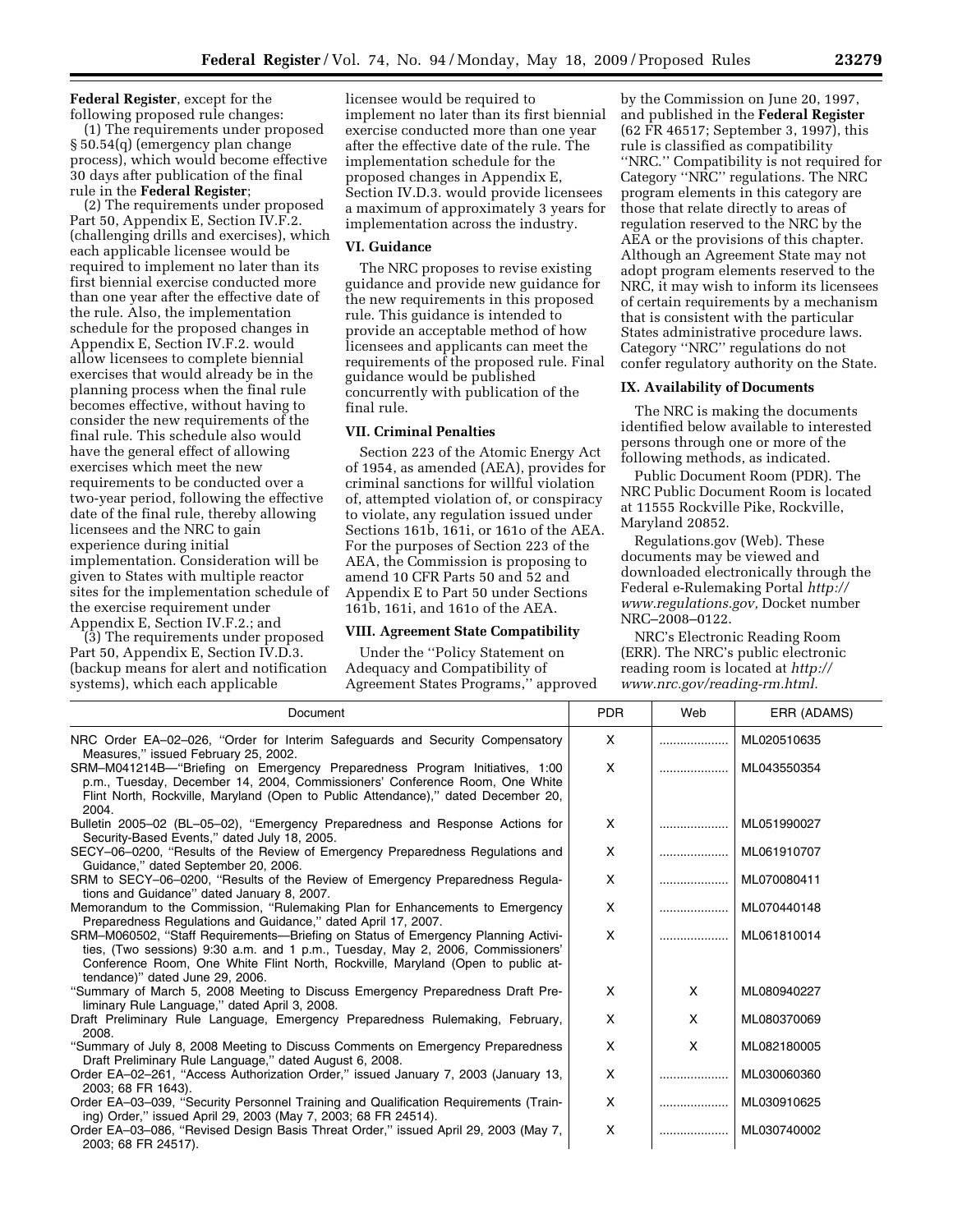۳

| Document                                                                                                                                                                                      | <b>PDR</b>          | Web    | ERR (ADAMS)                |
|-----------------------------------------------------------------------------------------------------------------------------------------------------------------------------------------------|---------------------|--------|----------------------------|
| Federal Register Notice-Final Rule to Amend 10 CFR 73.1: Design Basis Threat                                                                                                                  | x                   |        | ML070520692                |
| (March 19, 2007; 72 FR 12705).<br>Information Notice (IN) 91-77, "Shift Staffing at Nuclear Power Plants," dated Novem-<br>ber 26, 1991.                                                      | Χ                   | .      | ML031190405                |
| IN 93-81, "Implementation of Engineering Expertise On-Shift," dated October 12, 1993                                                                                                          | Χ                   |        | ML031070314                |
| IN 95-48, "Results of Shift Staffing Study," dated October 10, 1995<br>NUREG-0654/FEMA-REP-1, "Criteria for Preparation and Evaluation of Radiological                                        | X<br>X              | .      | ML031060170<br>ML040420012 |
| Emergency Response Plans and Preparedness in Support of Nuclear Power Plants,"<br>dated November 1980.                                                                                        |                     |        |                            |
| NUMARC/NESP-007, Revision 2, "Methodology for Development of Emergency Action<br>Levels," dated January 1992.                                                                                 | Χ                   |        | ML041120174                |
| NEI 99-01, Revision 5, "Methodology for Development of Emergency Action Level,"<br>dated September 2007.                                                                                      | X                   | .      | ML073330643                |
| Regulatory Issue Summary 2004-15, "Emergency Preparedness Issues: Post-9/11,"<br>dated October 18, 2004.                                                                                      | X                   |        | Non-Publicly Available.    |
| NEI 06-04, "Conducting a Hostile Action-Based Emergency Response Drill," Rev. 1,<br>dated October 30, 2007.                                                                                   | X                   |        | ML073100460                |
| RIS 2008-08, "Endorsement of Revision 1 to Nuclear Energy Institute Guidance Docu-<br>ment NEI 06-04, "Conducting a Hostile Action-Based Emergency Response Drill,"                           | X                   |        | ML080110116                |
| dated March 19, 2008.                                                                                                                                                                         |                     |        |                            |
| IN 2002-25, "Challenges to Licensees' Ability to Provide Prompt Public Notification and<br>Information During an Emergency Preparedness Event," dated August 26, 2002.                        | x                   |        | ML022380474                |
| IN 2005-06, "Failure to Maintain Alert and Notification System Tone Alert Radio Capa-<br>bility," dated March 30, 2005.                                                                       | X                   |        | ML050680335                |
| IN 2006-28, "Siren System Failures Due to Erroneous Siren System Signal," dated De-<br>cember 22, 2006.                                                                                       | x                   |        | ML062790341                |
| IN 1996-19, "Failure of Tone Alert Radios to Activate When Receiving a Shortened Ac-<br>tivation Signal," dated April 2, 1996.                                                                | X                   |        | ML031060187                |
| Regulatory Guide (RG) 1.155, "Station Blackout," issued August 1988                                                                                                                           | X                   | .      | ML003740034                |
| IN 85-80, "Timely Declaration of an Emergency Class, Implementation of an Emer-<br>gency Plan, and Emergency Notifications," dated October 15, 1985.                                          | X                   |        | ML031180307                |
| Emergency Preparedness Position (EPPOS)-2, "Emergency Preparedness Position<br>(EPPOS) on Timeliness of Classification of Emergency Conditions," dated August 1,<br>1995.                     | X                   |        | ML023040462                |
| NUREG/CR-6953 Vol. 1, "Review of NUREG-0654 Supplement 3, Criteria for Protec-<br>tive Action Recommendations for Severe Accidents," dated December 2007.                                     | X                   |        | ML080360602                |
| NUREG/CR-6863, "Development of Evacuation Time Estimates for Nuclear Power<br>Plants," dated January 2005.                                                                                    | X                   |        | ML050250240                |
| NUREG/CR-6864, "Identification and Analysis of Factors Affecting Emergency Evacu-<br>ations," dated January 2005.                                                                             | X                   | .      | ML050250245                |
| Withdrawal of Emergency Preparedness Position (EPPOS) 4, "Emergency Plan and Im-<br>plementing Procedure Changes," dated November 19, 1998.                                                   | X                   |        | ML050800537                |
| RIS 2005-02, "Clarifying the Process for Making Emergency Plan Changes," dated                                                                                                                | Χ                   | .      | ML042580404                |
| February 14, 2005.<br>"Summary of the Public Meeting to Discuss Selected Topics for the Review of Emer-<br>gency Preparedness Regulations and Guidance for Commercial Nuclear Power           | X                   | .      | ML052650446                |
| Plants," dated September 27, 2005.                                                                                                                                                            |                     |        |                            |
| Transcripts for August 31, 2005 and September 1, 2005 Portion of the Emergency Pre-                                                                                                           | $\pmb{\times}$<br>X | .<br>. | ML052000263<br>ML052620366 |
| paredness Public Meeting.<br>"Summary and Analysis of Comments (Received Between August 31 and October 31,                                                                                    | Χ                   |        | ML060450376                |
| 2005)," dated February 28, 2006.<br>"Summary and Analysis of Site-Specific Comments (Received Between August 31 and                                                                           | X                   | .      | ML060860401                |
| October 31, 2005)," dated March 31, 2006.                                                                                                                                                     |                     |        |                            |
| Transcript of Public Meeting for Follow Up Discussions of Selected Topics for the Re-<br>view of Emergency Preparedness Regulations and Guidance for Commercial Nuclear                       |                     | .      | ML061590186                |
| Power Plants, held May 19, 2006.<br>NUREG-0696, "Functional Criteria for Emergency Response Facilities," dated February                                                                       | X                   |        | ML051390358                |
| 1981.<br>SRM to SECY-04-0236, "Southern Nuclear Operating Company's Proposal to Estab-                                                                                                        | Χ                   |        | ML050550131                |
| lish a Common Emergency Operating Facility at Its Corporate Headquarters," dated<br>February 23, 2005.                                                                                        |                     |        |                            |
| NUREG-0737, "Clarification of TMI Action Plan Requirements," Supplement 1, "Re-<br>quirements for Emergency Response Capabilities," dated January 1983.                                       | X                   |        | ML051390367                |
| Comments submitted by Nuclear Energy Institute on EP draft preliminary rule language<br>(Letter identifier for comments: NEI1-X).                                                             | Χ                   | X      | ML081690809                |
| Comments submitted by Union of Concerned Scientists on EP draft preliminary rule lan-                                                                                                         | Χ                   | X      | ML081840067                |
| guage (Letter identifier for comments: NGO1-X).<br>Comments submitted by PA Bureau of Radiation Protection on EP draft preliminary rule<br>language (Letter identifier for comments: SPA1-X). | х                   | X      | ML081690778                |
|                                                                                                                                                                                               | X                   | X      | ML091180228                |
|                                                                                                                                                                                               | Χ<br>X              | X<br>X | ML091180223<br>ML091180224 |
|                                                                                                                                                                                               |                     |        |                            |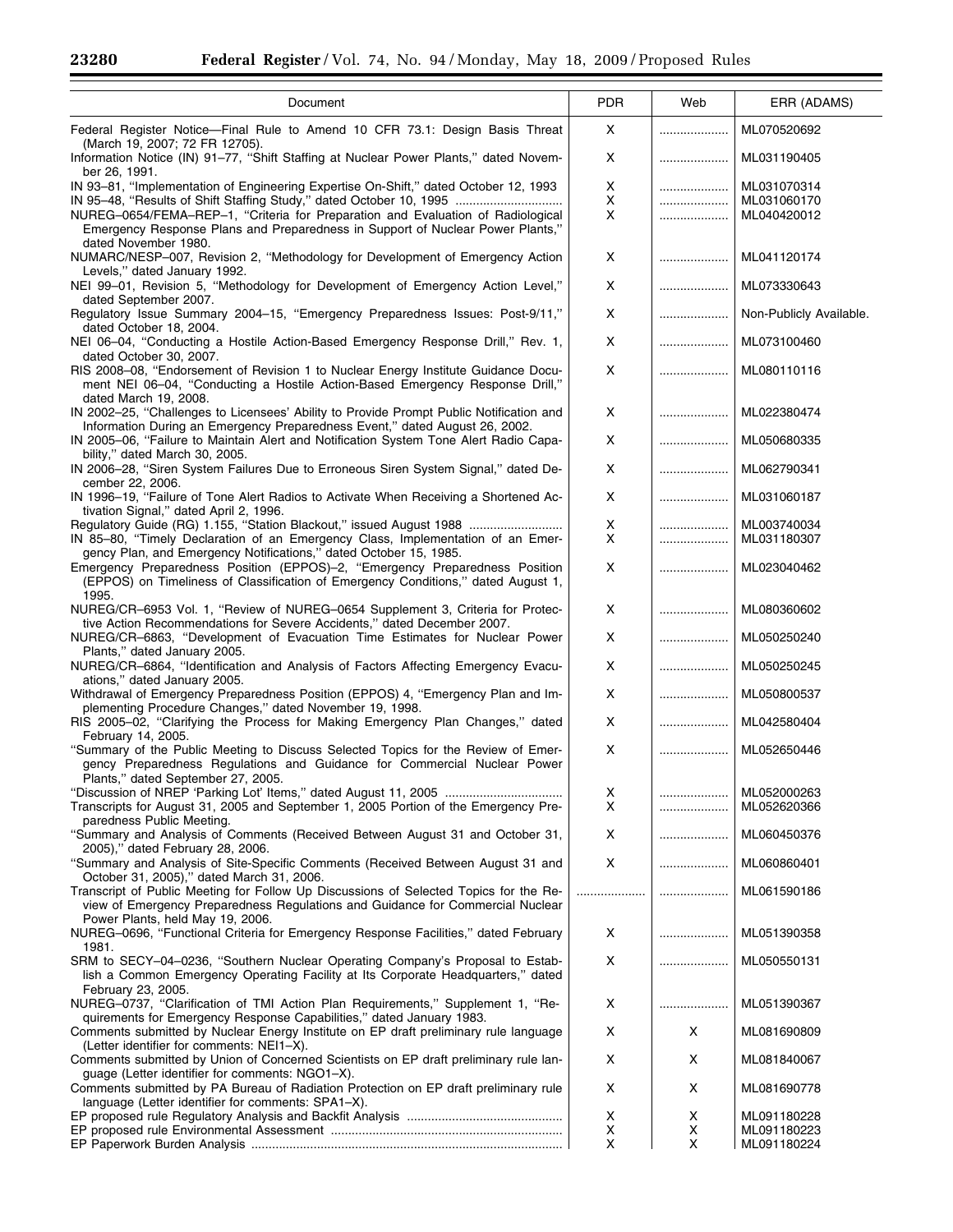| Document                                                         | PDR | Web | ERR (ADAMS) |
|------------------------------------------------------------------|-----|-----|-------------|
| NRC comment responses for EP draft preliminary rule language<br> |     |     | ML091180198 |

# **X. Plain Language**

The Presidential memorandum ''Plain Language in Government Writing'' published on June 10, 1998 (63 FR 31883), directed that the Government's documents be in clear and accessible language. The NRC requests comments on the proposed rule specifically with respect to the clarity and effectiveness of the language used. Comments should be sent to the NRC as explained in the **ADDRESSES** heading of this document.

#### **XI. Voluntary Consensus Standards**

The National Technology Transfer and Advancement Act of 1995, Public Law 104–113, requires that Federal agencies use technical standards that are developed or adopted by voluntary consensus standards bodies unless using such a standard is inconsistent with applicable law or is otherwise impractical. The NRC is not aware of any voluntary consensus standard that could be used instead of the proposed Government-unique standards. The NRC will consider using a voluntary consensus standard if an appropriate standard is identified.

# **XII. Finding of No Significant Environmental Impact: Availability**

The Commission has determined under the National Environmental Policy Act of 1969, as amended, and the Commission's regulations in Subpart A, ''National Environmental Policy Act; Regulations Implementing Section 102(2),'' of 10 CFR Part 51, ''Environmental Protection Regulations for Domestic Licensing and Related Regulatory Functions,'' that this rule, if adopted, would not be a major Federal action significantly affecting the quality of the human environment and, therefore, an environmental impact statement is not required.

The determination of this environmental assessment is that there will be no significant offsite impact to the public from this action. However, the general public should note that the NRC is seeking public participation and the environmental assessment is available as indicated in Section IX of this document. Comments on any aspect of the environmental assessment may be submitted to the NRC as indicated under the **ADDRESSES** heading of this document.

The NRC has sent a copy of the environmental assessment and this proposed rule to every State Liaison Officer and requested their comments on the environmental assessment.

# **XIII. Paperwork Reduction Act Statement**

The proposed rule contains new or amended information collection requirements that are subject to the Paperwork Reduction Act of 1995 (44 U.S.C. 3501, *et seq.*). This rule has been submitted to the Office of Management and Budget for review and approval of the information collection requirements.

*Type of submission, new or revision:*  Revision.

*The title of the information collection:*  10 CFR Part 50, ''Domestic Licensing of Production and Utilization Facilities.''

*The form number if applicable:* Not applicable.

*How often the collection is required:*  One-time, on occasion and annually

*Who will be required or asked to report:* Operating nuclear power reactors.

*An estimate of the number of annual responses:* 987.

*The estimated number of annual respondents:* 97.

*An estimate of the total number of hours needed annually to complete the requirement or request:* 177,242 hours.

*Abstract:* The U.S. Nuclear Regulatory Commission (NRC) regulations in 10 CFR 50.34, 50.47, 50.54, and 10 CFR Part 50, Appendix E prescribe requirements for emergency preparedness plans and coordination in protecting nuclear power reactors, nonpower reactors, and the surrounding community against consequences resulting from accidents and sabotage. The proposed rule contains reporting and recordkeeping requirements, including those for third parties, which are necessary to help ensure that an adequate level of emergency preparedness is attained by nuclear power reactor licensees, non-power reactors, and the surrounding community. This revision addresses changes in information collections contained in the proposed rule, ''Enhancements to Emergency Preparedness Regulations.'' Specifically, the draft proposed rule results in changes to information collection requirements in § 50.47, § 50.54, and 10 CFR Part 50, Appendix E.

The NRC is seeking public comment on the potential impact of the information collections contained in this proposed rule and on the following issues:

1. Is the proposed information collection necessary for the proper performance of the functions of the NRC, including whether the information will have practical utility?

2. Estimate of burden?

3. Is there a way to enhance the quality, utility, and clarity of the information to be collected?

4. How can the burden of the information collection be minimized, including the use of automated collection techniques?

A copy of the OMB clearance package may be viewed free of charge at the NRC Public Document Room, One White Flint North, 11555 Rockville Pike, Room O–1F21, Rockville, MD 20852. The OMB clearance package and rule are available at the NRC worldwide Web site: *http://www.nrc.gov/public-involve/ doc-comment/omb/index.html* for 60 days after the signature date of this notice.

Send comments on any aspect of these proposed information collections, including suggestions for reducing the burden and on the above issues, by June 17, 2009 to the Records and FOIA/ Privacy Services Branch (T–5F52), U.S. Nuclear Regulatory Commission, Washington, DC 20555–0001, or by e-mail to

*INFOCOLLECTS.RESOURCE@NRC.GOV*  and to the Desk Officer, Office of Information and Regulatory Affairs, NEOB–10202 (3150–0011), Office of Management and Budget, Washington, DC 20503. Comments received after this date will be considered if it is practical to do so, but assurance of consideration cannot be given to comments received after this date. You may also e-mail comments to

*Christine.Kymn@omb.eop.gov* or comment by telephone at (202) 395– 4638.

#### *Public Protection Notification*

The NRC may not conduct or sponsor, and a person is not required to respond to, a request for information or an information collection requirement unless the requesting document displays a currently valid OMB control number.

#### **XIV. Regulatory Analysis: Availability**

The Commission has prepared a draft regulatory analysis on this proposed regulation. The analysis examines the costs and benefits of the alternatives considered by the Commission. The Commission requests public comments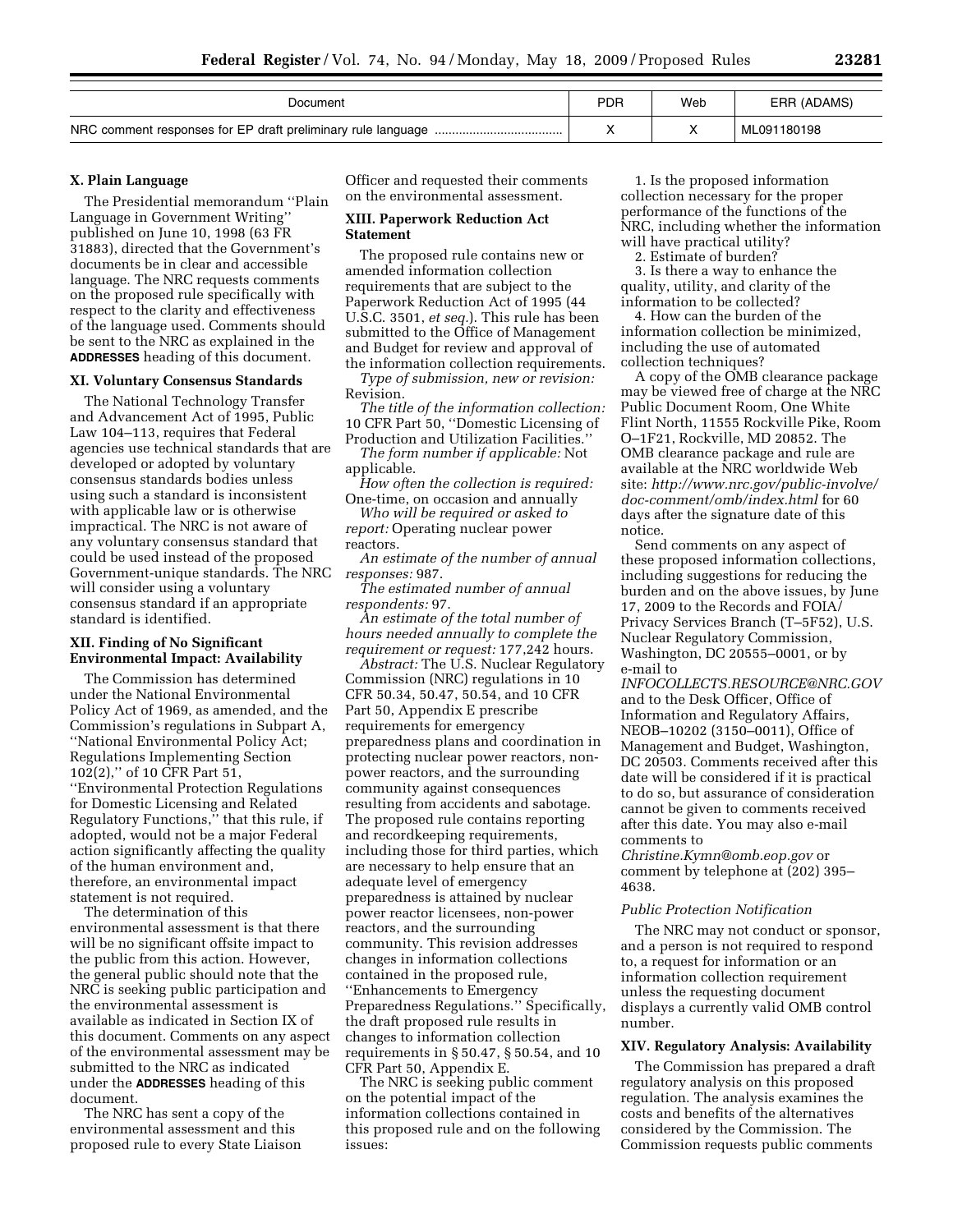on the draft regulatory analysis. Availability of the regulatory analysis is indicated in Section IX of this document. Comments on the draft analysis may be submitted to the NRC as indicated under the **ADDRESSES** heading.

#### **XV. Regulatory Flexibility Certification**

Under the Regulatory Flexibility Act (5 U.S.C. 605(b)), the Commission certifies that this rule would not, if promulgated, have a significant economic impact on a substantial number of small entities. This proposed rule affects only the licensing and operation of nuclear power plants. The companies that own these plants do not fall within the scope of the definition of ''small entities'' set forth in the Regulatory Flexibility Act or the size standards established by the NRC (10 CFR 2.810).

#### **XVI. Backfit Analysis**

As required by 10 CFR 50.109, the Commission has completed a backfit analysis for the proposed rule. The Commission finds that the backfits contained in the proposed rule, when considered in the aggregate, would constitute a substantial increase in emergency preparedness and would be justified in view of this increased protection of the public health and safety. Availability of the backfit analysis is indicated in Section IX of this document.

# **List of Subjects**

#### *10 CFR Part 50*

Antitrust, Classified information, Criminal penalties, Fire protection, Intergovernmental relations, Nuclear power plants and reactors, Radiation protection, Reactor siting criteria, Reporting and recordkeeping requirements.

#### *10 CFR Part 52*

Administrative practice and procedure, Antitrust, Backfitting, Combined license, Early site permit, Emergency planning, Fees, Inspections, Limited work authorization, Nuclear power plants and reactors, Probabilistic risk assessment, Prototype, Reactor siting criteria, Redress of site, Reporting and recordkeeping requirements, Standard design, Standard design certification.

For the reasons set out in the preamble and under the authority of the Atomic Energy Act of 1954, as amended; the Energy Reorganization Act of 1974, as amended; and 5 U.S.C. 553, the NRC is proposing to adopt the following

amendments to 10 CFR Part 50 and Part 52.

# **PART 50—DOMESTIC LICENSING OF PRODUCTION AND UTILIZATION FACILITIES**

1. The authority citation for Part 50 continues to read as follows:

**Authority:** Secs. 102, 103, 104, 105, 161, 182, 183, 186, 189, 68 Stat. 936, 937, 938, 948, 953, 954, 955, 956, as amended, sec. 234, 83 Stat. 444, as amended (42 U.S.C. 2132, 2133, 2134, 2135, 2201, 2232, 2233, 2236, 2239, 2282); secs. 201, as amended, 202, 206, 88 Stat. 1242, as amended, 1244, 1246 (42 U.S.C. 5841, 5842, 5846); sec. 1704, 112 Stat. 2750 (44 U.S.C. 3504 note); Energy Policy Act of 2005, Pub. L. No. 109–58, 119 Stat. 594 (2005). Section 50.7 also issued under Pub. L. 95–601, sec. 10, 92 Stat. 2951 (42 U.S.C. 5841). Section 50.10 also issued under secs. 101, 185, 68 Stat. 955, as amended (42 U.S.C. 2131, 2235); sec. 102, Pub. L. 91–190, 83 Stat. 853 (42 U.S.C. 4332).

Sections 50.13, 50.54(dd), and 50.103 also issued under sec. 108, 68 Stat. 939, as amended (42 U.S.C. 2138). Sections 50.23, 50.35, 50.55, and 50.56 also issued under sec. 185, 68 Stat. 955 (42 U.S.C. 2235). Sections 50.33a, 50.55a and Appendix Q also issued under sec. 102, Pub. L. 91–190, 83 Stat. 853 (42 U.S.C. 4332). Sections 50.34 and 50.54 also issued under sec. 204, 88 Stat. 1245 (42 U.S.C. 5844). Sections 50.58, 50.91, and 50.92 also issued under Pub. L. 97–415, 96 Stat. 2073 (42 U.S.C. 2239). Section 50.78 also issued under sec. 122, 68 Stat. 939 (42 U.S.C. 2152). Sections 50.80 and 50.81 also issued under sec. 184, 68 Stat. 954, as amended (42 U.S.C. 2234). Appendix F also issued under sec. 187, 68 Stat. 955 (42 U.S.C. 2237).

2. Section 50.47 is amended by revising paragraphs (b)(3), (b)(10) and (d)(1) to read as follows:

#### **§ 50.47 Emergency plans.**  \* \* \* \* \*

(b) \* \* \* (3) Arrangements for requesting and effectively using assistance resources have been made, arrangements to accommodate State and local staff at the licensee's Emergency Operations Facility have been made, and other organizations capable of augmenting the planned response have been identified. \* \* \* \* \*

(10) A range of protective actions has been developed for the plume exposure pathway EPZ for emergency workers and the public. In developing this range of actions, consideration has been given to evacuation, sheltering, and, as a supplement to these, the prophylactic use of potassium iodide (KI), as appropriate. Evacuation time estimates have been developed by applicants and licensees and must be updated on a periodic basis. Evacuation time estimates and updates must be

submitted by applicants and licensees to the NRC for review and approval. Guidelines for the choice of protective actions during an emergency, consistent with Federal guidance, are developed and in place, and protective actions for the ingestion exposure pathway EPZ appropriate to the locale have been developed.

\* \* \* \* \* (d) \* \* \*

(1) Arrangements for requesting and effectively using offsite assistance on site have been made, arrangements to accommodate State and local staff at the licensee's Emergency Operations Facility have been made, and other organizations capable of augmenting the planned onsite response have been identified.

\* \* \* \* \* 3. Section 50.54 is amended as follows:

a. Revise paragraphs  $(q)$ ,  $(s)(1)$ ,  $(gg)(1)$ , (gg)(1)(i), and (gg)(2);

b. Remove and reserve paragraphs (r), (s)(2)(i), and (u).

# **§ 50.54 Conditions of licenses.**

\* \* \* \* \*

(q) *Emergency Plans.* (1) Definitions for the purpose of this section:

(i) *Change* means an action that results in modification or addition to, or removal from, the licensee's emergency plan or the resources, capabilities, and methods identified in the plan. All such changes are subject to the provisions of this section except where the applicable regulations establish specific criteria for accomplishing a particular change.

(ii) *Emergency plan* means the document(s), prepared and maintained by the licensee, that identify and describe the licensee's methods for maintaining and performing emergency planning functions. An emergency plan includes the plans as originally approved by the NRC and all subsequent changes made by the licensee with, and without, prior NRC review and approval under  $\bar{\S}$  50.54(q).

(iii) *Emergency planning function*  means a capability or resource necessary to prepare for and respond to a radiological emergency, as set forth in the elements of section IV. of appendix E to this part and, for nuclear power reactors, the planning standards of  $§ 50.47(b).$ 

(iv) *Reduction in effectiveness* means a change in an emergency plan that results in reducing the licensee's capability to perform an emergency planning function in the event of a radiological emergency.

(2) A holder of a license under this part, or a combined license under part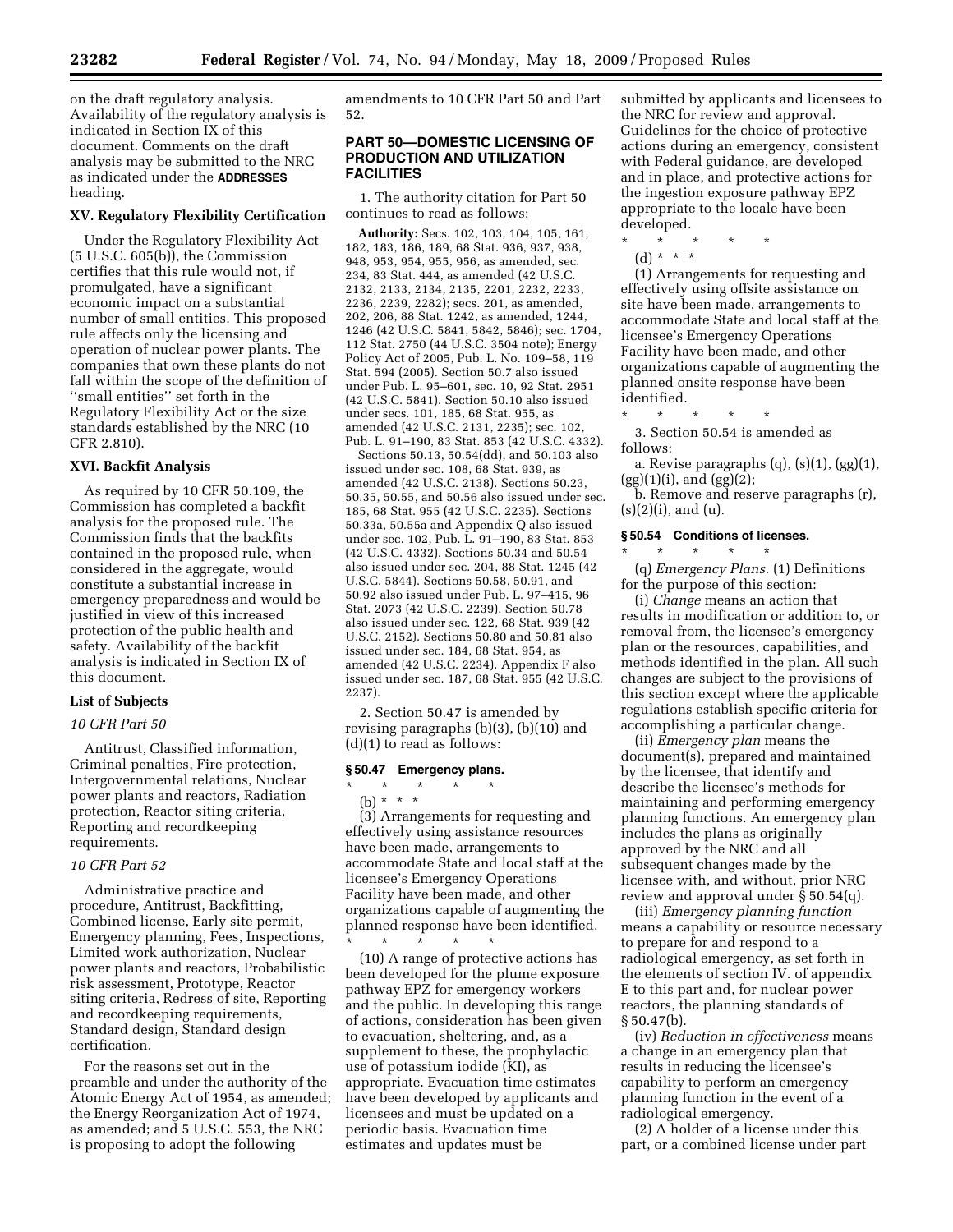52 of this chapter after the Commission makes the finding under § 52.103(g) of this chapter, shall follow and maintain the effectiveness of an emergency plan that meets the requirements in appendix E to this part and, for nuclear power reactor licensees, the planning standards of § 50.47(b).

(3) The licensee may make changes to its emergency plan without NRC approval only if the licensee can demonstrate through analysis that the changes do not reduce the effectiveness of the plan and the plan, as changed, continues to meet the requirements in appendix E to this part and, for nuclear power reactor licensees, the planning standards of § 50.47(b).

(4) The changes to a licensee's emergency plan that reduce the effectiveness of the plans as defined in § 50.54(q)(1)(iv) may not be implemented without prior approval by the NRC. A licensee desiring to make such a change shall submit an application for an amendment to its license. In addition to the filing requirements of §§ 50.90 and 50.91, the request must include all emergency plan pages affected by that change and must be accompanied by a forwarding letter identifying the change, the reason for the change, and the basis for concluding that the licensee's emergency plan, as revised, will continue to meet the requirements in appendix E to this part and, for nuclear power reactor licensees, the planning standards of § 50.47(b).

(5) The licensee shall retain a record of each change to the emergency plan made without prior NRC approval for a period of three years from the date of the change and shall submit, as specified in § 50.4, a report of each such change, including its analysis, within 30 days after the change is made.

(6) The nuclear power reactor licensee shall retain the emergency plan and each change for which prior NRC approval was obtained pursuant to  $\S 50.54(q)(4)$  as a record until the Commission terminates the license for the nuclear power reactor.

- \* \* \* \* \*
- (r) [Reserved]
- \* \* \* \* \*

(s)(1) Generally, the plume exposure pathway EPZ for nuclear power reactors shall consist of an area about 10 miles (16 km) in radius and the ingestion pathway EPZ shall consist of an area about 50 miles (80 km) in radius. The exact size and configuration of the EPZs for a particular nuclear power reactor shall be determined in relation to local emergency response needs and capabilities as they are affected by such conditions as demography, topography,

land characteristics, access routes, and jurisdictional boundaries. The size of the EPZs also may be determined on a case-by-case basis for gas-cooled nuclear reactors and for reactors with an authorized power level less than 250 MW thermal. The plans for the ingestion pathway EPZ shall focus on such actions as are appropriate to protect the food ingestion pathway.

\* \* \* \* \*

\* \* \* \* \*

(u) [Reserved]

(gg)(1) Notwithstanding 10 CFR 52.103, if following the conduct of the exercise required by paragraph IV.f.2.a of appendix E to part 50 of this chapter, FEMA identifies one or more deficiencies in the state of offsite emergency preparedness, the holder of a combined license under 10 CFR part 52 may operate at up to 5 percent of rated thermal power only if the Commission finds that the state of onsite emergency preparedness provides reasonable assurance that adequate protective measures can and will be taken in the event of a radiological emergency. The NRC will base this finding on its assessment of the applicant's onsite emergency plans against the pertinent standards in § 50.47 and appendix E to this part. Review of the applicant's emergency plans will include the following standards with offsite aspects:

(i) Arrangements for requesting and effectively using offsite assistance onsite have been made, arrangements to accommodate State and local staff at the licensee's Emergency Operations Facility have been made, and other organizations capable of augmenting the planned onsite response have been identified.

\* \* \* \* \* (2) The condition in this paragraph, regarding operation at up to 5 percent power, ceases to apply 30 days after FEMA informs the NRC that the offsite deficiencies have been corrected, unless the NRC notifies the combined license holder before the expiration of the 30 day period that the Commission finds under paragraphs (s)(2) and (3) of this section that the state of emergency preparedness does not provide reasonable assurance that adequate protective measures can and will be taken in the event of a radiological emergency.

\* \* \* \* \* 4. In Appendix E to Part 50, Section IV. is amended as follows:

a. Revise the introductory text to the section, paragraphs A., A.2.c., A.7., B.1., B.2., C.1., C.2., D.3., E.5., E.8., E.9.c.,

E.9.d., F.1., F.2.a., F.2.a(ii), F.2.a(iii), F.2.b., F.2.f., F.2.g.;

b. Redesignate E.8. as E.8.a.; add new paragraphs E.8.b., E.8.c., E.8.d., and E.8.e.; and

c. Add new paragraphs A.9., F.2.i., F.2.j., F.2.k., and I.,, redesignate footnotes 3 through 11, as footnotes 4 through 12 and add a new footnote 3 to paragraph IV.A.7.

# **Appendix E to Part 50—Emergency Planning and Preparedness for Production and Utilization Facilities**

\* \* \* \* \*

#### **IV. Content of Emergency Plans**

The applicant's emergency plans shall contain, but not necessarily be limited to, information needed to demonstrate compliance with the elements set forth below, i.e., organization for coping with radiological emergencies, assessment action, activation of emergency organization, notification procedures, emergency facilities and equipment, training, maintaining emergency preparedness, and recovery. In addition, the emergency response plans submitted by an applicant for a nuclear power reactor operating license under this part, or for an early site permit (as applicable) or combined license under 10 CFR part 52, shall contain information needed to demonstrate compliance with the standards described in § 50.47(b), and they will be evaluated against those standards. The applicant shall also provide an analysis of the time required to evacuate and for taking other protective actions for various sectors and distances within the plume exposure pathway EPZ for transient and permanent populations. NRC-approved evacuation time estimates (ETEs) and updates to the ETEs shall be used by licensees in the formulation of protective action recommendations and must be provided to State and local governmental authorities for use in developing protective action strategies. Within 180 days of issuance of the decennial census data by the U.S. Census Bureau, nuclear power reactor licensees and license applicants shall develop an ETE and submit it to the NRC for review and approval under § 50.4. During the years between decennial censuses, licensees shall estimate permanent resident population changes at least annually using U.S. Census Bureau data and/or State/ local government population estimates. Licensees shall maintain these estimates so that they are available for NRC inspection during the period between censuses and shall submit these estimates to the NRC with any updated ETEs. If at any time during the decennial period, the population of either the EPZ or the most populous Emergency Response Planning Area increases or decreases by more than 10 percent from the population that formed the basis for the licensee's currently approved ETE, the ETE must be updated to reflect the impact of that population change. This updated ETE must be submitted to the NRC for review and approval under § 50.4 no later than 180 days after the licensee's determination that a

(2)(i) Reserved.

 $\star$   $\star$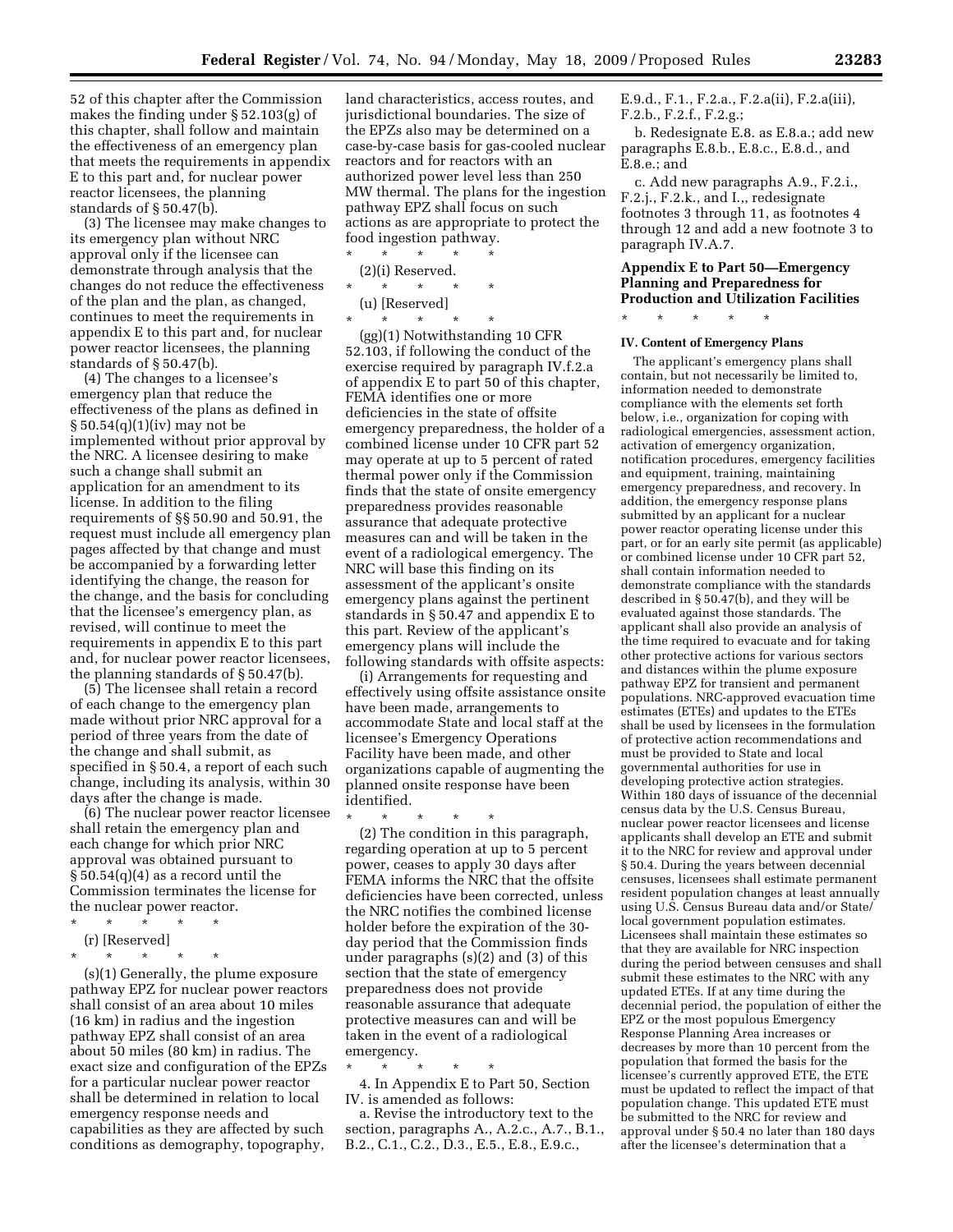population change of more than 10 percent has occurred.

#### *A. Organization*

The organization for coping with radiological emergencies shall be described, including definition of authorities, responsibilities, and duties of individuals assigned to the licensee's emergency organization and the means for notification of such individuals in the event of an emergency. Specifically, the following shall be included:

\* \* \* \* \*

2. A description of the onsite emergency response organization (ERO) with a detailed discussion of:

\* \* \* \* \* c. Authorities, responsibilities, and duties of an onsite emergency coordinator who shall be in charge of the exchange of information with offsite authorities responsible for coordinating and implementing offsite emergency measures.

\* \* \* \* \* 7. Identification of, and assistance expected from, appropriate State, local, and Federal agencies with responsibilities for coping with emergencies. Nuclear power plant licensees shall ensure that offsite response organization resources (e.g., local law enforcement, firefighting, medical assistance) are available to respond to an emergency including a hostile action 3 event at the nuclear power plant site.

\* \* \* \* \* 9. Nuclear power plant licensees under this part and Part 52 must provide a detailed analysis demonstrating that on-shift personnel assigned emergency plan

implementation functions are not assigned any responsibilities that would prevent the timely performance of their assigned functions as specified in the emergency plan.

#### *B. Assessment Actions*  \* \* \* \* \*

1. The means to be used for determining the magnitude of, and for continually assessing the impact of, the release of radioactive materials shall be described, including emergency action levels that are to be used as criteria for determining the need for notification and participation of local and State agencies, the Commission, and other Federal agencies, and the emergency action levels that are to be used for determining when and what type of protective measures should be considered within and outside the site boundary to protect health and safety. The emergency action levels shall be based on in-plant conditions and instrumentation in addition to onsite and offsite monitoring. These action levels must include hostile action events that may adversely affect the nuclear power plant. These initial emergency action levels shall be discussed and agreed on by the applicant or licensee and state and

local governmental authorities, and approved by the NRC. Thereafter, emergency action levels shall be reviewed with the State and local governmental authorities on an annual basis.

2. A revision to an emergency action level scheme must be submitted as specified in § 50.4 for NRC approval before implementation if the licensee is changing from an emergency action level scheme based upon NUREG–0654 to another emergency action level scheme based upon NUMARC/ NESP–007 or NEI 99–01. The licensee shall follow the change process in  $\S 50.54(q)$  for all other emergency action level changes. \* \* \* \* \*

# *C. Activation of Emergency Organization*

1. The entire spectrum of emergency conditions that involve the alerting or activating of progressively larger segments of the total emergency organization shall be described. The communication steps to be taken to alert or activate emergency personnel under each class of emergency shall be described. Emergency action levels (based not only on onsite and offsite radiation monitoring information but also on readings from a number of sensors that indicate a potential emergency, such as the pressure in containment and the response of the Emergency Core Cooling System) for notification of offsite agencies shall be described. The existence, but not the details, of a message authentication scheme shall be noted for such agencies. The emergency classes defined shall include: (1) Notification of unusual events, (2) alert, (3) site area emergency, and (4) general emergency. These classes are further discussed in NUREG– 0654/FEMA–REP–1.

2. Nuclear power plant licensees and applicants under this part and Part 52 shall establish and maintain the capability to assess, classify, and declare an emergency condition within 15 minutes after the availability of indications to plant operators that an emergency action level has been exceeded and shall promptly declare the emergency condition as soon as possible following a determination that an emergency action level has been exceeded. These criteria must not be construed as a grace period to attempt to restore plant conditions to avoid declaring an emergency action due to an EAL that has been exceeded. These criteria must not be construed as preventing implementation of response actions deemed by the licensee to be necessary to protect public health and safety provided that any delay in declaration does not deny the State and local authorities the opportunity to implement measures necessary to protect the public health and safety.

*D. Notification Procedures* 

\* \* \* \* \*

3. A licensee shall have the capability to notify responsible State and local governmental agencies within 15 minutes after declaring an emergency. The licensee shall demonstrate that the appropriate governmental authorities have the capability to make a public alerting and notification decision promptly on being informed by the licensee of an emergency condition. Prior to

initial operation greater than 5 percent of rated thermal power of the first reactor at a site, each nuclear power reactor licensee shall demonstrate that administrative and physical means have been established for alerting and providing prompt instructions to the public within the plume exposure pathway EPZ. The design objective of the prompt public alert and notification system shall be to have the capability to essentially complete the initial alerting and initiate notification of the public within the plume exposure pathway EPZ within about 15 minutes. The use of this alerting and notification capability will range from immediate alerting and notification of the public (within 15 minutes of the time that State and local officials are notified that a situation exists requiring urgent action) to the more likely events where there is substantial time available for the appropriate governmental authorities to make a judgment whether or not to activate the public alert and notification system. The licensee shall identify and demonstrate that the appropriate governmental authorities have both the administrative and physical means for a backup method of public alerting and notification capable of being used in the event the primary method of alerting and notification is unavailable during an emergency to alert or notify all or portions of the plume exposure pathway EPZ population. The backup method shall have the capability to alert and notify the public within the plume exposure pathway EPZ, but does not need to meet the 15-minute design objective for the primary prompt public alert and notification system. When there is a decision to activate the alert and notification system, the appropriate governmental authorities will determine whether to activate the entire alert and notification system simultaneously or in a graduated or staged manner. The responsibility for activating such a public alert and notification system shall remain with the appropriate governmental authorities.

A licensee under this part or Part 52 shall implement the requirements for a backup method of public alerting and notification under Part 50, Appendix E, Section IV.D.3 no later than the first biennial exercise conducted at the site more than one year after [EFFECTIVE DATE OF THE FINAL RULE].

# *E. Emergency Facilities and Equipment*

\* \* \* \* \* 5. Arrangements for the services of physicians and other medical personnel qualified to handle radiological emergencies on-site;

\* \* \* \* \*

8.a. (i) A licensee onsite technical support center and an emergency operations facility from which effective direction can be given and effective control can be exercised during an emergency; (ii) For nuclear power plant licensees and applicants under this part and Part 52, a licensee onsite operational support center;

b. For the emergency operations facility required by paragraph 8.a of this section, either a facility located between 10 miles and 25 miles of the nuclear power reactor site(s), or a primary facility located less than 10

<sup>3</sup>A hostile action is an act directed toward a nuclear power plant or its personnel that includes the use of violent force to destroy equipment, take hostages, and/or intimidate the licensee to achieve an end. This includes attack by air, land, or water using guns, explosives, projectiles, vehicles, or other devices used to deliver destructive force.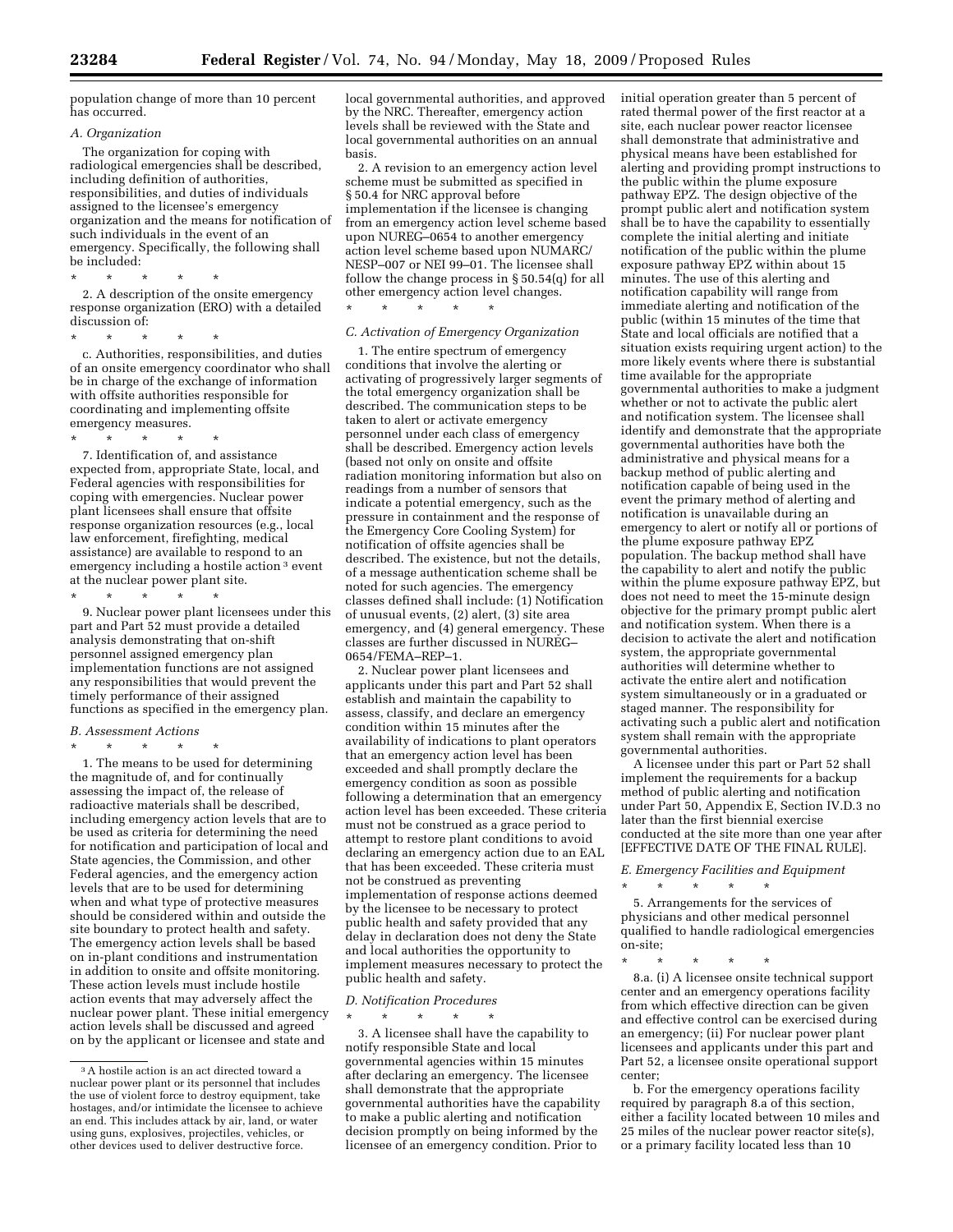miles from the nuclear power reactor site(s) and a backup facility located between 10 miles and 25 miles of the nuclear power reactor site(s). An emergency operations facility may serve more than one nuclear power reactor site. An emergency operations facility may be located more than 25 miles from a nuclear power reactor site as long as provisions are made for locating NRC and offsite responders closer to the nuclear power reactor site so that NRC and offsite responders could interact face-to-face with emergency response personnel entering and leaving the nuclear power reactor site. Provisions for locating NRC and offsite responders closer to a nuclear power reactor site that is more than 25 miles from the emergency operations facility shall include the following: (1) Space for members of an NRC site team and Federal, State, and local responders; (2) additional space for conducting briefings with emergency response personnel; (3) communication links with other licensee and offsite emergency response facilities; (4) computer links to the site with Internet access; and (5) access to copying equipment and office supplies;

c. For the emergency operations facility required by paragraph 8.a of this section, a facility having the following capabilities: (1) The capability for obtaining and displaying plant data and radiological information for each reactor at a nuclear power reactor site and for each nuclear power reactor site that the facility serves, (2) the capability to analyze plant technical information and provide technical briefings on event conditions and prognosis to licensee and offsite response organizations for each reactor at a nuclear power reactor site and for each nuclear power reactor site that the facility serves, and (3) the capability to support response to events occurring simultaneously at more than one nuclear power reactor site if the emergency operations facility serves more than one site;

d. For nuclear power plant licensees and applicants under this part and Part 52, an alternative facility (or facilities) to function as a staging area for augmentation of emergency response staff and having the following characteristics: Accessibility even if the site is under threat or actual attack; communication links with the emergency operations facility, control room, and plant security; the capability to perform offsite notifications; and the capability for engineering assessment activities, including damage control team planning and preparation; for use when onsite emergency facilities cannot be safely accessed during a hostile action event. The alternative facility will also be equipped with general plant drawings and procedures, telephones, and computer links to the site;

e. A licensee with an approved emergency operations facility on [INSERT THE EFFECTIVE DATE OF THE FINAL RULE] shall not be subject to the requirements of paragraph 8.b of this section;

- $\mathbf{q}$
- \* \* \* \* \*

c. Provision for communications among the nuclear power reactor control room, the onsite technical support center, and the emergency operations facility; and among the nuclear facility, the principal State and local emergency operations centers, and the field assessment teams. Such communications systems shall be tested annually.

d. Provisions for communications by the licensee with NRC Headquarters and the appropriate NRC Regional Office Operations Center from the nuclear power reactor control room, the onsite technical support center, and the emergency operations facility. Such communications shall be tested monthly.

#### *F. Training*

1. The program to provide for: (a) The training of employees and exercising, by periodic drills, of emergency plans to ensure that employees of the licensee are familiar with their specific emergency response duties, and (b) The participation in the training and drills by other persons whose assistance may be needed in the event of a radiological emergency shall be described. This shall include a description of specialized initial training and periodic retraining programs to be provided to each of the following categories of emergency personnel:

\* \* \* \* \*

2. The plan shall describe provisions for the conduct of emergency preparedness exercises as follows: Exercises shall test the adequacy of timing and content of implementing procedures and methods, test emergency equipment and communications networks, test the public notification system, and ensure that emergency organization personnel are familiar with their duties.4

a. An initial full participation 5 exercise which tests as much of the licensee, State, and local emergency plans as is reasonably achievable without mandatory public participation shall be conducted for each site at which a power reactor is located. Nuclear power plant licensees shall submit exercise scenarios under § 50.4 for prior NRC review and approval.

\* \* \* \* \*

(ii) For a combined license issued under part 52 of this chapter, this exercise must be conducted within two years of the scheduled date for initial loading of fuel. If the first full participation exercise is conducted more than one year before the scheduled date for initial loading of fuel, an exercise which tests the licensee's onsite emergency plans must be conducted within one year before the scheduled date for initial loading of fuel. This exercise need not have State or local government participation. If FEMA identifies one or more deficiencies in the state of offsite emergency preparedness as the result of the first full participation exercise, or if the Commission finds that the state of emergency preparedness does not provide reasonable assurance that adequate protective measures can and will be taken in the event of a radiological emergency, the provisions of § 50.54(gg) apply.

(iii) For a combined licensee issued under part 52 of this chapter, if the applicant currently has an operating reactor at the site, an exercise, either full or partial participation,6 shall be conducted for each subsequent reactor constructed on the site. This exercise may be incorporated in the exercise requirements of Sections IV.F.2.b. and c. in this appendix. If FEMA identifies one or more deficiencies in the state of offsite emergency preparedness as the result of this exercise for the new reactor, or if the Commission finds that the state of emergency preparedness does not provide reasonable assurance that adequate protective measures can and will be taken in the event of a radiological emergency, the provisions of  $§ 50.54(gg)$  apply.

b. Each licensee at each site shall conduct a subsequent exercise of its onsite emergency plan every 2 years. Nuclear power plant licensees shall submit exercise scenarios under § 50.4 for prior NRC review and approval. The exercise may be included in the full participation biennial exercise required by paragraph 2.c. of this section. In addition, the licensee shall take actions necessary to ensure that adequate emergency response capabilities are maintained during the interval between biennial exercises by conducting drills, including at least one drill involving a combination of some of the principal functional areas of the licensee's onsite emergency response capabilities. The principal functional areas of emergency response include activities such as management and coordination of emergency response, accident assessment, event classification, notification of offsite authorities, assessment of the onsite and offsite impact of radiological releases, protective action recommendation development, protective action decision making, and plant system repair and corrective actions. During these drills, activation of all of the licensee's emergency response facilities (Technical Support Center (TSC), Operations Support Center (OSC), and the Emergency Operations Facility (EOF)) would not be necessary, licensees would have the opportunity to consider accident management strategies, supervised instruction would be permitted, operating staff in all participating facilities would have the opportunity to resolve problems (success paths) rather than have controllers intervene, and the drills may focus on the onsite exercise training objectives.

\* \* \* \* \*

<sup>4</sup>Use of site specific simulators or computers is acceptable for any exercise.

<sup>5</sup>Full participation when used in conjunction with emergency preparedness exercises for a particular site means appropriate offsite local and State authorities and licensee personnel physically and actively take part in testing their integrated capability to adequately assess and respond to an accident at a commercial nuclear power plant. ''Full participation'' includes testing major observable portions of the onsite and offsite emergency plans and mobilization of state, local and licensee personnel and other resources in sufficient numbers to verify the capability to respond to the accident scenario.

<sup>6</sup>Partial participation when used in conjunction with emergency preparedness exercises for a particular site means appropriate offset authorities shall actively take part in the exercise sufficient to test direction and control functions; i.e., (a) protective action decision making related to emergency action levels, and (b) communication capabilities among affected State and local authorities and the licensee.